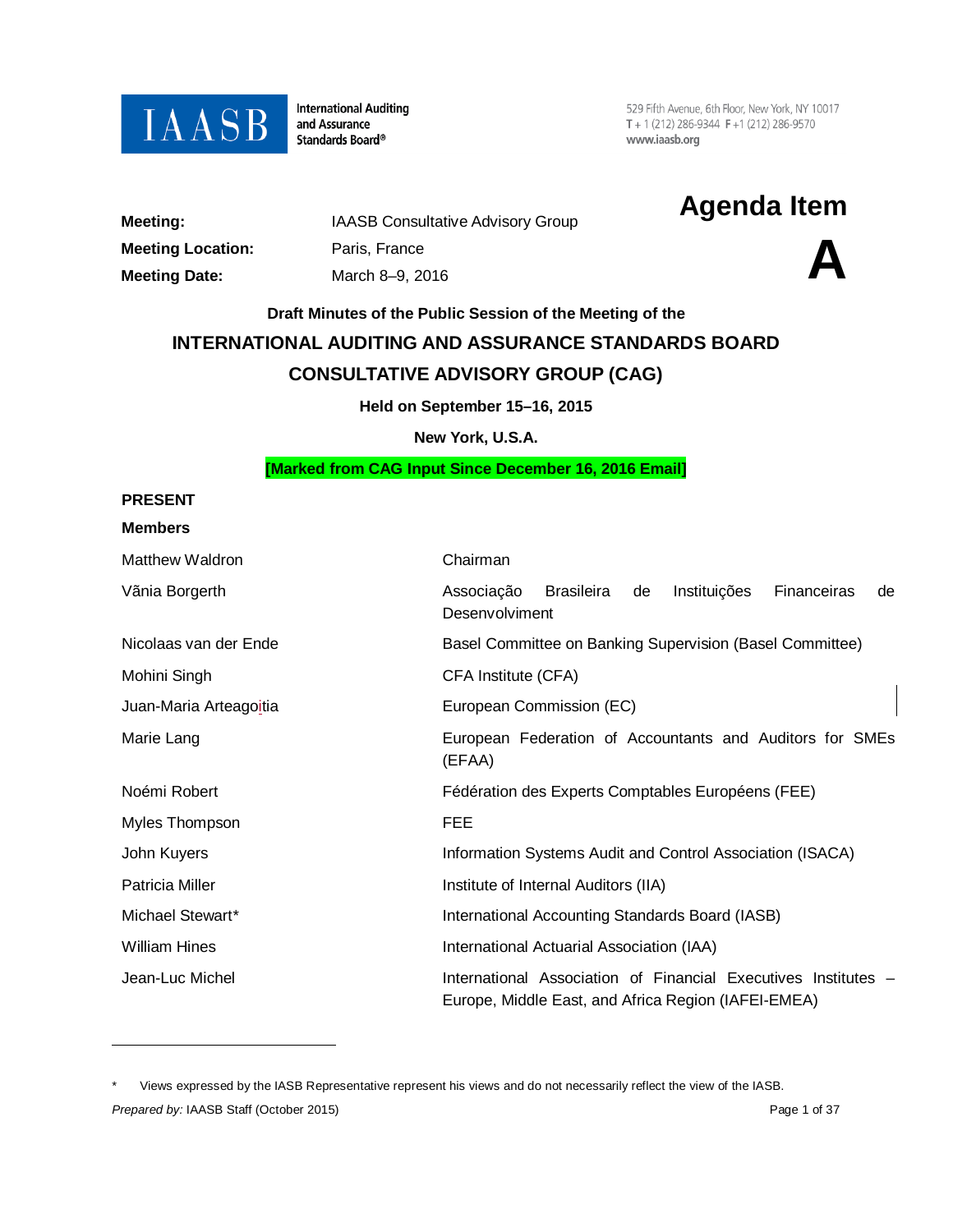#### Draft IAASB CAG Public Session Minutes – September 2015 *IAASB CAG Public Session (March 2016)*

| George White                                             | International Bar Association (IBA)                                       |
|----------------------------------------------------------|---------------------------------------------------------------------------|
| Anne Molyneux                                            | International Corporate Governance Network (ICGN)                         |
| Atsushi Ilnuma                                           | International Organization of Securities Commissions (IOSCO)              |
| Nigel James                                              | <b>IOSCO</b>                                                              |
| Huseyin Yurdakul                                         | <b>IOSCO</b>                                                              |
| Jim Dalkin                                               | International Organization of Supreme Audit Institutions (INTOSAI)        |
| Mauro Bini                                               | International Valuation Standards Council (IVSC)                          |
| Jaseem Ahmed                                             | Islamic Financial Services Board (IFSB)                                   |
| Kazuhiro Yoshii                                          | Japan Securities Dealers Association (JSDA)                               |
| Gaylen Hansen                                            | National Association of State Boards of Accountancy (NASBA)               |
| Lucy Elliott                                             | Organisation for Economic Cooperation and Development (OECD)              |
| <b>Observers</b>                                         |                                                                           |
| David Rockwell                                           | <b>IBA</b>                                                                |
| Dawn McGeachy-Colby                                      | IFAC Small and Medium Practices (SMP) Committee                           |
| Anusha Mohotti                                           | Sri Lanka Accounting and Auditing Standards Monitoring Board<br>(SLAASMB) |
| Martin Baumann** (September 15)                          | U.S. Public Company Accounting Oversight Board (PCAOB)                    |
| <b>IAASB</b>                                             |                                                                           |
| Prof. Arnold Schilder                                    | <b>IAASB Chairman</b>                                                     |
| <b>Chuck Landes</b>                                      | <b>IAASB Deputy Chair</b>                                                 |
| Prof. Annette Köhler (Agenda Items B and J)              | IAASB Working Group (WG) and Drafting Team (DT) Chair                     |
| Ron Salole (Agenda Item C) (September 15) IAASB WG Chair |                                                                           |
|                                                          |                                                                           |
| Rich Sharko (Agenda Items D and F)                       | <b>IAASB WG Chair</b>                                                     |
| Karin French (Agenda Item F)                             | <b>IAASB WG Chair</b>                                                     |
| Megan Zietsman (Agenda Item F)                           | <b>IAASB WG Chair</b>                                                     |

<span id="page-1-0"></span><sup>\*\*</sup> Views expressed by PCAOB Representative represent his views and do not necessarily reflect the view of the PCAOB Board or other Board members or staff.

 $\overline{a}$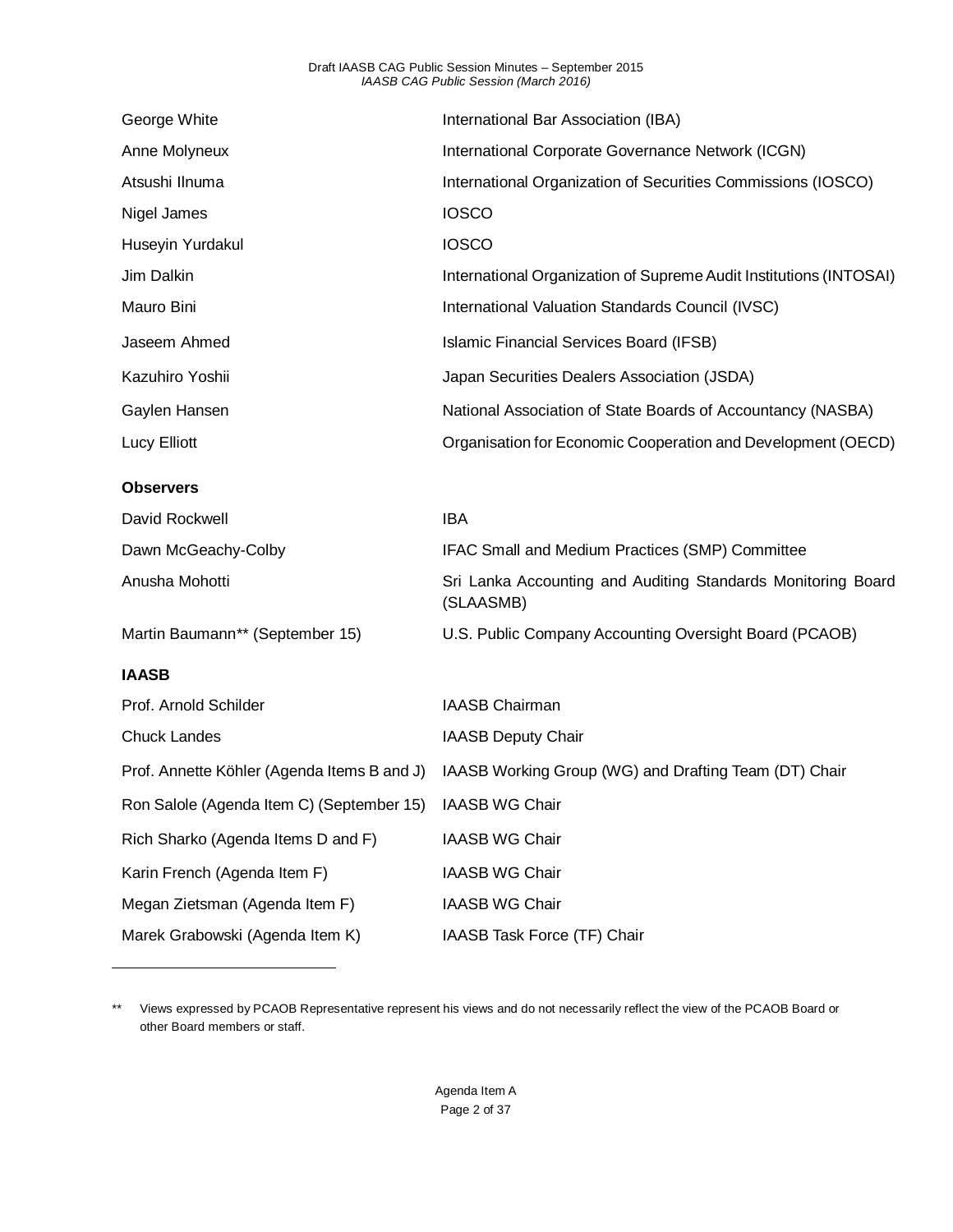| Robert Dohrer (Agenda Item L)                 | <b>IAASB WG Chair</b>                                                                   |
|-----------------------------------------------|-----------------------------------------------------------------------------------------|
| Merran Kelsall ***                            | <b>IAASB WG Chair</b>                                                                   |
| (Agenda Item M)                               |                                                                                         |
| James Gunn                                    | Managing Director of Professional Standards                                             |
| Kathleen Healy                                | <b>IAASB Technical Director</b>                                                         |
| Jasper van den Hout                           | <b>IAASB Technical Manager</b>                                                          |
| Nancy Kamp-Roelands (Agenda Items I and<br>M) | <b>IAASB Deputy Director</b>                                                            |
| Beverley Bahlmann                             | <b>IAASB Senior Technical Manager</b>                                                   |
| (Agenda Items F and K)                        |                                                                                         |
| Diane Jules (Agenda Items B and J)            | <b>IAASB Senior Technical Manager</b>                                                   |
| Bradley Williams (Agenda Items F and L)       | <b>IAASB Senior Technical Manager</b>                                                   |
|                                               | <b>Charles Horstmann</b>                                                                |
| <b>Public Interest Oversight Board (PIOB)</b> |                                                                                         |
| <b>APOLOGIES</b>                              |                                                                                         |
| <b>Members</b>                                |                                                                                         |
| Kristian Koktvedgaard                         | <b>BUSINESSEUROPE</b>                                                                   |
| Dr. Obaid Saif Hamad Ali Al Zaabi             | <b>Gulf States Regulatory Authorities (GSRA)</b>                                        |
| Conchita Manabat                              | International Association of Financial Executives Institutes - Asia<br>Region (IAFEI-A) |
| Sanders Shaffer                               | International Association of Insurance Supervisors (IAIS)                               |
| Irina Lopez                                   | World Bank (WB)                                                                         |
| Wei Meng                                      | World Federation of Exchanges (WFE)                                                     |
| <b>Observers</b>                              |                                                                                         |
| Simon Bradbury                                | International Monetary Fund (IMF)                                                       |

<span id="page-2-0"></span>\*\*\* Via teleconference

 $\overline{a}$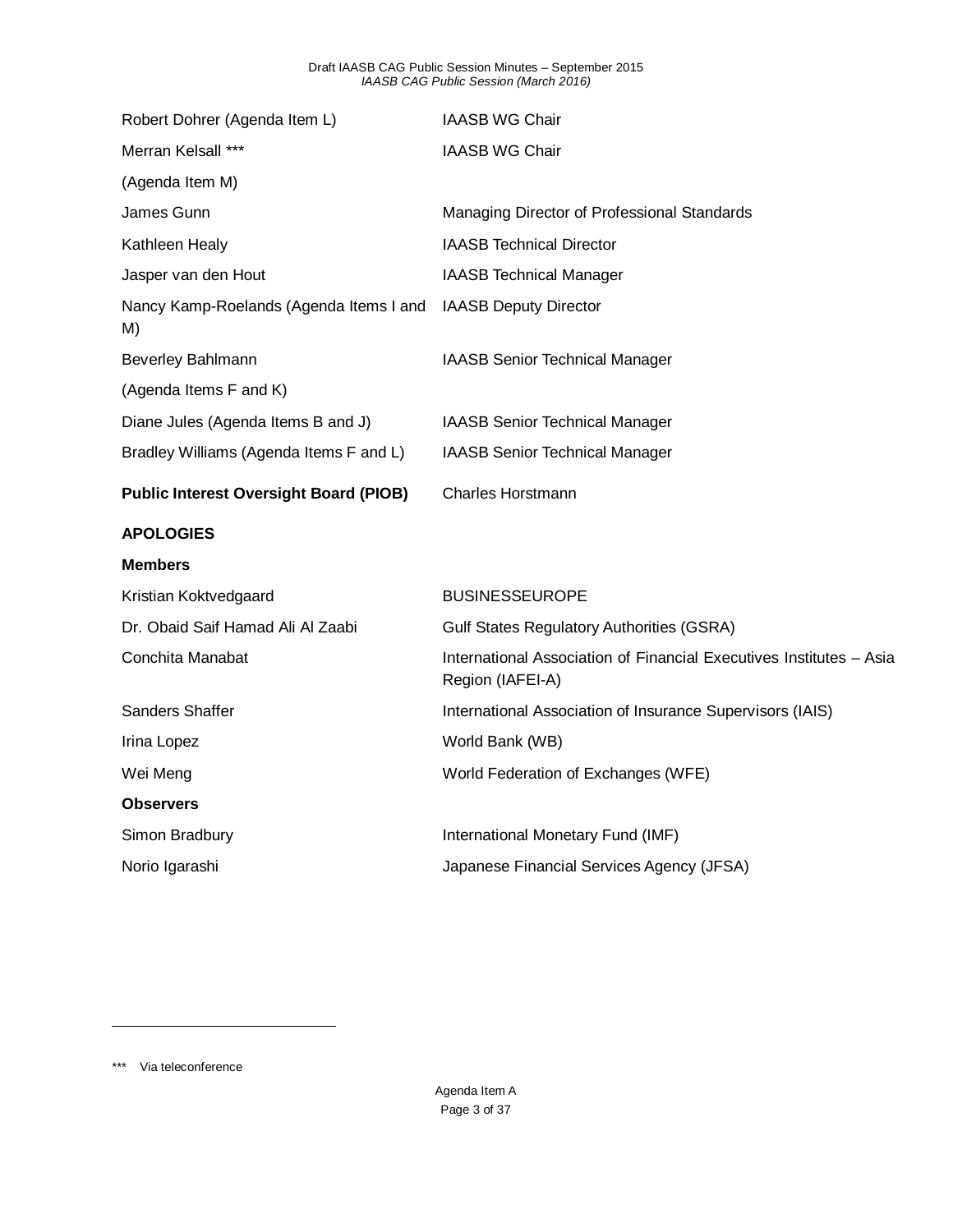#### **September 15, 2015**[1](#page-3-0)

## **Welcome and Approval of Minutes of Previous Meeting (Items A and A.1)**

To *APPROVE* the minutes of the March 2015 CAG public session and the June 2015 CAG teleconference.

#### OPENING REMARKS

 $\overline{a}$ 

Mr. Waldron welcomed the Representatives and Observers, including new Representatives Mr. Iinuma and Mr. Yurdakul (IOSCO – replacing Mr. Fukushima),<sup>[2](#page-3-1)</sup> Mr. van der Ende (Basel Committee), Mr. Rockwell (IBA – replacing Mr. White as of March 2016), Mr. Bini (IVSC – replacing Mr. Bollmann) and Ms. Mohotti (SLAASMB – replacing Ms. Wijesinghe).

Mr. Waldron also welcomed Mr. Charles Horstmann from the PIOB as well as the IAASB Chair and Deputy Chair, the IAASB TF and WG Chairs, and Staff as well as the observers.

Mr. Waldron noted that Mr. White, Mr. Lu and Mr. Fukushima will rotate off as Representatives of their respective CAG Member Organizations or have already done so since the last meeting. He acknowledged their contributions, and noted that the respective organizations have appointed replacements.

#### MINUTES OF THE PREVIOUS MEETING

The minutes of the March 2015 meeting and the June 2015 CAG teleconference were approved as presented.

#### INTRODUCTION TO MATTERS RELEVANT TO THE MEETING'S AGENDA

Ms. Zietsman explained why the IAASB had developed a combined Invitation to Comment (ITC) relating to its four key projects for 2015–2016, which are quality control, group audits, professional skepticism; and special audit considerations relevant to financial institutions (financial institutions).

Ms. Zietsman noted that, although the individual projects of quality control and group audits were discussed with the Representatives and Observers in March 2015, the IAASB's thinking on the best approach to gathering information for each of the projects in an efficient and effective way had evolved since then. The IAASB discussed the possibility of combining consultation on the four topics at its March and April 2015 meetings and supported doing so. In the course of these discussions, the IAASB noted that discussions on the individual topics had identified common issues, as well as those that 'crossed over' or overlapped among and between the various projects. Ms. Zietsman also explained that the Board is of the view that a combined consultation paper, premised on an overall objective of enhancing audit quality, could also prevent 'response fatigue' that would be exacerbated by issuing four separate consultations within a short period of time. This approach has also been discussed with, and supported by, various stakeholders as part of the IAASB's ongoing outreach activities. Several stakeholders have indicated that the use of a single document that demonstrates the relationship between issues would be helpful to them in formulating responses.

<span id="page-3-0"></span>The minutes present the discussions in the order that they were taken. This may not be the same as that indicated on the agenda.

<span id="page-3-1"></span><sup>&</sup>lt;sup>2</sup> IOSCO previously held three seats on the CAG and will now do so again.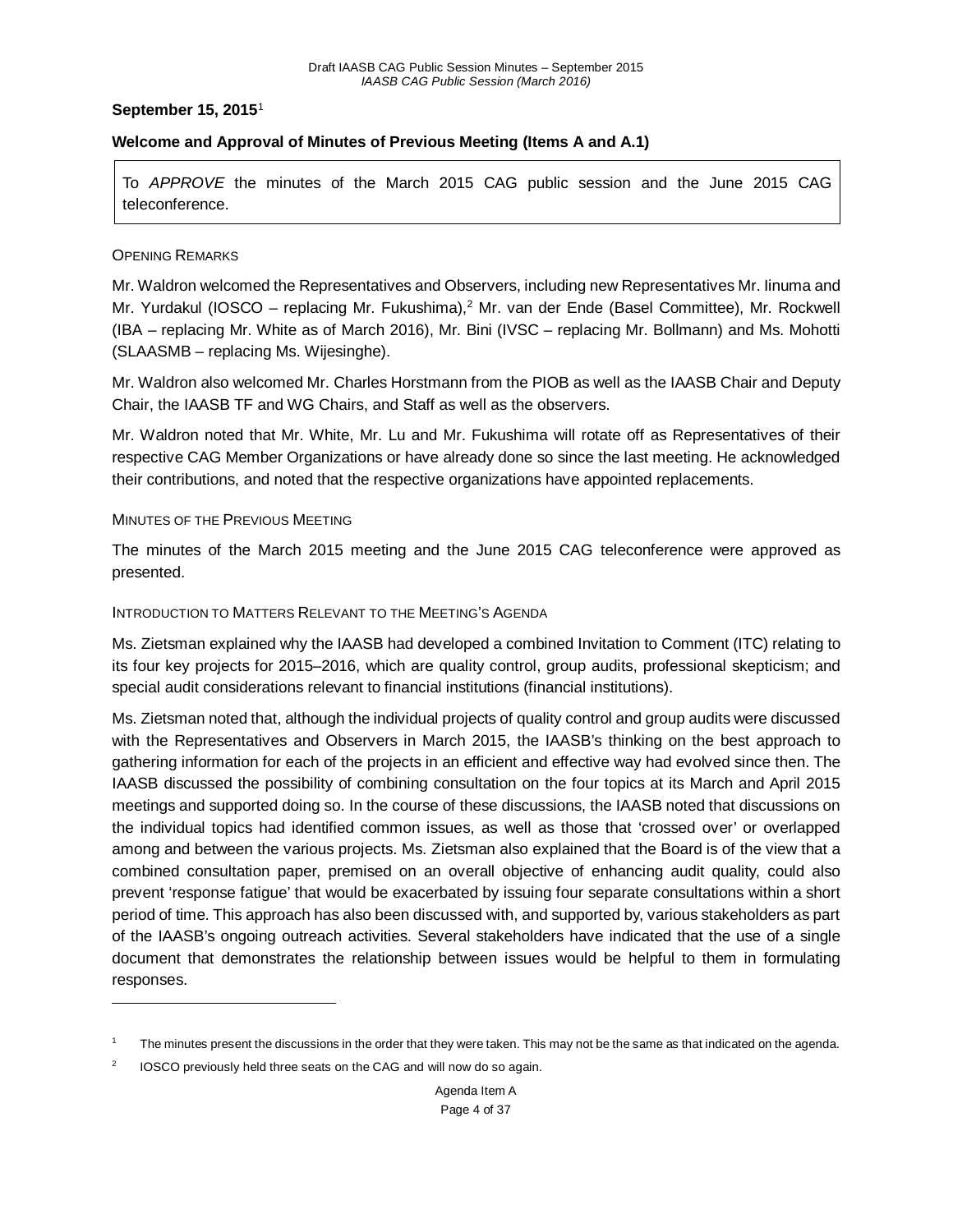Ms. Zietsman drew attention to the structure of the draft ITC presented in Agenda Item F.2, which is further explained in Agenda Item F, and highlighted that the CAG would have an opportunity to discuss the draft in the public meeting as well as breakout sessions. She explained that the various components of the draft ITC were at different stages of development. Although the Board's discussions were well-advanced in relation to group audits and quality control, the relevant content of the ITC with respect to financial institutions is still in an early stage of development and subject to the outcome of the Financial Institutions Working Group (FIWG)'s discussions with the CAG and IAASB at their respective September 2015 meetings (see Agenda Item D). Ms. Zietsman also noted that the topic of professional skepticism is planned to be addressed broadly in the forepart of the ITC, to enable the Board to solicit feedback on ways to encourage the application of professional skepticism (see Agenda Item B).

Ms. Zietsman noted that the IAASB expected to finalize the ITC at its December 2015 meeting, and publish it shortly thereafter with a 150-day comment period. She added that extensive outreach is being planned for 2016 to solicit input from a broad range of stakeholders. Current plans include roadshows and other targeted outreach.

Ms. Zietsman explained that the responses to the ITC, as well as input from the various outreach activities, would be analyzed in mid-2016, with standard-setting proposals for projects on group audits and quality control expected to be presented to the CAG and IAASB in September 2016. IAASB activities for the way forward relating to financial institutions and professional skepticism would be discussed by the Board at its September 2015 meeting.

## PIOB OBSERVER REMARKS

Mr. Horstmann noted that the PIOB considers the proposed combined approach to the ITC to be innovative and fully supports the Board on its efforts on the four topics being explored.

# **Professional Skepticism (Item B)**

To *RECEIVE* a presentation on the topic of professional skepticism by an academic, and to *OBTAIN* Representatives' and Observers' views on how to enhance the application of professional skepticism in audits

Prof. Köhler introduced the topic, describing how the International Standards on Auditing (ISAs) address professional skepticism. She indicated that, in response to calls for the improved application of enhanced professional skepticism, the IAASB established the Professional Skepticism WG (PSWG), comprised of representatives from the IAASB, the International Ethics Standards Board for Accountants (IESBA) and the International Accounting Education Standards Board (IAESB). She explained that the PSWG's aim is to further understand the conceptual issues relating to professional skepticism and how the topic is addressed by the international standards promulgated by the IAASB, IESBA and IAESB, and identify recommendations for further actions to *improveenhance* the application of professional skepticism.

Prof. Köhler explained that the IAASB plans to incorporate the topic of professional skepticism exercised within its planned projects on quality control, group audits and financial institutions, and would initially seek public feedback on the topic of professional skepticism through the planned ITC (see further discussion in Agenda Item F*)*.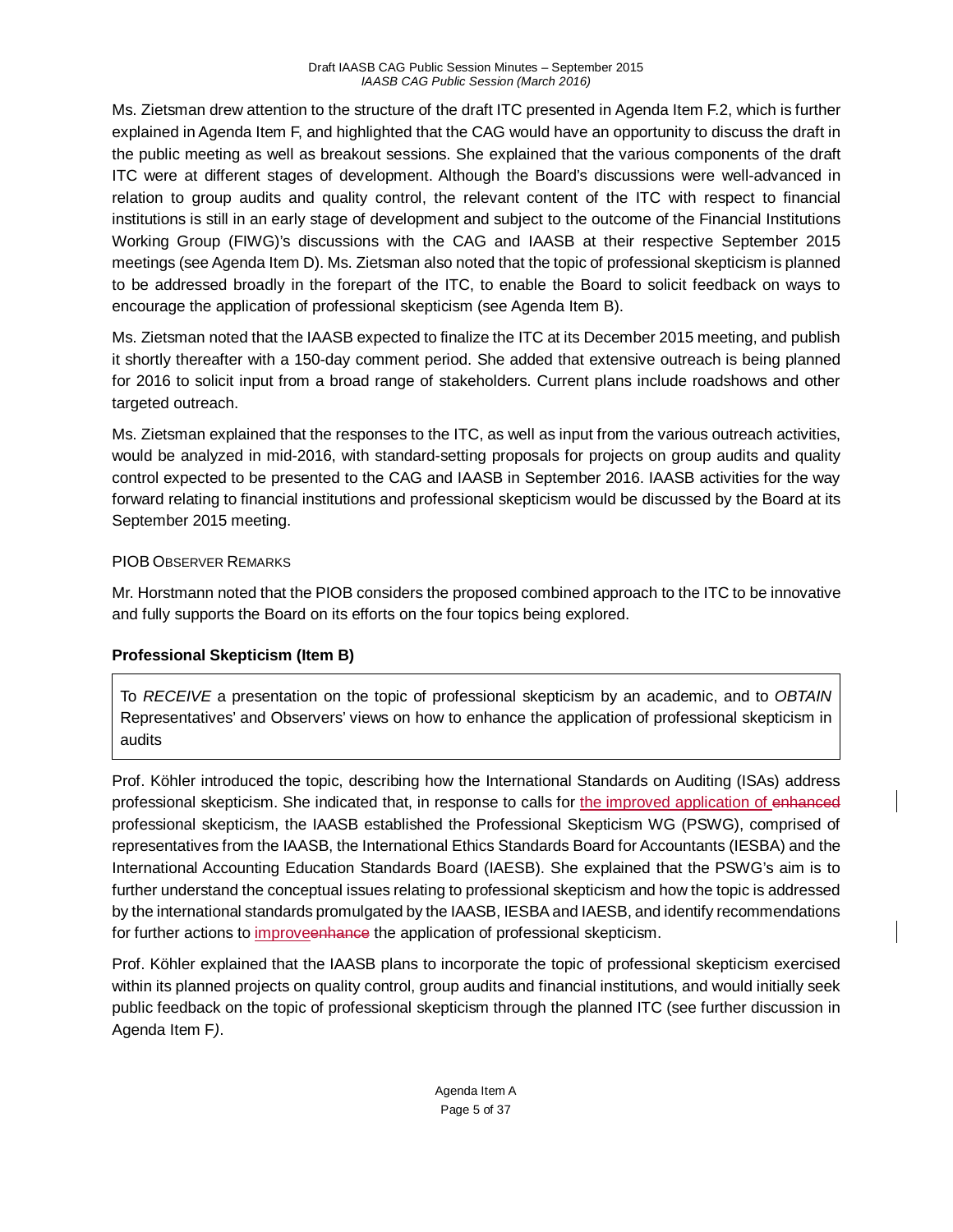Prof. Köhler welcomed Prof. Prawitt of Brigham Young University, who participated in the panel on professional skepticism at the June 2015 IAASB meeting.

Prof. Prawitt thanked the Representatives and Observers for the opportunity to speak to them, commented on the high quality of the documents on professional skepticism provided by the IAASB and its Staff, and, using the slide presentation in Agenda Item B.3, provided his perspectives on:

- The importance of establishing a professional judgement model with common, shared vocabulary and framework. Prof. Prawitt explained that, in his view, it is important to establish a simple process for reaching a conclusion where there are a number of possible alternative solutions and uncertainty involved. He also noted that having such a process in place could better assist auditors develop the appropriate mindset for applying professional skepticism as they: (i) define and frame issues; (ii) determine objectives and identify alternatives; (iii) collect and analyze information; and (iv) reach and document a conclusion.
- The common pitfalls in applying professional judgement and professional skepticism. He noted that the application of professional judgement and professional skepticism is impacted by judgement frames (the mental structures that human beings use subconsciously to simplify, organize and guide the understanding of a situation) and that those frames determine the information that is seen as relevant or irrelevant, important or unimportant. By way of illustrations, Prof. Prawitt explained that, while there is no single best frame, it is important that auditors be aware that frames exist, and consider alternative frames in applying professional judgment and professional skepticism.
- The need to identify and understand judgement biases and how to mitigate their impact. He explained that based on academic research individuals are influenced by many bias tendencies, and he briefly covered the four that he believes are most fundamental and relevant to auditors: (i) availability; (ii) anchoring; (iii) confirmation; and overconfidence.

The Representatives and Observers complimented and thanked Prof. Prawitt and the IAASB for the presentation and commented as follows:

- Ms. Molyneux questioned whether the audit profession could benefit from having professionals who are trained in the study of historical information, and whether accounting firms should be more selective in recruiting audit professionals so as to refrain from attracting "just do it" personalities and focus more on observers and analysts. She also asked whether Prof. Prawitt was of the view that junior auditors, new to the profession should not be making judgements in audits. He responded that, in his view, judgement can be developed and enhanced with effective on-the-job training and supervision (the "apprentice" model), but that judgements made by junior team members should be reviewed by more senior team members. He noted that, in his view, the increased use of alternative delivery models by accounting firms could have implications for the "apprentice" model.
- Mr. van der Ende complimented Prof. Prawitt and the Global Public Policy Committee (GPPC) of the six largest accounting firms on the research paper included as Agenda Item B.2, and asked for views about what the GPPC itself thought they could do with respect to increasing the application of professional skepticism, and whether there could be an increased role for member bodies and regulators, including prudential and securities regulators. Prof. Prawitt explained that the GPPC wanted the paper to primarily focus on what auditors could do to enhance professional skepticism. However, he explained his view that it is critical to highlight what others, in particular audit committees, could do as well, for example, focusing on the depth of the audit and pushing auditors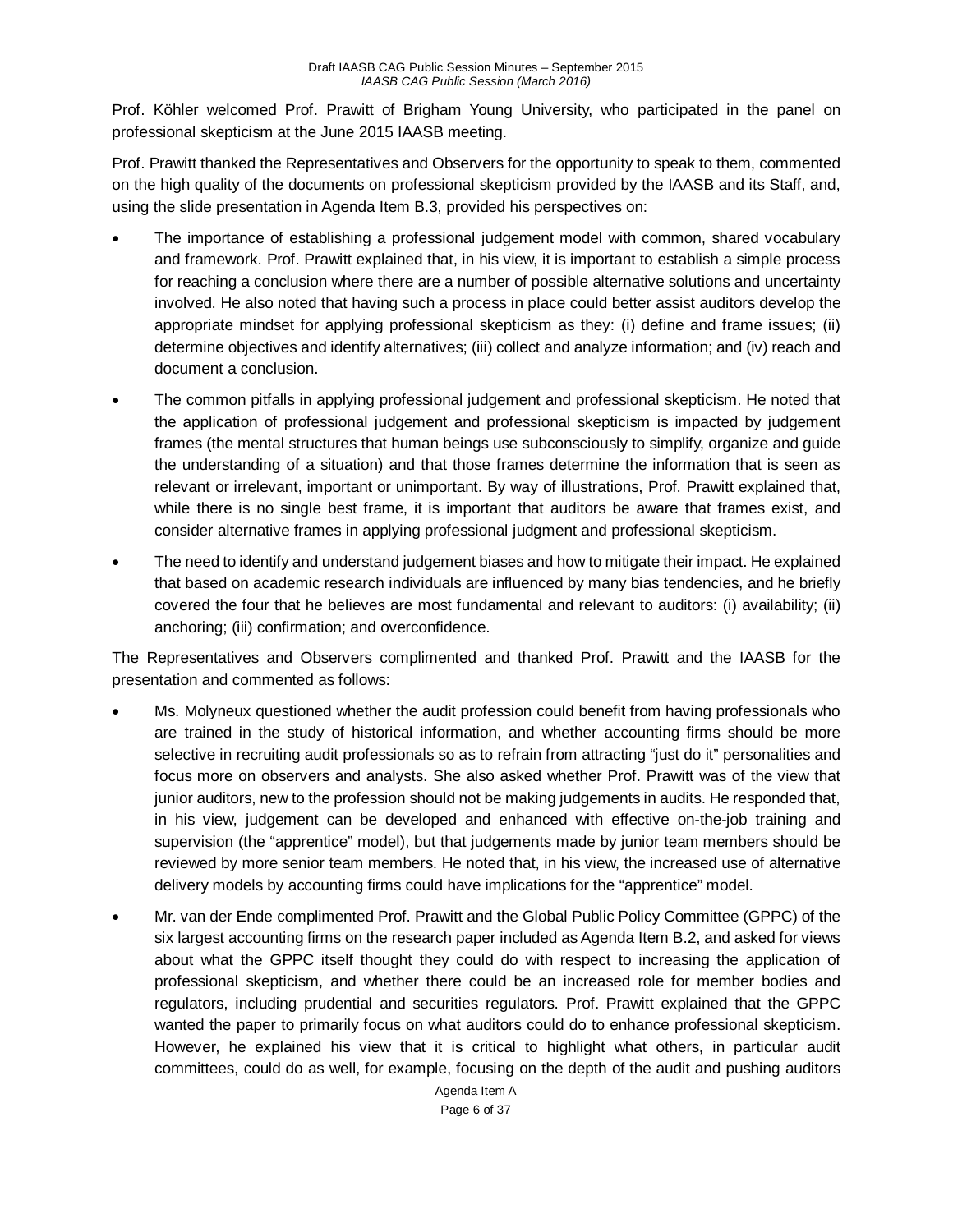to do more work where needed, rather than exerting pressure on audit fees. Audit committee members should not be immune from liability—they should feel similar pressures to what auditors face so that their incentives are aligned. Prof. Prawitt also explained his view that it is important that accounting firms create a culture that rewards auditors who exercise skeptical behavior or follow up on issues even if it does not result in an audit finding. Mmes. Molyneux and Singh stressed that a greater connection likely needs to be made between external auditors, internal auditors and the audit committee in this area.

- Mr. Ahmed questioned whether and how the audit profession could benefit from adopting standard decision theory and analysis. Prof. Prawitt agreed that training in a broad range of decision making knowledge and skills is important for auditors and explained his view that when audit professionals have a judgement process they can regularly use and are aware of judgment traps and biases, they are able to better exercise judgement and mitigate the effects of biases.
- Mr. Dalkin noted that both auditors and investigators play an important role at the United States Government Accountability Office, and noted the different approaches of the two groups, in that auditors may be more likely to give the benefit of the doubt in particular circumstances, whereas investigators generally assume a statement is false. Prof. Prawitt noted the importance of a skeptical mindset for auditors but also suggested that for this approach to be feasible in the context of an audit of financial statements, a long-term shift would be needed on the economics of an audit.
- Ms. Miller asked about the role that ethics and courage plays in the exercise of professional skepticism, and whether that aspect formed part of his research. Prof. Prawitt explained that while his own research did not focus on those elements, he is aware of existing research that suggests that appropriate application of professional skepticism is influenced by a person's individual ethics and courage. He noted that the results of this research indicate that people generally respond to what they are rewarded to do, and that not everyone has the courage and conviction to do what is right when rewards are not aligned. Prof. Köhler agreed that the topic of professional skepticism is closely linked to integrity, courage, ethical standards, education and training.
- Mr. Baumann expressed support for Prof. Prawitt's presentation and remarks. He noted there seems to be mixed messaging from accounting firms. On the one hand, the GPPC supports the research on enhancing professional skepticism and a number of firms have developed professional judgment frameworks, but on the other hand, accounting firms' allegiance to their clients and client service mentality often contributes to engagement team members having a mindset that avoids causing problems for their clients (i.e., exercising professional skepticism may be not appropriately rewarded). Mr. Baumann suggested the overarching message of accounting firms should be that no client is critical to the firm – only high-quality audits. He also suggested that a change in tone at the top towards serving investors is necessary. Prof. Prawitt agreed and added that the mindset accounting firms and others adopt and the "words' they use in describing their culture and views matter.
- Mr. James added his view that, while words, firm culture, and established norms are important, something more is needed to change and transform auditors' way of thinking to inspire auditors to go beyond what they see in gathering audit evidence. Prof. Prawitt reiterated his view that training and adequate supervision, as well as the alignment of rewards, is important, noting that, until auditor actions that denote appropriate skepticism are rewarded even when no issue is ultimately found, it is unlikely that much will change in practice.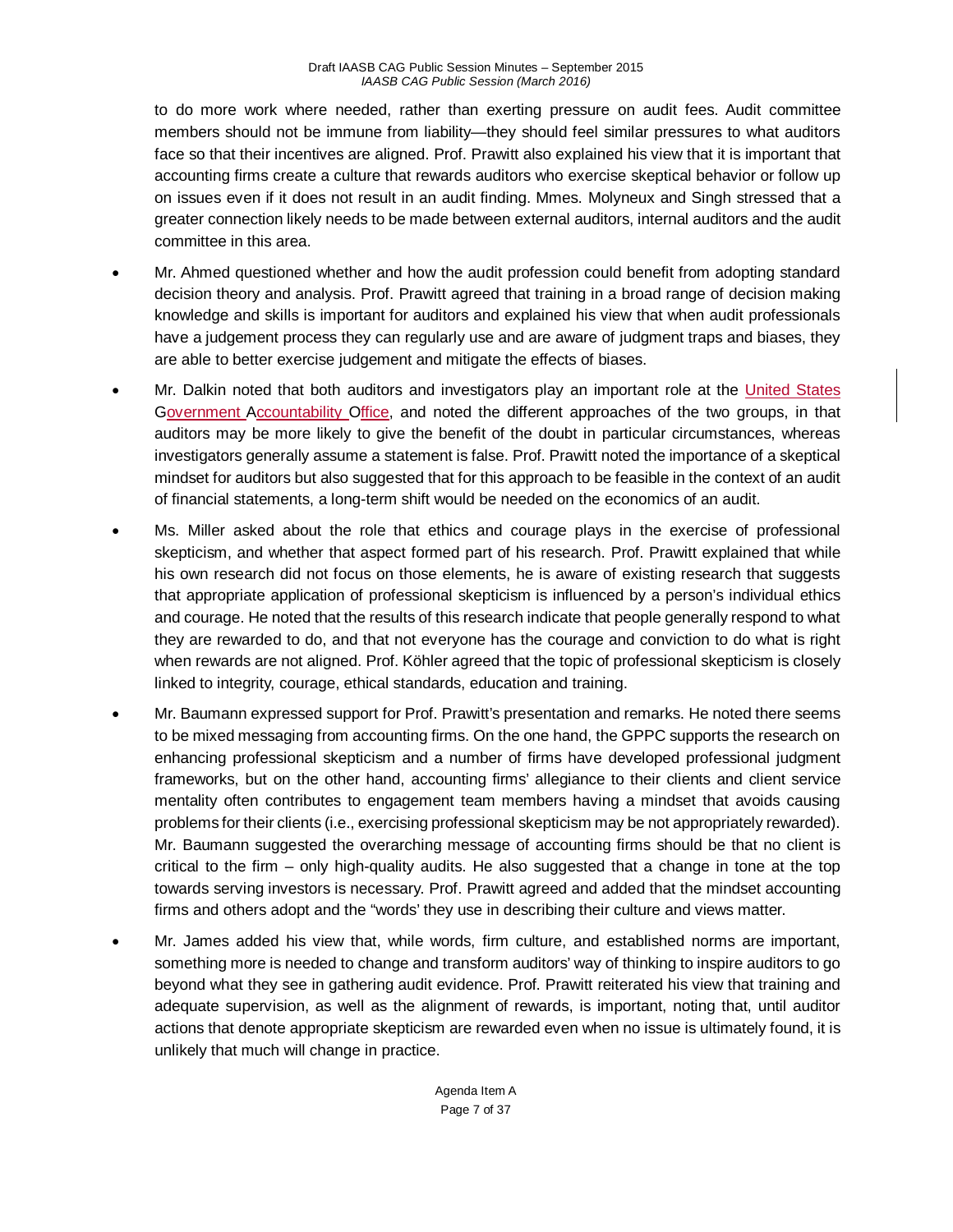Prof. Köhler thanked the Representatives and Observers for their comments and Prof. Prawitt for presenting. She noted the IAASB will continue to explore the topic at its meeting the following week.

## **Agreed-Upon Procedures (Agenda Item C)**

## To *OBTAIN* Representatives' and Observers' views on the issues identified

As this was the first time this project was discussed in the CAG, Mr. Salole provided the Representatives and Observers with a summary of the activities of the agreed-upon procedures working group (AUPWG) so far. He noted that his objective was to explain the characteristics of agreed-upon procedures (AUP), to distinguisheontrast an AUP engagement from an audit engagement and to discuss the next steps planned by the AUPWG.

Mr. Salole explained that, in an AUP engagement, the practitioner carries out procedures of an audit nature to which the practitioner and the entity and any appropriate third parties have agreed, reports on factual findings and highlights the key elements within the AUP report.

He noted that the key differentiating factors between an AUP engagement and an assurance engagement – that in an AUP engagement, the engaging party is responsible for determining the nature, timing and extent of the work to be performed, while in an assurance engagement, it is the responsibility of the practitioner. Also, in an AUP engagement the intended user assesses the sufficiency and appropriateness of evidence (in light of the procedures that were carried out) (while in an assurance engagement, it is assessed by the practitioner.

Mr. Salole noted that, while much attention is given by the IAASB to assurance engagements, AUP engagements are a key part in the practitioner's toolkit to serve clients. He noted that the AUPWG has done initial outreach activities with national auditing standard setters (NSS), SMPs and others and that, based on that outreach, it was noted that there appears to be an element of scope creep as some AUP engagements may be viewed as providing assurance, instead of factual findings. He highlighted that the AUPWG is in a preliminary phase in exploring whether there is a need for a separate standard to address such engagements. Mr. Salole also noted that there are opposing views with respect to ISRS 4400,<sup>[3](#page-7-0)</sup> as to whether the standard should simply be clarified or whether it should be more substantively revised to address other issues. He further highlighted that the AUPWG will undertake more outreach activities with different stakeholders in the coming months.

The Representatives and Observers commented as follows:

 $\overline{a}$ 

• Mr. Thompson noted that auditors should be able to exercise some form of professional judgment in an AUP engagement, especially in assessing the sufficiency and appropriateness of the procedures to be performed. Mr. Hansen agreed, adding that if an auditor identifies issues based on the procedures performed they should be brought to the attention of the involved parties. Mr. Stewart questioned if there should be an ethical obligation for the practitioner to consider the appropriateness of the procedures performed based on what the specified parties want to achieve or what is needed by the user(s), as this could lower any expectation gap. Mr. White agreed and added that this is

<span id="page-7-0"></span><sup>3</sup> International Standards On Related Services (ISRS) 4400, *Engagements to Perform Agreed-Upon Procedures Regarding Financial Information*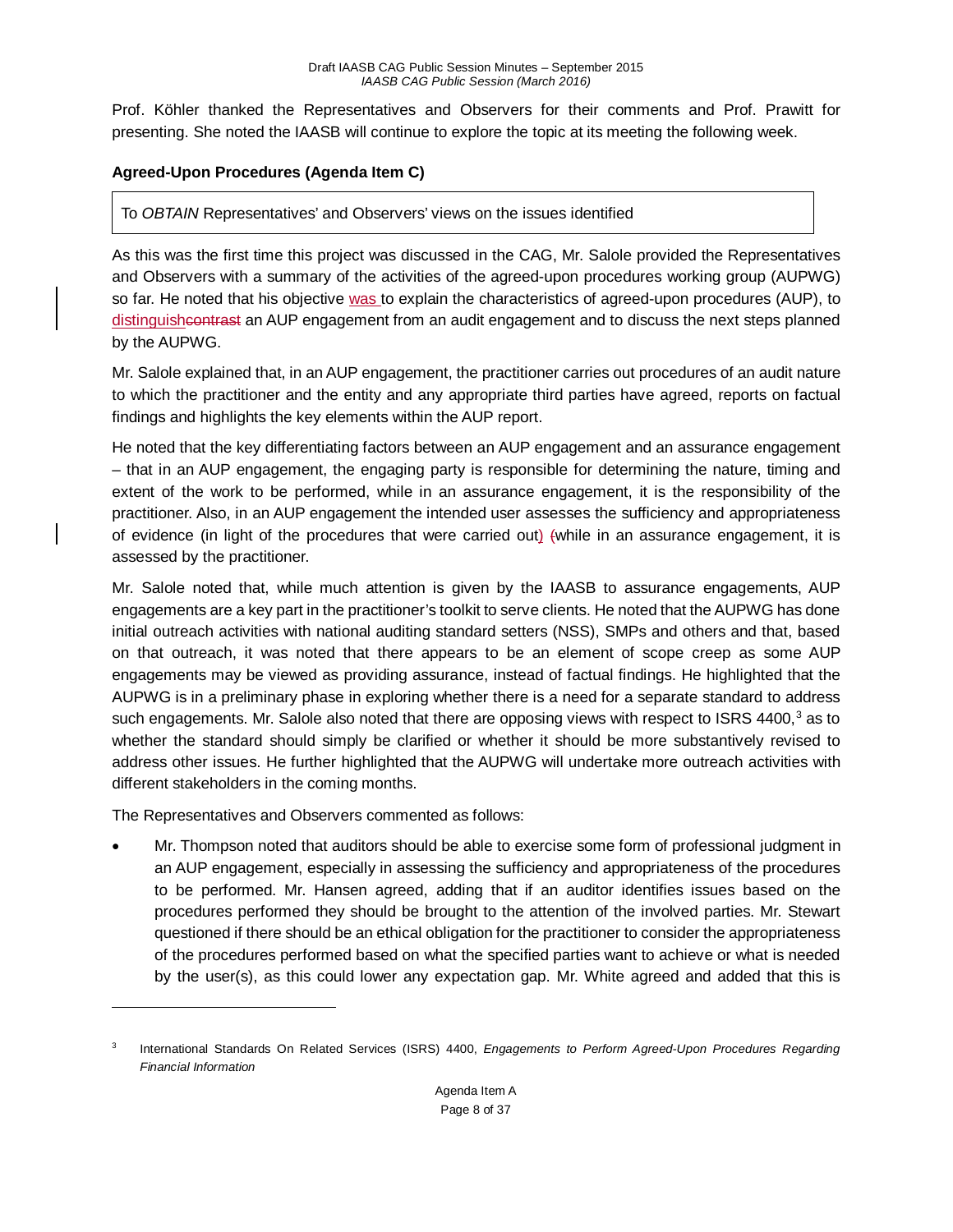especially important when the auditor is involved in developing or advising on appropriate procedures to be performed. Mr. Salole noted that ISRS 4400 currently prohibits the auditor from assessing the sufficiency and appropriateness of the procedures to be performed in an AUP engagement and that changing this could be seen as scope creep towards assurance engagements, as user needs are diverse and understanding their needs means that the practitioner needs to make his own judgments as in an assurance engagement.

- Ms. Elliott noted that there is a market demand for engagements that include specified procedures and findings that are in the form of a conclusion on subject matter information (Type II hybrid engagements as referred to in Agenda Item C.1) and supported the AUPWG's intention to further explore the demand and application of these kind of engagements in practice. She noted that these kind of engagements often exist when there is a voluntarily contribution from a donor to an organization, for example a government grant. She explained that a donor often would like some form of assurance from an independent third party that the organization that receives the grant has spent the grant as intended. She further noted that these engagements are in a grey area between an assurance and an AUP engagement and offered to discuss these engagements in more detail with the AUPWG. Mr. Dalkin agreed and noted that AUP engagements are widely used by governments and highlighted that the nature, timing and extent of the procedures and the level of assurance provided are often not fully understood by the parties involved in the engagements. He explained that AUP engagements are often seen as a cost-effective way of obtaining assurance even though they will receive no assurance through an AUP report. Mr. Dalkin highlighted that there is an expectation gap between the parties who request them and the practitioners who perform the engagements. Mr. Salole noted that the example given by Ms. Elliott exactly highlights the issues the AUPWG attempts to target and attempts to resolve and also noted that AUPWG could consider if specific guidance for the public sector is needed. Mr. Thompson added that the public sector often provides the private sector with funding and noted that there is enormous crossover.
- Mr. Thompson furthermore noted that some clarification would be useful in terms of what constitutes specified procedures, as described under ISA 600,<sup>[4](#page-8-0)</sup> and AUPs under ISRS 4400, as many practitioners and users think they are the same. Mr. Salole agreed and noted that the difference between specified procedures and AUP will be clarified as part of the group audit project and that the WGs will liaise when necessary.
- Mr. Thompson expressed the view that the revised version of ISRS 4400 should become more flexible and should seek to find balance between the practitioner simply performing procedures or, on the other hand, providing insights in the development of those procedures or the practitioner's work. He also noted that the revised standard should also address third-party involvement as, in some AUP engagements (e.g., those related to government grants), the intended user may not be a party to the contractual agreement.
- Mr. Hansen noted that AUP engagements are an important part of the procedures an auditor can perform for clients and highlighted the importance of drawing a clear line between an AUP engagement and an assurance engagement. He also noted his support for the restricted distribution of the AUP report to the parties involved in the agreement. Mr. Salole noted that this is one of the

 $\overline{a}$ 

<span id="page-8-0"></span><sup>4</sup> ISA 600, *Special Considerations—Audits of Group Financial Statements (Including the Work of Component Auditors)*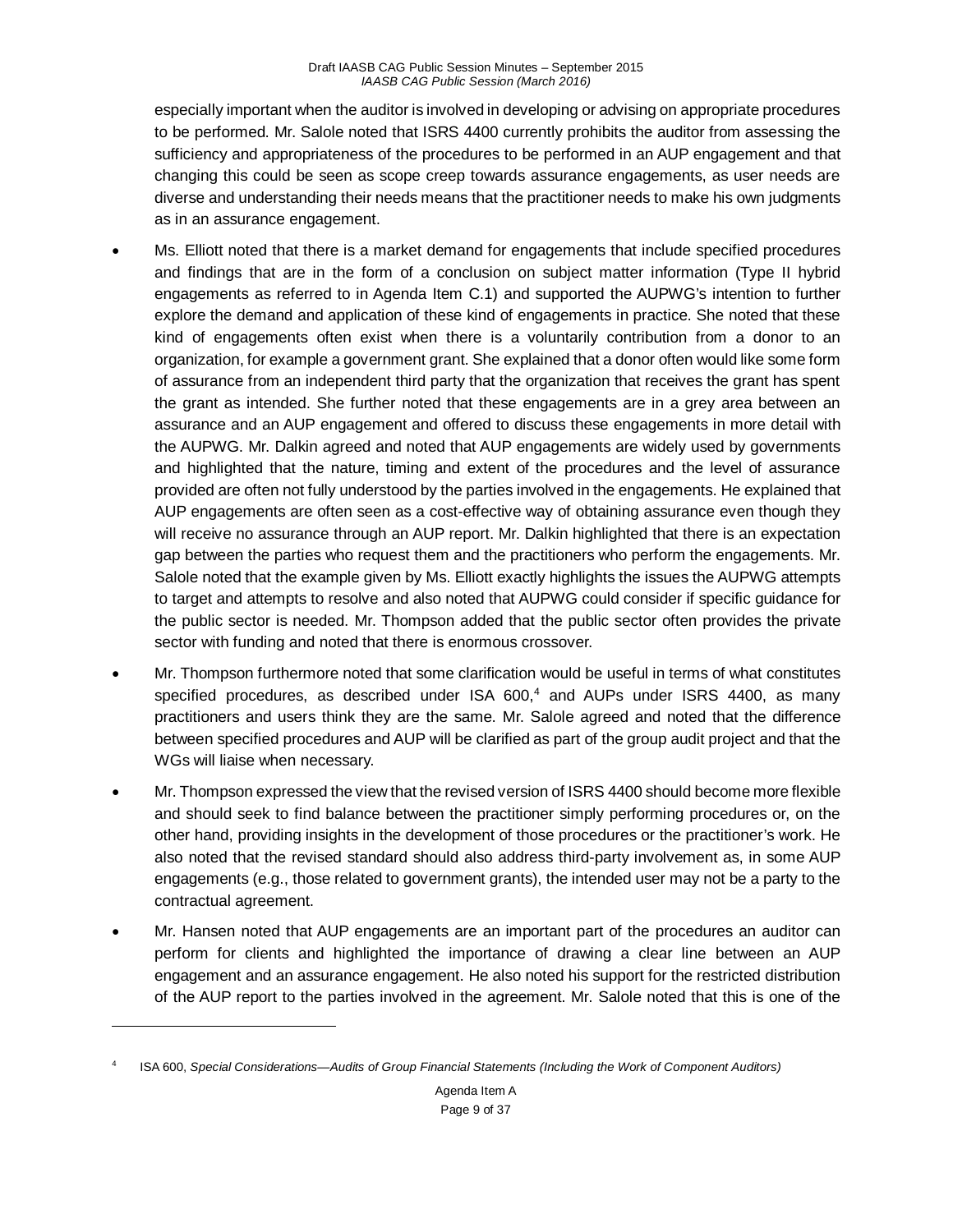issues the AUPWG will assess and noted that governmental organizations sometimes post the issued AUP reports on their website.

• Mr. Stewart noted support for a requirement to make a statement about independence, although not noting a preference as to whether the practitioner should be independent or not. He also supported the extension of the scope of ISRS 4400 to non-financial information.

Mr. Salole thanked the Representatives and Observers for their comments.

## **Special Audit Considerations Relevant to Financial Institutions (Agenda Item D)**

To DISCUSS Implications of IFRS 9<sup>[5](#page-9-0)</sup> and other matters related to ISA 540<sup>[6](#page-9-1)</sup>

As this was the first time this project was discussed in the CAG, Mr. Sharko provided the CAG with a summary of the activities of the FIWG to date. He noted that, while the project is initially focused on financial institutions, many aspects of it are likely to be relevant to other entities due to the linkage to ISA 540.

Mr. Sharko highlighted that, as part of its information-gathering activities, the FIWG has met with, among others, the IASB, the Financial Stability Board, the Basel Committee, IAIS, and the GPPC. These outreach activities have identified audit issues related to financial institutions and suggested that the IAASB should initially focus on the auditability issues related to IFRS 9.

#### ISSUES RELEVANT TO THE PROJECT

 $\overline{a}$ 

In addition to feedback received through this outreach, Mr Sharko noted that the preparation of a "gap analysis" of ISA 540 with respect to IFRS 9 identified several issues with ISA 540, most notably the need for (i) a stronger link between high estimation uncertainty and the existence of a significant risk, (ii) the type of audit procedures to be performed over estimates that are determined to be a significant risk, and (iii) amendments to the application material to better guide the auditor's thought process when dealing with high-volume environments.

The Representatives and Observers commented as follows:

- Mr. Stewart noted strong support for the IAASB's work in this area, noting that the IAASB undertaking a project would build awareness for auditors who are likely to need support in relation to IFRS 9. Messrs. Ahmed, Baumann, and van der Ende, as well as Ms. Singh, agreed.
- Mr. Stewart drew attention to the issue of consistent use of models and data across a market or jurisdiction, noting that, while companies should be making consistent estimates within their entity based on certain key assumptions, it would be reasonable that different entities will come up with different assumptions and estimates. In his view, the FIWG should address this issue, as some stakeholders in the financial reporting supply chain could be of the view that certain assumptions, like macro-economic data, should be consistently applied across an industry. Mr. Sharko agreed. He added that different departments within an entity should have a robust discussion about what the assumptions and estimates should be and that, between different entities, assumptions, like macro-

<span id="page-9-0"></span><sup>5</sup> International Financial Reporting Standard (IFRS) 9, *Financial Instruments*

<span id="page-9-1"></span><sup>6</sup> ISA 540, *Auditing Accounting Estimates, Including Fair Value Accounting Estimates, and Related Disclosures*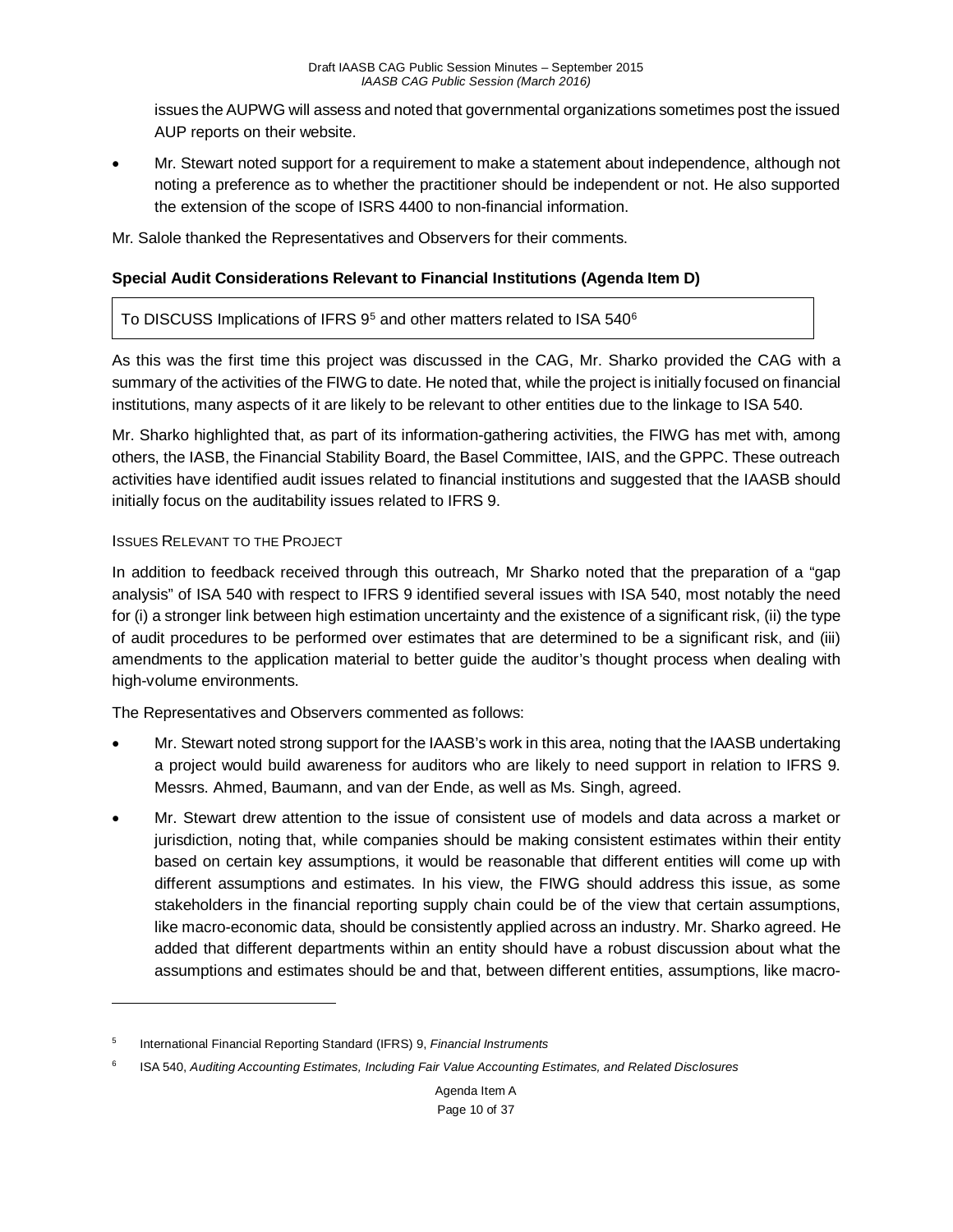economic data, should be in a similar range, but may not necessarily be consistent. He also noted the important role that regulators can play in helping auditors compare assumptions, like macroeconomic data, across entities, as auditors cannot share this information amongst themselves due to client confidentiality.

- Mr. Rockwell was of the view that it might be difficult to expect that all assumptions across an entity, or that inputs from an external party, will be the same, as some departments within an entity may work with assumptions or inputs from sources for other purposes, which are not suitable for use in developing accounting estimates. He suggested the IAASB could provide guidance to auditors on what sort of inputs they should consider most relevant when assessing a financial institution's estimate. Mr. Stewart added that auditors and preparers may develop different ranges relevant to an accounting estimate and the IAASB will need to provide sufficient guidance to auditors to assist them in assessing these differences and their implications to the audit. Mr. Sharko also noted that auditors will often have to come up with a range to assess if management's estimate is reasonable as, for complex estimates, it will be difficult to come to a point estimate, a point that, in his view, is not very well highlighted in ISA 540.
- Mr. Hines noted the increased importance of the use of experts in audits because of the increased use of estimates. He also noted that under the proposed IFRS addressing insurance contracts, much of the income statement will be estimates. Mr. Hines expressed the view that this change might pose a different set of challenges for auditors, both from a process perspective and with regard to materiality. Mr. Baumann agreed and added that, in his opinion, the IAASB's and PCAOB's standard on the use of experts could be improved with respect to the auditor's responsibilities. He cited issues in practice related to auditor's reliance on estimates prepared by management's experts, in particular when proprietary assumptions and models are used, and auditors inappropriately relying on this work without understanding how the estimate was made. In response to Mr. Hines' comment. Mr. Sharko clarified that the FIWG classifies banks and insurance companies as financial institutions and noted that the use of experts will be a part of the project and feedback on the topic will be sought in the ITC. The FIWG intends to address any auditability issues that come out of the new IASB's insurance contracts standards when the standard is finalized.
- Mr. Baumann also noted the need for the IAASB to address the issues related to the use of thirdparty pricing services for financial instruments in this project as the issues around it are pervasive to any entity with a portfolio. He explained these groups are not considered auditor's experts and as such the standards currently do not address how auditors should approach them in conducting an audit.
- Mr. Stewart noted that, because of certain requirements in IFRS 9 (e.g., the expected credit loss impairment model and the business model test), information obtained from systems and processes outside the general and subsidiary ledgers will become a more important aspect of the audit and noted the importance of addressing this in this project, as was done under the IAASB's Disclosures project. He also noted the involvement of internal audit, due to their focus on operational matters, may also become more significant with the implementation of IFRS 9, and suggested that coordination between external and internal auditors will likely be necessary.
- Mr. Stewart noted that under principle based audits and specifically IFRS 9 several judgements need to be made for which auditors and experts will come up with different ranges. He noted the importance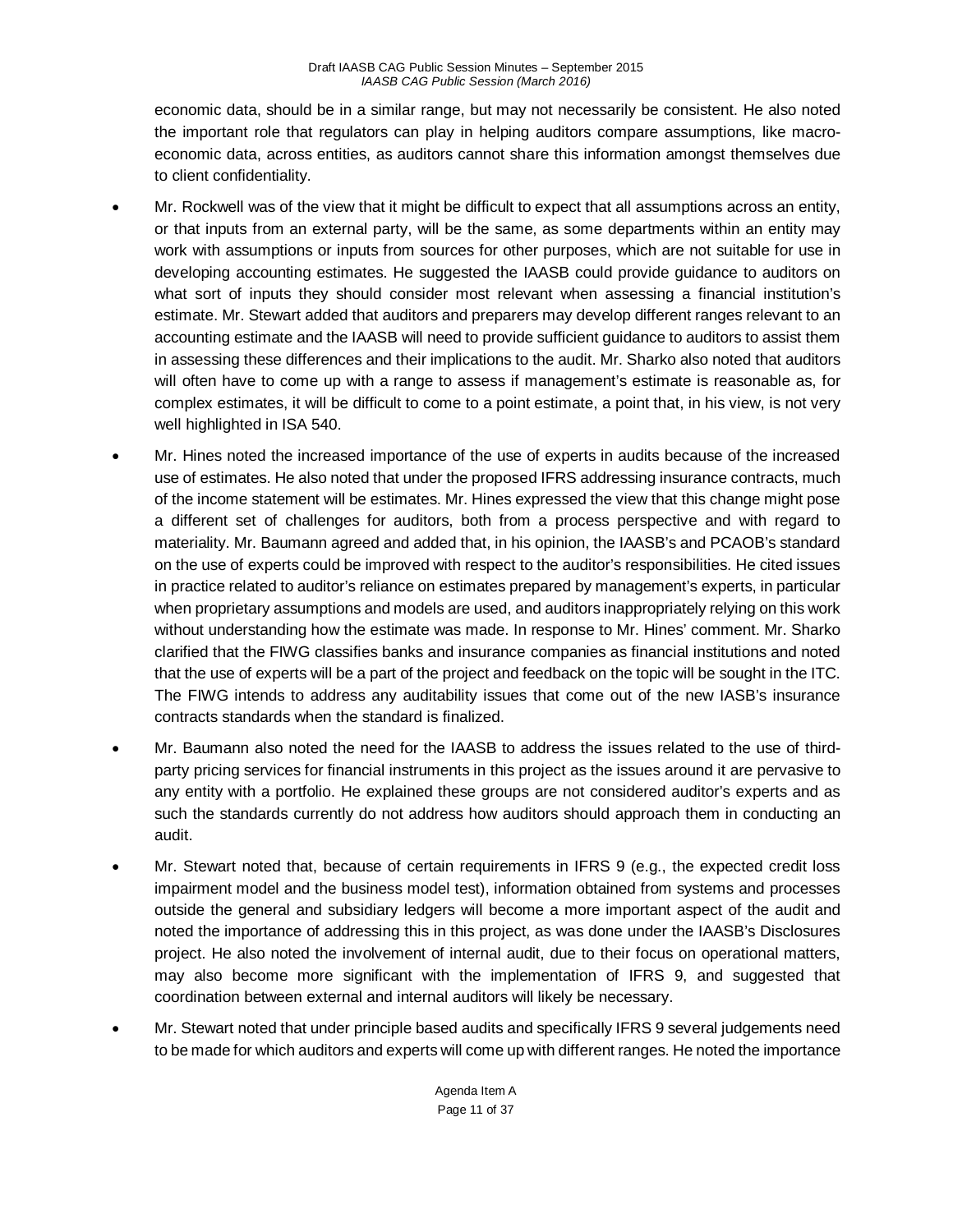that auditor's should become comfortable that there will be different ranges and should have sufficient guidance to assess these differences.

- Ms. Molyneux noted that the IASB's Conceptual Framework project will most likely reintroduce the concept of prudence and noted that there is a fine balance between too much and not enough prudence. She suggested the FIWG given further consideration to the implications of this change on the auditor's approach and provide further guidance to auditors in this regard.
- Mr. Ahmed appreciated the approach taken and the outreach performed by the FIWG, as this will benefit audit quality and assist the IAASB in any standard-setting activity. He questioned whether the FIWG has reached out to the European Banking Authority (EBA). Mr. Sharko explained that one of the FIWG members works closely with the EBA and the FIWG leadership had met with the EBA in June 2015.
- Mr. Ahmed further noted that the change from an incurred loss model to an expected credit loss is the critical challenge for auditors, in particular related to the changes in process and the advanced data that will be needed. While he agreed that the FIWG had identified all issues of which he was aware, it was difficult to understand the relative priority attached to individual issues. Mr. Sharko explained that the order of the issues in the agenda material was based on the order how it is addressed in the ISAs; starting with the risk identification and ending with reporting. Mr. Sharko also agreed that the availability of data is one of the more significant issues that the FIWG has identified.
- Mr. Ilnuma also suggested the IAASB should specifically consult on views in relation to the issue of the range of an accounting estimate being multiple times materiality.
- While agreeing with the need to look at the adequacy of the auditor's work on accounting estimates, Mr. Thompson also noted that the auditor, through new ISA [7](#page-11-0)01,<sup>7</sup> can emphasize the importance of significant accounting estimates and the work performed on them in the auditor's report. He was of the view that more guidance in ISA 540 to highlight the interactions with auditor reporting would be useful. Mr. Sharko also noted that further guidance on disclosures relating to accounting estimates may also be useful.

## WAY FORWARD, INCLUDING CONSIDERATION OF TARGETED CHANGES TO ISA 540

Mr. Sharko presented the FIWG's proposed way forward, which includes 3 key deliverables: (i) a "Project Update" in Q1 2016 to inform the public of the IAASB's interest in the area and the way it proposes to progress the project, (ii) a package to be developed in 2016 that includes targeted changes to ISA 540 and a new International Auditing Practice Note (IAPN) to address audit issues arising from IFRS 9, particularly around expected credit losses and (iii) a broader revision in 2017 and beyond of ISA 540 to address any other issues, including those highlighted in the ITC. He noted the FIWG's view that the merit of this approach is that, subject to the Board's deliberations, the IAASB will be able to address the audit challenges of IFRS 9 in advance of its effective date as the broader revision of ISA 540 will take some time to resolve, and will involve further outreach to ensure that all the issues are on the table.

 $\overline{a}$ 

<span id="page-11-0"></span><sup>7</sup> ISA 701, *Communicating Key Audit Matters in the Independent Auditor's Report*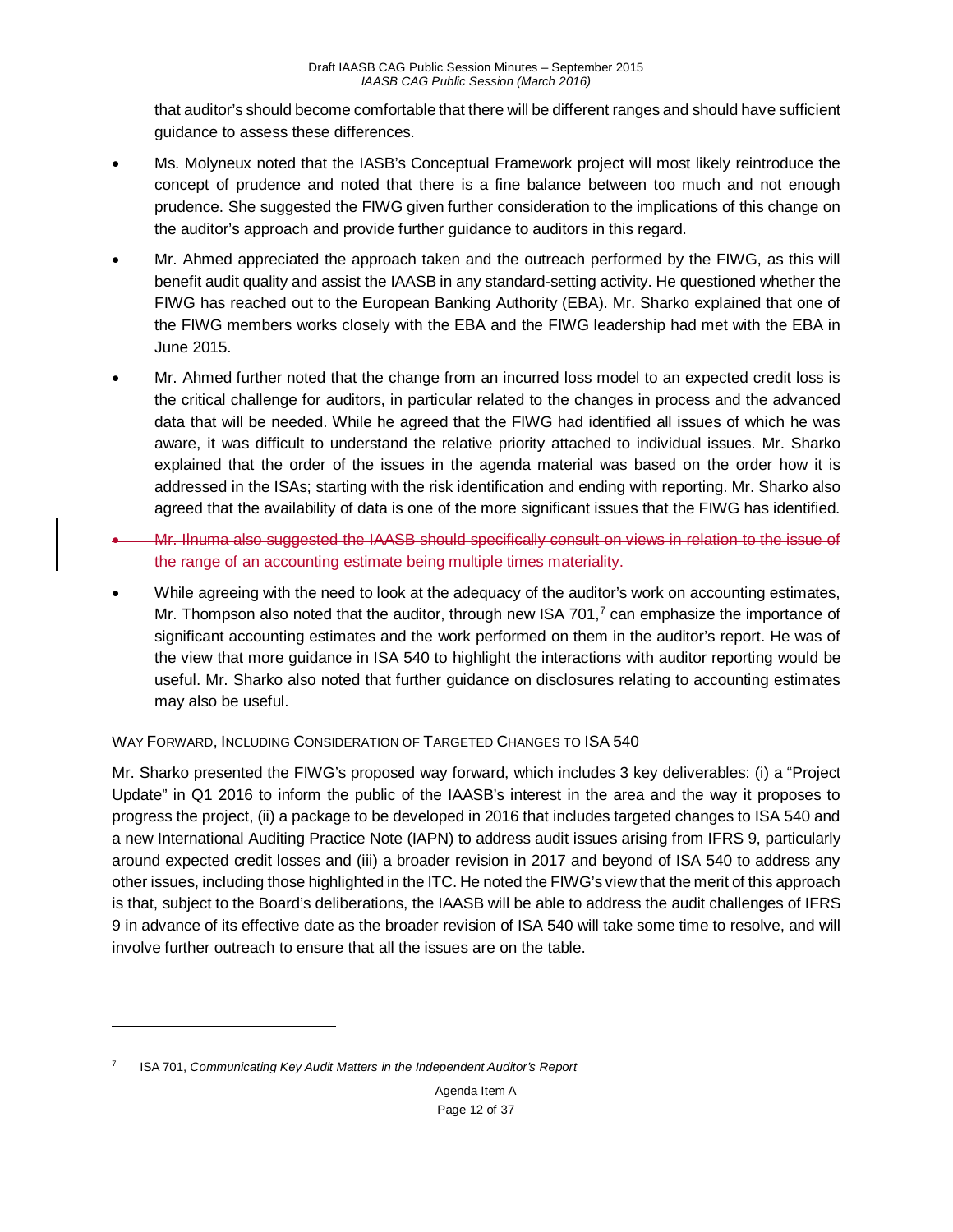In addition to the comments described in the previous section, the Representatives and Observers commented as follows:

- Mr. Thompson questioned whether the targeted changes to ISA 540 as proposed by the FIWG should be limited to financial institutions or if they should be applicable for all entities. In his view, it would seem inconsistent if the proposed changes did not apply to entities other than financial institutions, as there can be high estimation uncertainty that should be considered significant risk in all entities. He suggested issues relevant to financial institutions would be best dealt within an IAPN, so as not to could confuse auditors as to whether changes to ISA 540 would be applicable in their circumstances. Ms. Borgerth, supported by Mr. Bini, also noted that IFRS 9 is not restricted to financial institutions, notwithstanding its importance to them. Messrs. Baumann and Dalkin, and Mmes. Borgerth and Singh, supported making the changes more widely applicable due to the pervasive nature of estimates. Mr. Sharko noted that he personally agreed with this approach and noted that the Board may also agree that the proposed targeted changes to ISA 540 should be made more widely applicable, rather than trying to carve out requirements that apply only to financial institutions (as these may also be difficult to define).
- Mr. Ilnuma cautioned that the IAASB should be careful in deciding to make changes to the ISAs for IFRS 9, as there is not yet enough experience with the expected credit loss model.
- Mr. Baumann added that all fair value estimates are based on forward-looking information and that many estimates other than those developed in accordance with IFRS 9 have very similar and pervasive issues as identified by the FIWG (e.g., the use of complex systems and models and the availability of data). He therefore suggested that the IAASB take a holistic approach to the issues related to ISA 540 and not only focus on financial institutions. Mr. Sharko noted the FIWG had acknowledged that forward-looking data had a significant impact in IFRS 9, but also noted that there were other more significant items with respect to IFRS 9 that that the FIWG feels should also be addressed on a timely basis.
- Mr. Baumann further suggested that, if a more holistic revision of ISA 540 indicates the need for specific guidance for financial institutions, this guidance could potentially be added as an appendix to ISA 540. Mr. Dalkin added that the focus is currently on financial institutions because of the financial crisis, but the next crisis might be initiated because of the use of estimates and the changes to ISA 540 should therefore be applicable to all entities, with an industry guide if considered necessary. Mr. Thompson noted that the FIWG could develop financial institution-specific guidance in the form of an IAPN. Mr. Baumann noted he would prefer changes to the standards as needed, in particular ISA 540, as an IAPN is non-authoritative.
- Mr. van der Ende noted the Basel Committee and its Accounting Experts Group appreciates how it has been cooperating with the FIWG on this project of mutual interest, and the FIWG and IAASB's change of focus to issues related to IFRS 9 and possible revisions to ISA 540 in light of feedback from the Basel Committee and others. He noted that the Basel Committee Accounting Experts Group had intensively discussed the way forward on this project and welcomes the plans for a project update in the near term to signal the IAASB's plans in this area. Mr. van der Ende shared that he made the members of the Basel Committee aware that a "quick fix" of ISA 540 is unlikely because of the IAASB's due process. As a result, he noted that the project update will be crucial, but questioned to what extent the project update can signal the IAASB's intent to change certain areas in ISA 540 and

Agenda Item A Page 13 of 37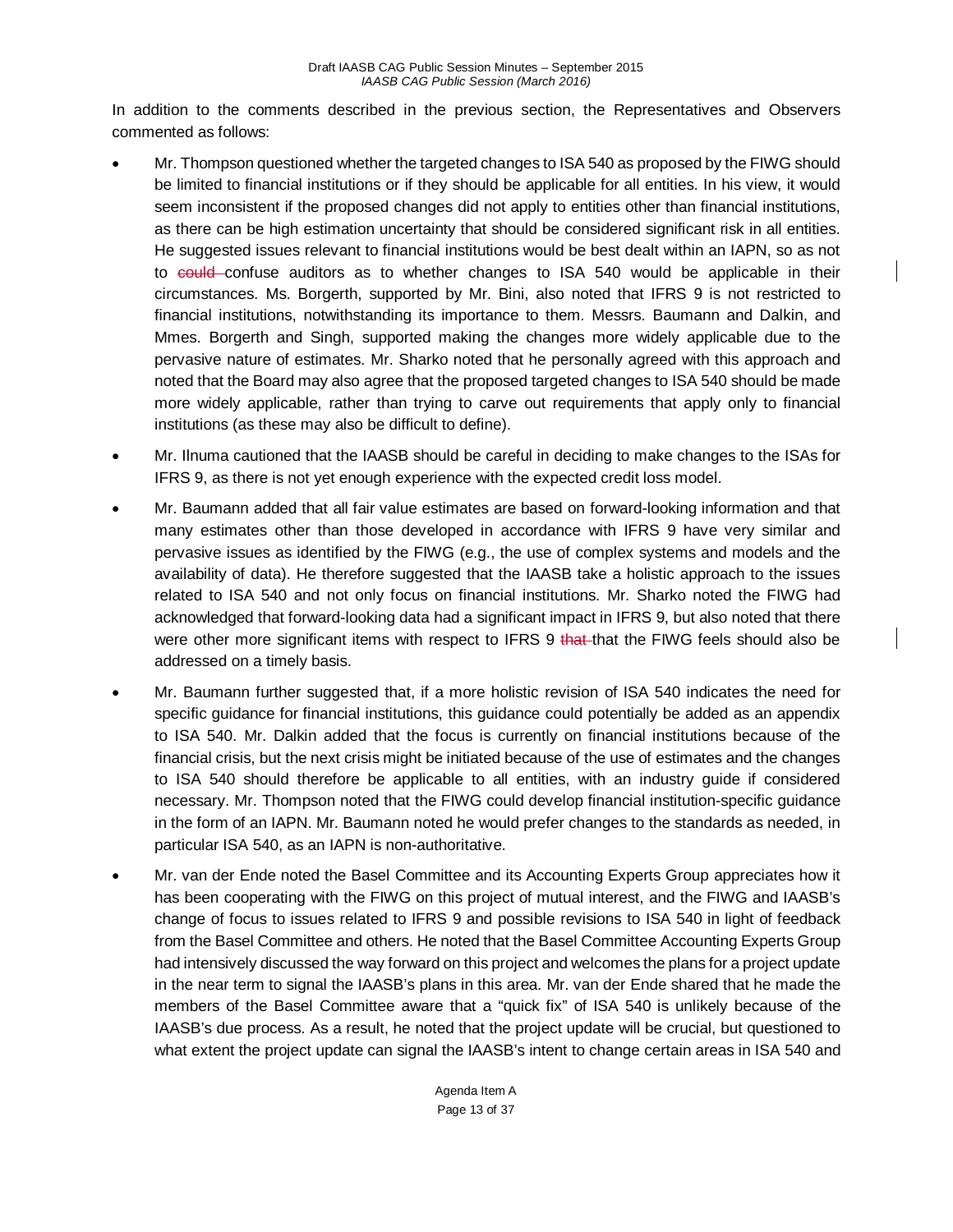provide flavor as to the nature and extent of those potential changes. He explained that the Basel Committee is in the process of finalizing its own guidelines on credit risk management and accounting for expected losses (which is accounting framework-neutral by design). Within this guideline, there is a strong emphasis on a bank's management, who is responsible for setting up the internal systems, including internal control, including beyond the finance function. He explained that data previously not available to the finance function will come into play with IFRS 9. The Basel Committee is also discussing with the IASB and US Financial Accounting Standards Board to make sure the Basel Committee's guidance does not conflict with the accounting standards. This discussion has also highlighted the potential earnings management that could arise from IFRS 9, and as such the Basel Committee's guideline makes reference to the responsibilities of those charged with governance, including in relation to internal control.

- Mr. van der Ende also noted that the Basel Committee has also discussed issues relating to the implementation of IFRS 9 with the Institute of International Finance and the GPPC. He noted that entities are in the process of determining how much to invest in the implementation to develop new processes around forward-looking information. A question has arisen about the extent to which auditors can challenge an entity's processes and systems, with mixed views about whether or not this is sufficiently addressed in the ISAs in advance of the implementation of IFRS 9 (including with respect to client acceptance and continuance). Mr. van der Ende suggested it is important for management to come up with and document a process and their decisions, and for auditors to be sufficiently involved in the implementation process. In his view, banks are implementing internal controls around systems and data that will go into the expected credit loss model and auditors should be involved in this process to be able to rely on the data and systems and to challenge decisions made by management, rather than postponing obtaining an understanding of the system until IFRS 9 is effective. Mr. van der Ende therefore suggested this topic could be usefully addressed in the project update, including by drawing attention to the applicable requirements in the ISAs as a reminder to auditors. In the Basel Committee's view, it cannot expect the IAASB to make changes to ISA 540 or a few other standards on an immediate basis because it has to follow due process, but something is needed in addition to the Basel Committee's guideline to raise awareness of the issues and he encouraged the IAASB to think about what could be done in a project update. Mr. Sharko noted other stakeholders had also supported the IAASB "signposting" and raising awareness with respect to the implementation of IFRS 9.
- Mr. Yoshii highlighted the importance of the dialogue between the bank's supervisor and the external auditor in light of experiences in Japan. Mr. Sharko explained that the IAPN on the relationship between the external auditor and the banking supervisor will move forward but slower than initially anticipated because of the focus on IFRS 9, although the topic could also potentially be addressed in some way in what the IAASB is planning in the near term. However, outreach indicated that this is also a very important area on which the IAASB should focus from a more systematic perspective.
- Ms. Borgerth also reiterated that it is the responsibility of management to make the estimates in the financial statements and that it is the auditor's responsibility to assess that the estimate are reasonable and can be supported by sufficient and appropriate audit evidence. Therefore, she noted it was important that revisions to ISA 540 should not infer that the auditor takes over management's responsibility by setting its own estimate. She noted there could be valid differences between estimates prepared by management and those prepared by an auditor as estimates are based on

Agenda Item A Page 14 of 37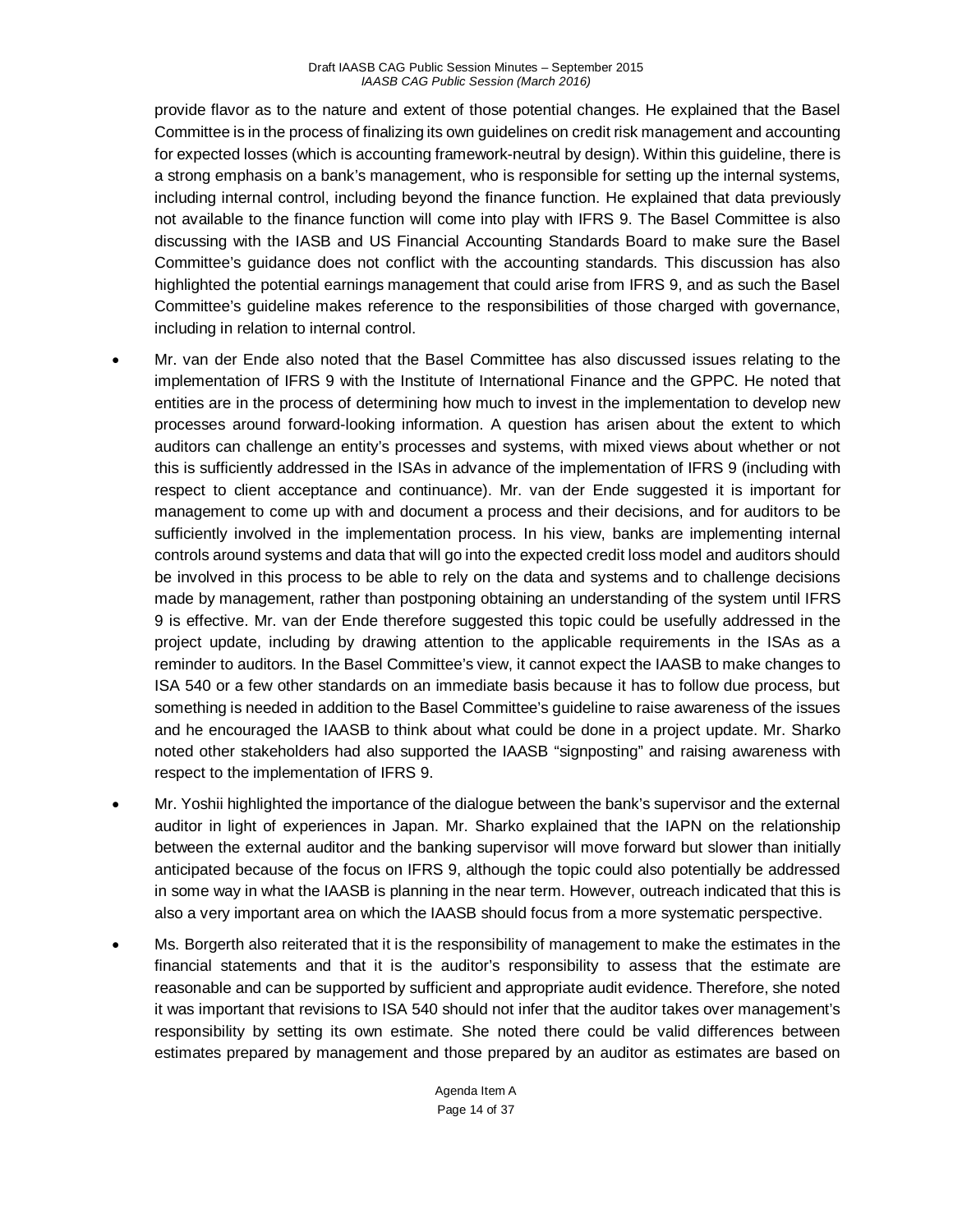principles. Mr. Sharko explained that ISA 540 sets out a number of approaches that may be used to audit an estimates but, but for complex accounting estimates, it may be the case that the auditor can sometimes only challenge management and audit the estimate by developing its own estimate. However, this is never intended to take over management's responsibilities.

• Mr. Ilnuma also suggested the IAASB should specifically consult on views in relation to the issue of the range of an accounting estimate being multiple times materiality.

#### PIOB OBSERVER REMARKS

Mr. Horstmann noted that the PIOB is of the view that this is a very important project and is very pleased with the early identification of the issues and the extensive outreach performed by the FIWG to date and plans to continue this outreach. He specifically noted the importance of further liaison with the Basel Committee on the topic. Finally, Mr. Horstmann noted his agreement with those who commented that the topic is more widely relevant than just to financial institutions, and the PIOB would see a risk if the issues were unduly limited to financial institutions. He therefore suggested that a fresh look at ISA 540 on a broader basis would be more appropriate.

#### **SUMMARY**

Prof. Schilder summarized the key messages received by the CAG and noted that there is a clear message that the issues identified should be addressed holistically, as the issues related to ISA 540 affect entities beyond financial institutions, although an Appendix to ISA 540 specific to financial institutions could be appropriate. He noted that the issues highlighted by the CAG, including those related to systems, the availability of data, and the concept of prudence in financial reporting, will be taken into account by the FIWG.

Prof. Schilder noted his personal view that it could be difficult to envisage how two separate sets of changes to ISA 540 in a relatively short period of time could be operationalized. He thanked the CAG for the input on the way forward and highlighted the difficulty in balancing a holistic approach with the urgency to address issues related to IFRS 9. In that respect, Prof. Schilder noted the importance of the project update, and the Basel Committee's support for such a publication. He asked Mr. Sharko to explain the intended purpose of this project update. Prof. Schilder also asked the Representatives and Observers whether a more elaborate project update could mitigate the need for targeted changes to ISA 540 in the short term to address IFRS 9 and rather focus on a more comprehensive approach to revisions in ISA 540.

Mr. Sharko explained that the main purpose for the project update is to explain (i) the IAASB's interest in the area and (ii) the intended activities of the FIWG. He noted that elaborating on the intended activities now could be useful to signal to auditors which changes are being explored in relation to ISA 540, so that they can begin discussing the changes and emphasis within the auditor's approach as a result of IFRS 9 (e.g., on governance and system) even if this is not fully described in ISA 540 currently.

Mr. Sharko explained that the proposal for targeted changes would enable the FIWG to make timely changes to ISA 540 in advance of IFRS 9 becoming effective, as IFRS 9 will be effective as of January 1, 2018. He suggested that a more holistic approach revision to ISA 540 would only be result in changes that would be effective in 2020/2021.

Ms. Healy acknowledged Mr. van der Ende's point, supported by the FIWG's gap analysis, that there are already requirements within the ISAs that address issues that will become more important as a result of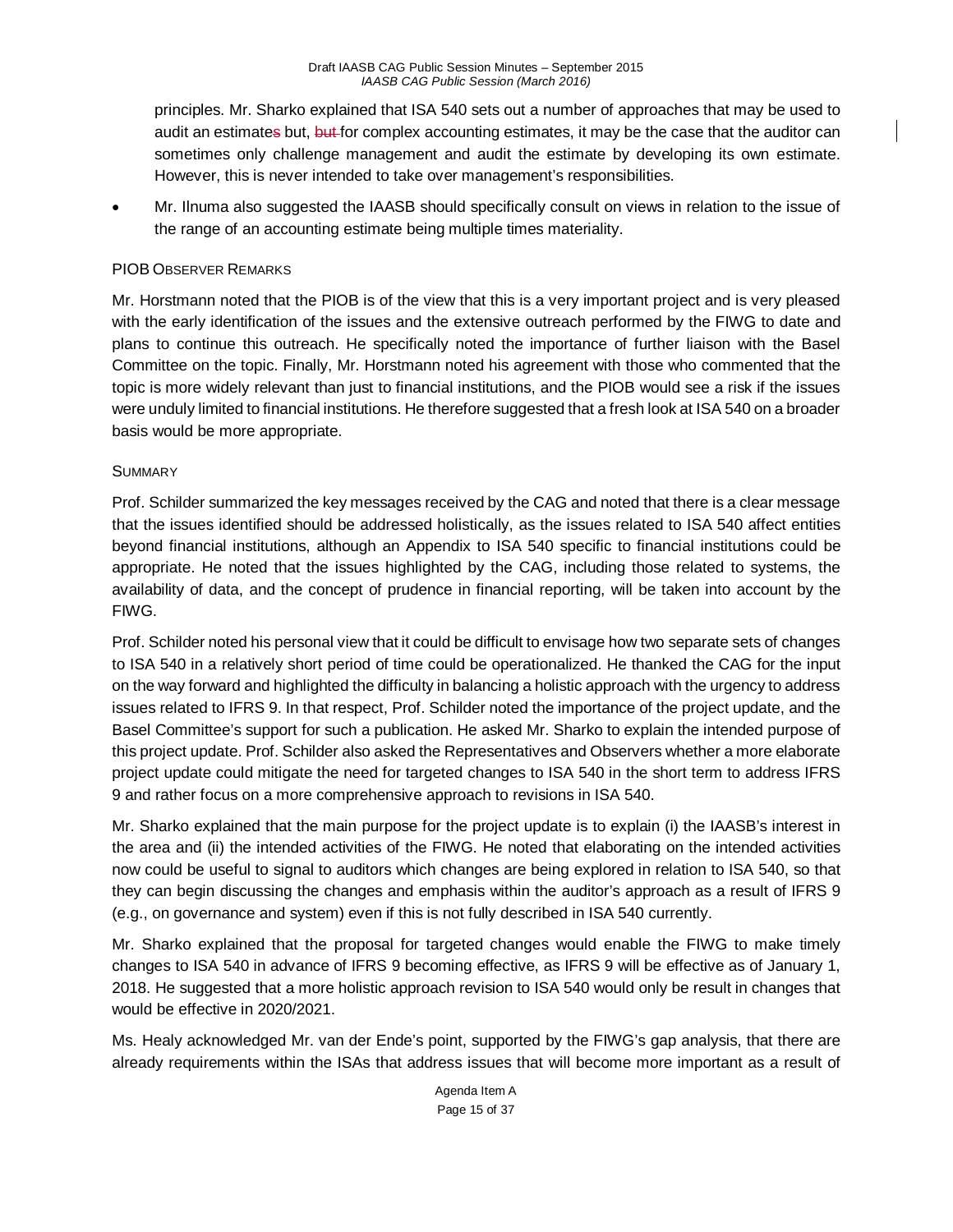IFRS 9, and that the IAASB could usefully draw attention to this in some level of detail in the project update. However, she explained that the FIWG, as a result of discussions in outreach, initially been of the view that changes to the requirements in ISA 540 may be needed to appropriately focus auditors on key issues in the context of IFRS 9 and therefore proposed targeted changes be made in the near term. She explained that the FIWG had not initially proposed a full revision of ISA 540 to address these and other issues related to experts and third-party pricing services, because it would be very difficult to complete such a revision before IFRS 9 becomes effective. She noted that the IAASB needs to carefully consider which option(s) best serves the public interest given all views, including whether it is beneficial to make two sets of changes to ISAs. She concluded by noting that creating awareness of the IAASB's project and increasing auditors' awareness of implementation issues related to IFRS 9 and other issues relevant to ISA 540 is very important.

The Representatives and Observers commented as follows:

- Mr. van der Ende noted that the FIWG's approach is, in principle, a good approach but highlighted the operational challenges and the limited time available and encouraged the IAASB to reconsider the approach. He suggested the FIWG and IAASB should consider three or four key messages that could help banks in making significant decisions in implementing IFRS 9, and raising auditors' awareness of these and other implementation issues related to IFRS 9, including how the auditor's approach to accounting estimates is likely to be affected. He suggested that further involvement of the GPPC to raise awareness would be useful. Mr. van der Ende offered his assistance to the FIWG in refining the key messages.
- Mr. James noted IOSCO's support for a broader revision of ISA 540 to address the issues holistically rather than the targeted approach driven by IFRS 9 as presented by the FIWG.
- Mr. White noted he understands the FIWG's rationale for the proposed two-phase approach, but highlighted the importance of having a clear roadmap upfront, perhaps through the project update. He also recommended removing references to IFRS 9 and financial institutions, to the extent such references distract stakeholders from understanding there are broader issues related to ISA 540 also under consideration. Mr. Sharko agreed that the project update needs to set out the issues, why they are important, and how the IAASB plans to address them, in order to raise awareness of the issues.
- Mr. Stewart noted that the IASB's Transition Resource Group on impairments will meet on September 16, 2015 to consider what forward-looking information to include in the expected credit loss model under IFRS 9. He suggested this may be of interest to the FIWG.
- Mr. Bini noted that IVSC also has a number of relevant projects on the topic of financial instruments underway, and suggested further coordination between the IAASB and IVSC could provide an opportunity for further alignment between the auditing standards and the valuation standards.

Mr. Sharko thanked the Representatives and the Observers for their comments.

# **Non-Compliance with Laws and Regulations (NOCLAR) (Agenda Item E)**

To REPORT BACK on the July 2015 Exposure Draft (ED)

Mr. Landes explained the background of the project, noting that the IESBA first issued proposals for professional accountants on how to respond in situations where they encounter a suspected illegal act. He

> Agenda Item A Page 16 of 37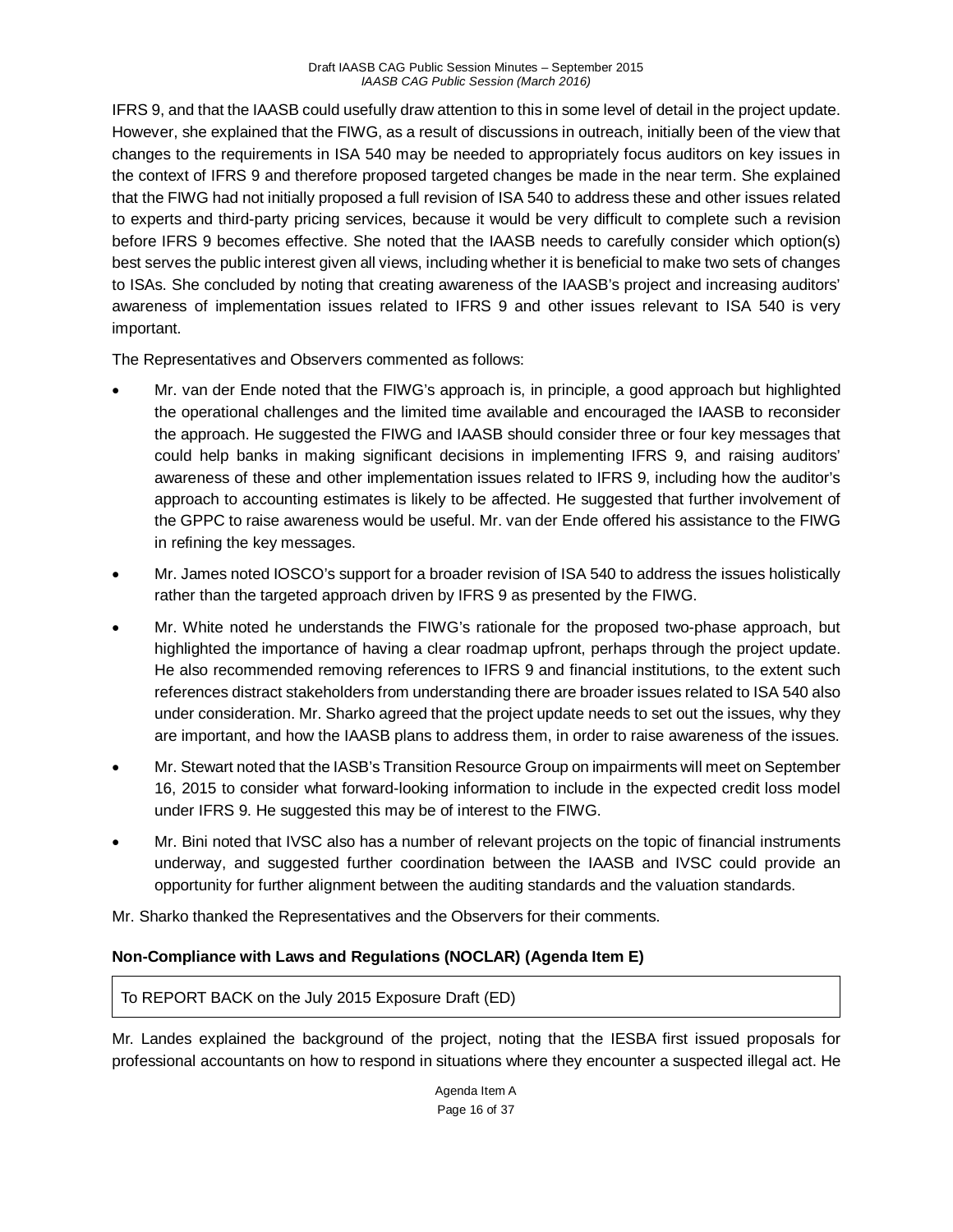noted that several ISAs address the auditor's responsibilities related to laws and regulations that have a direct and material effect on the financial statements and that the IAASB decided to consider the implications of IESBA's NOCLAR project on the ISAs. He noted that the IAASB decided in its June 2015 meeting that limited changes to the ISAs would be helpful to make the ISAs consistent with the IESBA's *Code of Ethics for Professional Accountants* and that an ED is currently out for comment.

Representatives and Observers had no comments or observations on Report Back.

#### **Responding to Calls to Enhance Audit Quality (Agenda Item F)**

To *DISCUSS* the approach to the combined Discussion Paper, including the common themes and crossover issues outlined in the forepart and to *HIGHLIGHT* feedback from the breakout sessions

#### FOREPART OF THE ITC

Ms. Zietsman explained that the forepart was intended to provide a broad view of the issues identified relating to the IAASB's priority projects, including matters of significance for individual projects and crossover issues. She noted that stakeholder views on the individual topic would be solicited through the use of broad questions in the forepart. She further noted that this first draft had been intentionally designed to appeal to a wider audience of stakeholders (for example, those that have broad interest in audit-related matters and who may wish to provide input on the significant issues on a more holistic basis, rather than at a detailed technical level, such as investors or audit committee members). She added that this approach is modeled on and intended to be consistent with that taken in the IAASB's Auditor Reporting ITC, which was well-received by those stakeholders, including those who may not frequently comment on the IAASB's EDs.

In relation to the forepart, Representatives and Observers had the following comments and observations:

- Ms. Molyneux offered support for the IAASB's activities in relation to the ITC and commended the IAASB for focusing on efforts to enhance audit quality as this is directly relevant to investors.
- In the forepart, Ms. Molyneux encouraged the IAASB to clearly articulate the respective responsibilities and accountability of the auditor, and also those of management and the audit committee, but without shifting the responsibilities of the auditor in any way. Specific to quality control, she noted that investors would like to see enhanced relationships between supervisors, external auditors and internal auditors and that there should be clarity as to limitations and constraints. She also expressed support for efforts to "maximize the audit dollar", meaning that a view should be taken such that all important areas are dealt with rather than certain areas being over or under-emphasized.
- Mr. Stewart noted that, if the forepart was to appeal to a wider audience, certain aspects of it, such as detailed references to the ISAs, should be reconsidered and the articulation thereof made less technical so as to not be off-putting to some respondents. He also noted that it was not immediately clear what all of the cross-over issues were. Mr. Waldron noted that he supported the overall approach, in particular an overall document with an appropriate amount of detail to be able to extract for outreach with investors. In reference to the draft forepart presented for discussion, he also urged the IAASB to consider the length and language to make it more user-friendly to the audience for whom it is intended. Mr. Ahmed also agreed that the forepart should be simplified. Ms. Robert suggested the IAASB consider an approach similar to the International Integrated Reporting Council's (IIRC's) recent consultation on assurance on integrated reporting, where two consultations were used

Agenda Item A Page 17 of 37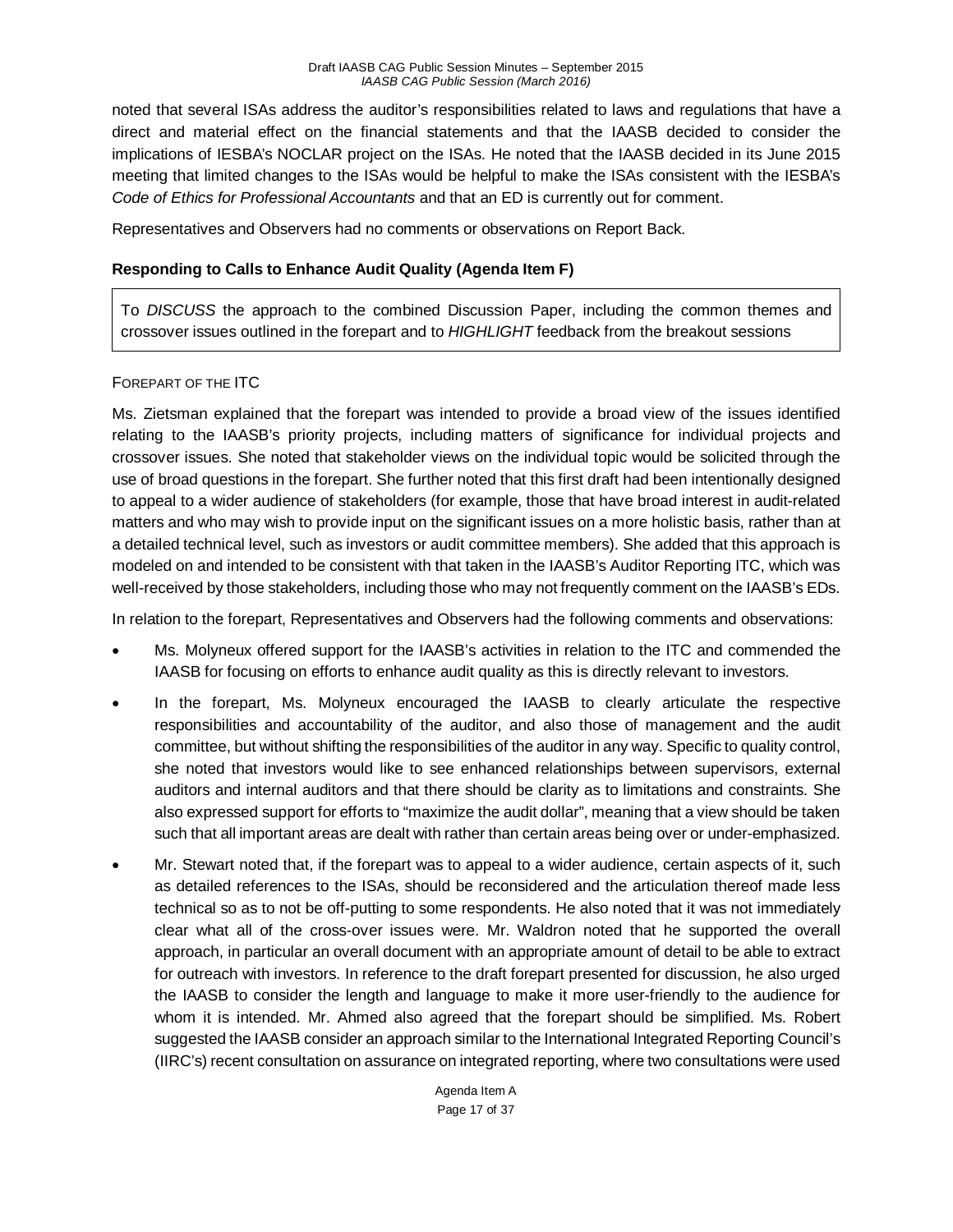(one was succinct and high-level, aimed at investors or other interested stakeholders who would not require extensive technical details in order to respond, with another more detailed technical consultation in a separate publication). Ms. Zietsman noted that the Audit Quality Enhancements Coordination Group (Enhancements Group) would look at the IIRC's publication when considering revisions to the forepart.

- Mr. White supported the possibility of separating the document to appeal to different audiences. In his view, references to the *Framework for Audit Quality* (AQF) may be useful in the forepart as the audience could be assumed to not have a detailed knowledge of the content of the AQF, whereas the content in Part II would be used by those with more detailed technical knowledge of the ISAs. Ms. Zietsman acknowledged the comment, and noted that the ITC was grounded in the AQF but consideration would be given in the various parts of the ITC about where to appropriately emphasize relevant parts of the AQF and also on how to make the forepart less technical.
- Mr. James appreciated the WG's efforts to include issues that had been raised by members of the IOSCO. However, he questioned whether, in some instances, the issues were articulated clearly enough for respondents to be able to fully understand them. He added that it was particularly important to describe the issues in sufficient detail so that stakeholders could consider the adequacy of the possible actions and develop an effective response. Ms. Zietsman responded that the individual WGs would take this into account as they were working to finalize the ITC.
- Mr. James also noted that some members of IOSCO questioned the combined approach and wondered whether a staggered approach with multiple consultations would be more effective to make sure that each of the topics received the right level of attention. For example, he noted the issues related to quality control could be approached at a higher level, whereas the discussion on group audits by its nature is going to be more technically detailed. Mr James added that these members nevertheless understood the objectives of the IAASB in undertaking a combined approach.
- Mr. Dalkin also questioned whether the nature of the issues relating to group audits were different from those related to quality control and cautioned against confusing issues by combining them. He suggested that the IAASB further consider whether to continue to include group audits in the combined ITC. He also reiterated his views expressed in the discussion on Agenda Item D that issues relating to ISA 540 should be considered more broadly. Because of the significance of some of the crossover issues and the need to obtain the input to be able to scope the various projects, Ms. Zietsman added that group audits would likely continue to form part of the combined ITC but added that further consideration would be given as to how the various topics are presented in both the forepart and the detailed sections of the ITC. Ms. Healy further emphasized the need to consult on group audits in light of the responses to the consultations on the IAASB's *Work Plan for 2015–2016*.
- Mr. Yoshii suggested the IAASB should consider how best to solicit outreach from investors on the ITC, including creditors, as these stakeholders are unlikely to be familiar with the IAASB's standards and may not be aware of the request to respond to the ITC.

Ms. Zietsman thanked the Representatives and Observers for their comments and input, noting that the Enhancements Group would further consider how to revise the forepart to appeal to the audience for which it was intended, and more effectively facilitating responses from interested stakeholders that may not necessarily otherwise respond, including the possibility of two separate consultation documents.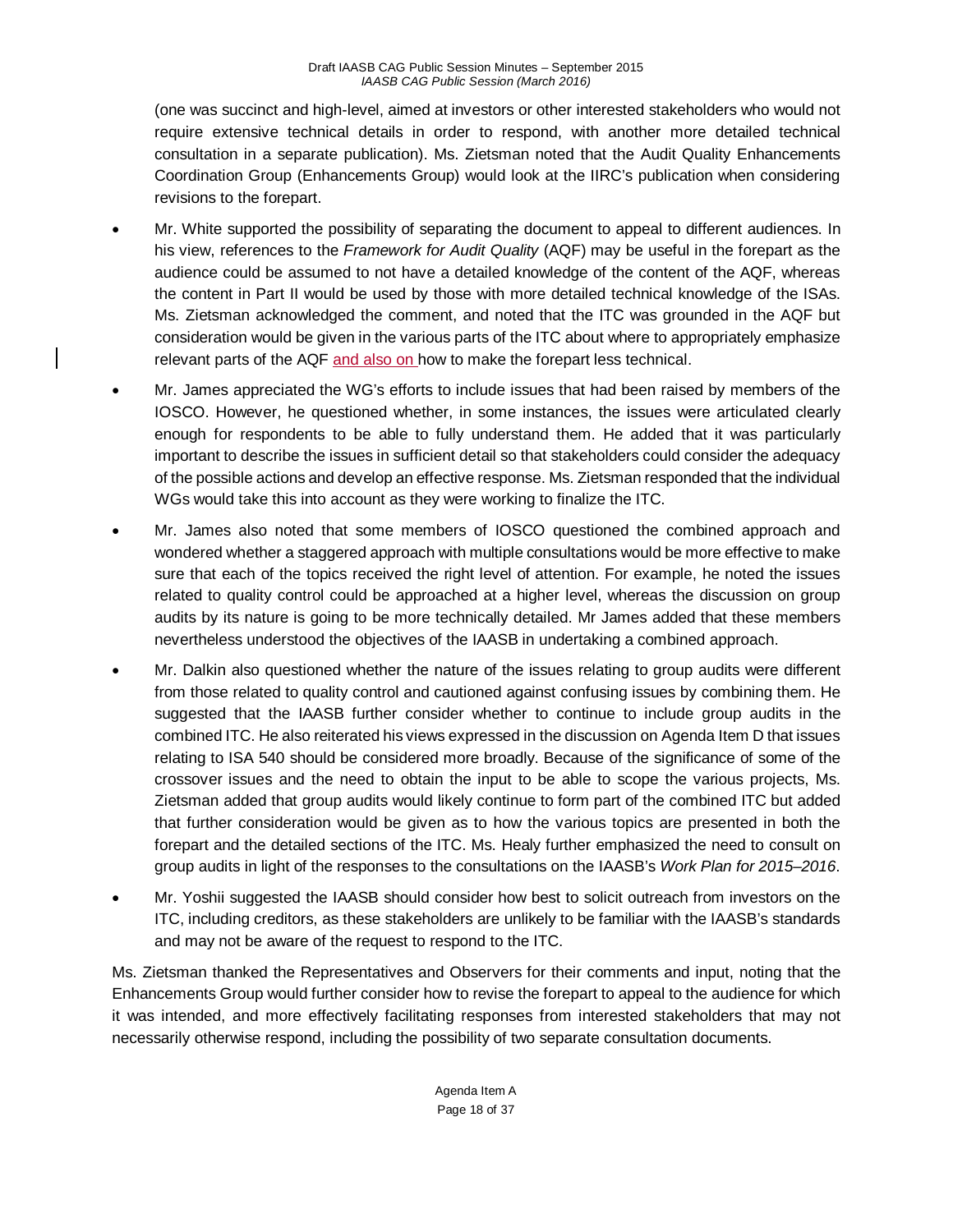In relation to initiatives or activities related to the ITC, Representatives and Observers noted the following that may be of relevance for inclusion in the ITC:

- Ms. Robert—the changes from the European Union's Directive on Statutory Audit and Regulation on specific requirements regarding statutory audits of public interest entities (PIEs) relating to Audit Committees. Ms. Robert also added that FEE would be undertaking activities in 2016 to assist with the implementation of the new requirements.
- Mr. Hines―standards of practice for actuaries to guide their work.
- Ms. Molyneux―Relevant activities from the governance community, including the Audit Committee Institutes established by some of the global accounting firms and the Global Network of Director's Institute. She also encouraged consideration of relevant activities of the compliance community, such as company secretaries.

## SPECIFIC MATTERS RELATED TO QUALITY CONTROL

 $\overline{a}$ 

Ms. French introduced the topic, noting that the focus of the discussion would be on the three matters highlighted in Agenda Item F.1, which were the areas the IAASB had asked the Quality Control Working Group (QCWG) to further consider during its June 2015 discussions. These matters would also be discussed with the IAASB at its September 2015 meeting.

## *Quality Control Policies and Procedures at the Firm Level when Operating as Part of a Network of Firms*

Ms. French noted that the IAASB suggested the QCWG should give further consideration to how the elements contained in ISQC 1,<sup>[8](#page-18-0)</sup> specifically those related to governance, should take into account the fact that some audit firms operate within a network of firms. She explained that audit firms that operate through a network of firms may share, among other things, common quality control policies and procedures and may seek to leverage the network's system of quality control and related policies and procedures in meeting the individual audit firm's responsibilities in accordance with ISQC 1. She explained that regulators and audit oversight bodies have expressed concerns about:

- Overreliance by audit firms on network-level quality control policies and procedures without an appropriate basis for doing so; and
- Inadequate consideration at the network level of the results of internal and external inspection findings of audit firms within the network, and their implications to not only the network as a whole but also the individual audit firms within the network.

Ms. French further explained that audit firms within a network, for various reasons, including jurisdictional law and regulation and risk and litigation management purposes, may not be controlled by the network entity. The extent of operational and decision-making power at the network level may be limited. As a result, she noted that establishing requirements in ISQC 1 relating to how audit firms are structured, including how audit firms may choose to operate through a network of firms, may be difficult or even inappropriate, as involvement in firms' operational matters is outside of the IAASB's mandate. For these reasons, the QCWG is of the view that it would likely not be appropriate to develop requirements within ISQC 1 or a separate

<span id="page-18-0"></span><sup>8</sup> International Standard on Quality Control (ISQC) 1, *Quality Control for Firms that Perform Audits and Reviews of Financial Statements and Other Assurance and Related Service Engagements*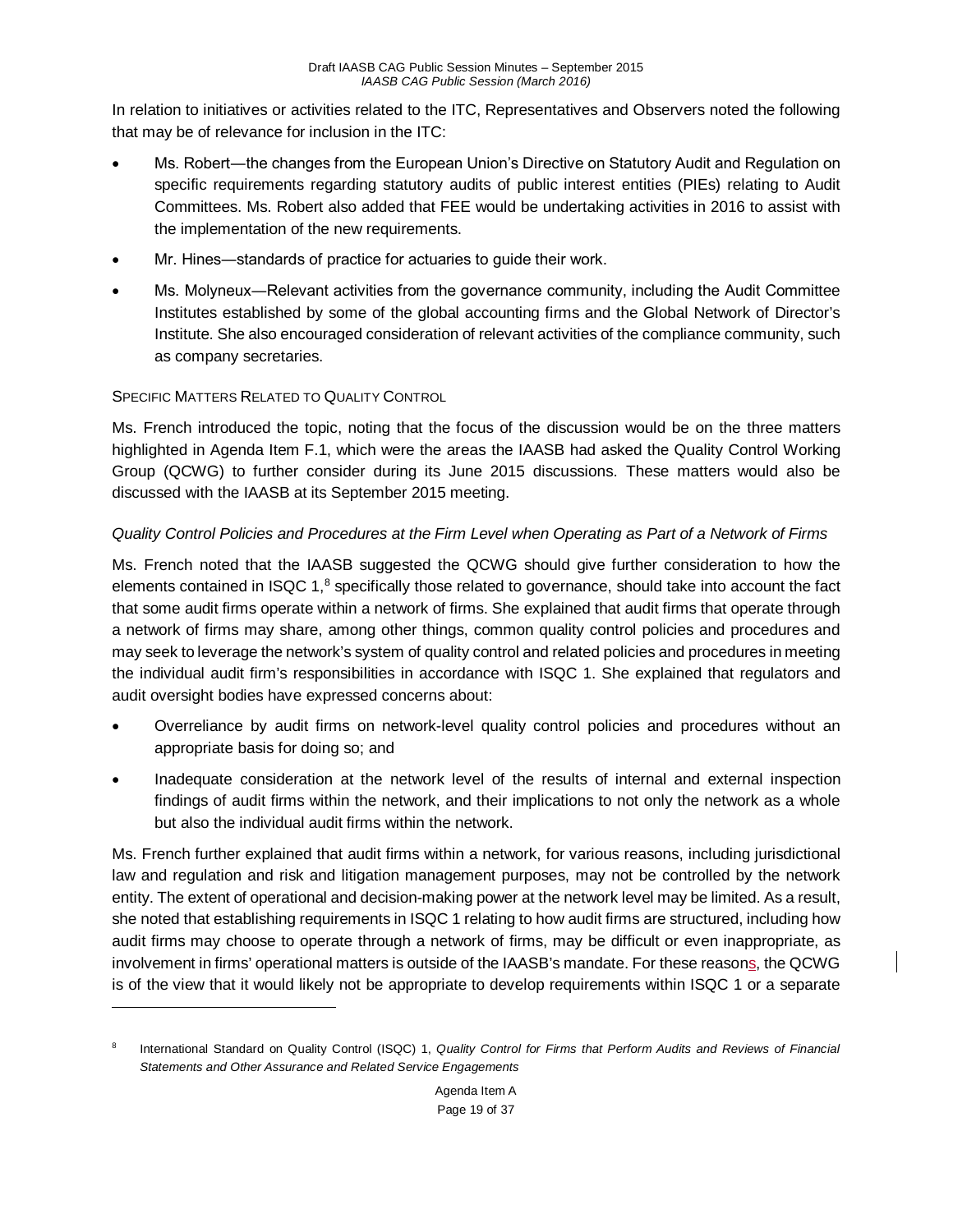"ISQC 1" like standard aimed specifically at the network entity. Rather, the QCWG is of the view that consideration should be given to additional requirements and application material in ISQC 1 for the audit firm to consider in instances where audit firms seek to place reliance on policies and procedures at the network level to meet their own ISQC 1 responsibilities.

The Representatives and Observers commented as follows:

- Mr. Baumann agreed that quality control policies and procedures should be at the firm level, because the responsibility for complying with the requirements of ISQC 1 apply to individual audit firms. He added that those same principles should also apply to any other audit firms that participate in the audit. Mr. Baumann requested additional clarification as to what the QCWG was suggesting related to additional requirements and application material in ISQC 1 and its application to networks. Ms. French explained that the intent was to make the distinction between imposing requirements on the network entity versus the audit firm. If an audit firm intended on leveraging, or is leveraging, policies and procedures at the network level as a means of meeting its responsibilities under ISQC 1, ISQC 1 could include matters that the audit firm would need to consider to be able to have a basis to do so, as well as how the audit firm would be able to demonstrate that the leveraging of network quality control policies and procedures is appropriate. Mr. Baumann noted that these should be requirements in ISQC 1, rather than guidance about matters that the audit firm would need to consider. Ms. Singh agreed with Mr. Baumann.
- Mr. Stewart drew attention to the definition of a network that had been included in Agenda Item F.1, noting his view that the definition is too broad in the context of an audit firm relying on network policies and procedures in order to meet the audit firms' requirements under ISQC 1. Additionally, he added that if an audit firm wishes to rely on network policies and procedures, similar to Mr. Baumann's remarks regarding the need for ISQC 1 to contain requirements in the event an audit firm is relying on network quality control policies and procedures to meet the audit firm's responsibilities under ISQC 1, the audit firm needs to have a basis for being able to do so, and ISQC 1 should have an appropriate level of clarity as to what that basis should be.
- Ms. Molyneux noted that, while the governance community, including those charged with governance, have an interest in audit quality, this will be a difficult area on which to obtain their input. She noted that, while those charged with governance may have insight into how audit firms operate and, if applicable, the network's quality control policies and procedures, those aspects have far less relevance to those charged with governance compared to details about the individual audit that was performed. Ms. Molyneux noted further that, while she recognized that a lot of effort to create quality control policies and procedures at the network level, these were often applied differently in various jurisdictions. Mr. Dalkin noted, in the context of audits of governmental entities, that these challenges often arise as a result of the audit firm not being able to control or tell other audit firms within the network that are involved in the audit what they need to be doing to address, for instance, a specific governmental requirement relevant to the audit being performed. This becomes more problematic when public expectation would be that the systems of quality control are similar given the way firms market themselves as a network. He supported the IAASB considering these matters as part of the quality control project.
- Mr. van der Ende noted that there appears to be confusion between the application of ISQC 1 at network level and individual audit firm level. In light of his view that there is little that can be done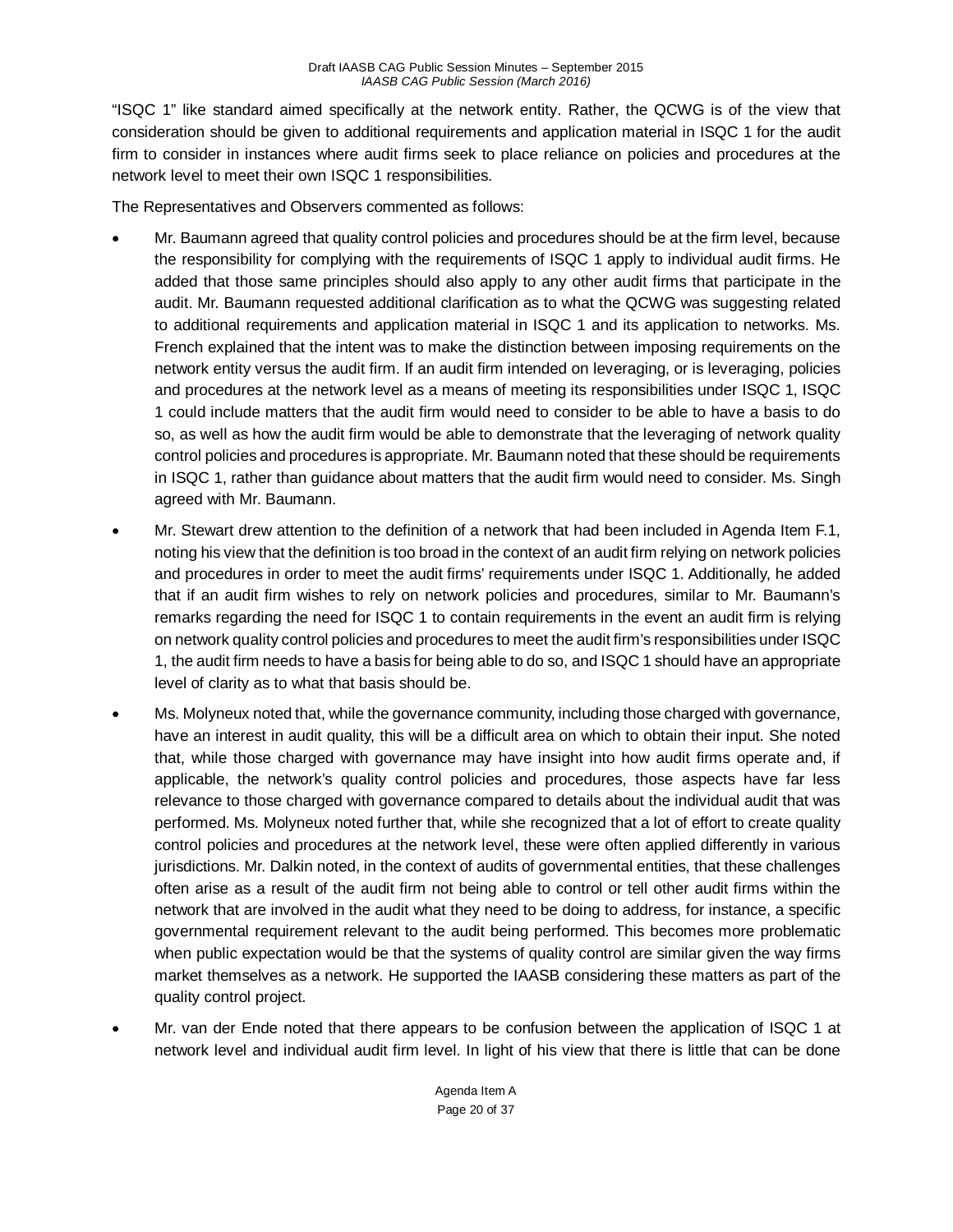centrally in relation to network member firms, Mr. van der Ende was not convinced that additional requirements in ISQC 1 would help in this regard. He also agreed with other comments made relating to stakeholders' expectations of consistent levels of quality control across firms in a network in circumstances where networks are marketing and communicating as one firm, when in reality this may not be the case. However, he cautioned against IAASB actions in this area as they would be difficult to implement.

#### *Transparency Reporting*

Ms. French noted that the IAASB asked the QCWG to further explore the topic of transparency reporting and how it could be addressed in the ITC. Ms. French explained the QCWG's view that requiring transparency reporting as an element of a system of quality control was not being recommended by the QCWG, mostly because transparency reporting typically addresses more than how an audit firm has complied with ISQC 1 and the ISAs, and trying to set meaningful requirements for such reporting on a global basis would likely not be feasible due to the effects of law and regulation on audit firms on a national or jurisdictional basis. Ms. French also noted that this is an area where practice is evolving and the QCWG would not want to institute requirements that could have the impact of inhibiting further innovation. In addition, she explained that requiring transparency reporting for all firms may disproportionately impact SMPs, as in many instances SMPs are unlikely to be currently issuing or contemplating issuing transparency reports or be required to do so.

The Representatives and Observers commented as follows:

- Mr. Hansen noted that transparency reporting is not a new issue and was addressed in the United States by the Advisory Committee on the Auditing Profession several years ago. Mr. Hansen noted that he is supportive of audit firms providing more transparency, including related to audit firm governance; however, he acknowledged it would be difficult to mandate external reporting about such matters when they do not have a direct connection to engagement teams and audit standards. He therefore acknowledged that the recommendation of the QCWG was on point.
- Mr. Yoshii noted that investors do not currently have sufficient access to information about how an audit firm maintains its system of internal control. As a result, investors are interested in transparency reporting by audit firms. Mr. Yoshii agreed that a question related to transparency reporting should be included in the ITC, in particular to highlight the information for investors.
- Mr. James noted that IOSCO has an active project on transparency reporting and indicated his belief that it would be unfortunate if the IAASB decided not to pursue this area. Mr. James agreed that it is an evolving area, with a number of audit firms already issuing transparency reports. However, he noted that there is inconsistency in what is included in these transparency reports, but that they are improving in their usefulness. Mr. James highlighted that IOSCO would be issuing a publication related to its project on transparency reporting in the near future, and that this may be useful to the IAASB in assessing some of the ways in which to overcome some of the obstacles that have been noted in Agenda Item F.1. Prof. Schilder noted that the IAASB is not able to solve all of the issues that have been identified and that there will be times when the IAASB may need to coordinate with others, for example, IOSCO. He acknowledged that monitoring developments in transparency reporting, rather than eliminating the topic completely from the IAASB's considerations, would likely be useful going forward. Mr. Baumann echoed remarks made by Prof. Schilder and Ms. French and noted his agreement with the challenges identified in this area. He agreed that it is important not to

Agenda Item A Page 21 of 37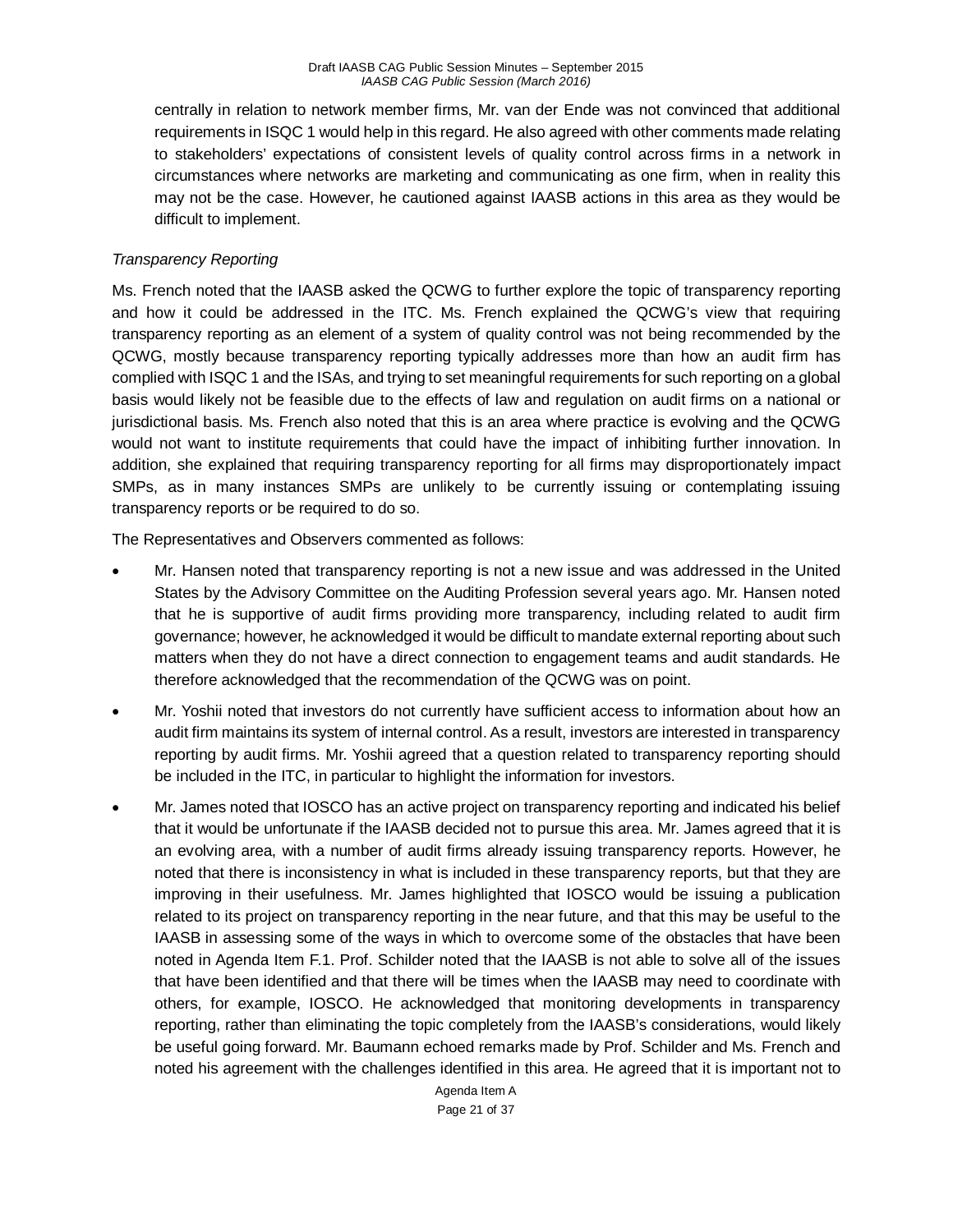prejudge the outcomes in this area and rather allow this area to develop, identifying ways in which the IAASB can facilitate the evolution of transparency reporting in a positive way. Mr. Baumann suggested that, by staying informed, the IAASB could consider whether at an appropriate time guidance on transparency reporting could be developed. Mr. Ahmed suggested that transparency reporting had a linkage to the contextual factors explained in the AQF. Ms. Miller agreed with Mr. Baumann's comments and noted that the IIA routinely monitors evolving developments in a similar manner.

• Mr. White noted that, although there are a number of challenges related to transparency reporting, he would not want to see it being dropped altogether. He suggested that the IAASB look at focusing more narrowly on firm's quality control systems and the possibility of disclosures in relation to their effectiveness, rather than looking at governance overall.

## *Development of a Separate Engagement Quality Control Review (EQCR) Standard*

Ms. French explained that improving the robustness and effectiveness of the EQCR (including issues related to the selection and responsibilities of the engagement quality control reviewer) has been a focus throughout the quality control project. While a few IAASB members indicated that they did not support the development of a separate EQCR standard at the Board's first discussion on the topic of QC, at its March 2015 meeting, some CAG Representatives had the view that a separate EQCR standard should be considered. The QCWG has revisited the topic and continues to believe that the disadvantages of developing a separate EQCR standard outweigh the advantages as discussed in Agenda Item F.1.

The Representatives and Observers commented as follows:

- Mr. Hansen noted that, if the view is that the EQCR is an important element of audit quality, there should be a separate standard dedicated to EQCR. He also drew attention to the IESBA's current discussions on depth and breadth with respect to the rotation requirements of the EQCR. Mr. Hansen noted the fact that the US PCAOB has a separate EQCR standard, and suggested considering information, if available, from the US PCAOB on whether the existence of a separate standard and the appropriate focus on the role and performance of the EQCR has changed behavior at the engagement level.
- Mr. Dalkin agreed that the EQCR is viewed as an important aspect of audit quality. He added that the EQCR has been identified as one possible solution to solving audit quality challenges in audits of governmental entities, and therefore that the development of a separate EQCR standard may be worth further consideration.
- Consistent with his comments at the March 2015 CAG meeting and in light of the importance the investor community places on the role of the EQCR, Mr. Baumann stressed that he continues to believe the IAASB should pursue a separate EQCR standard that places specific responsibility on the individual, or individual supported by a team, responsible for the EQCR, rather than the audit firm. Mr. Waldron noted that CFA Institute also strongly supports the development of a separate EQCR standard as this would assist in elevating the importance and relevance of the EQCR. Mr. Arteagoitia noted that the recently issued EC Regulation related to PIEs included a specific Article that addresses the EQCR, and therefore the EC would also be in favor of the development of a separate EQCR standard.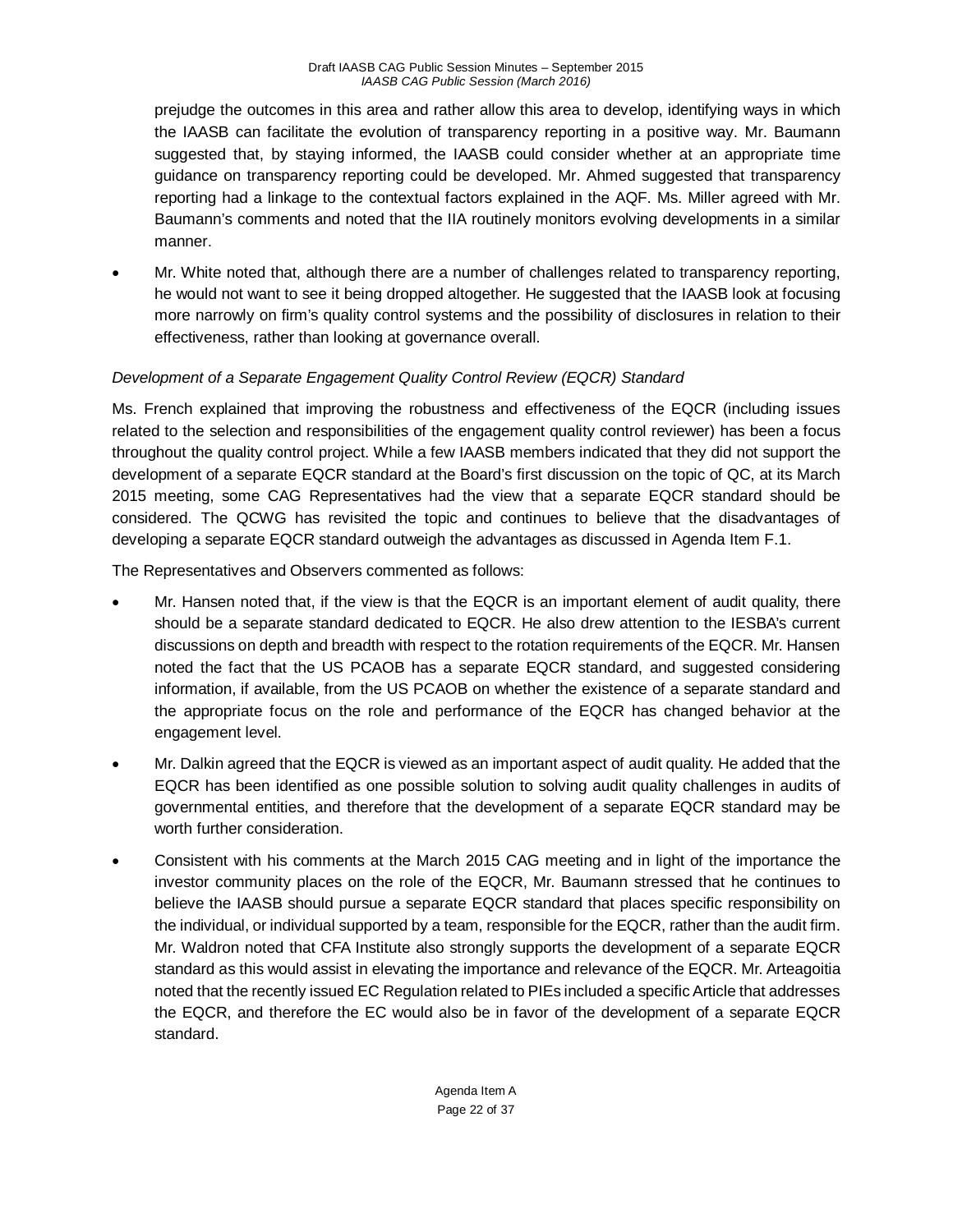• Mr. James noted that, considering IOSCO's view of the importance of the role of the EQCR, any actions that would serve to heighten the relevance and the role of the EQCR would be welcome, including the development of a separate EQCR standard.

#### PIOB Observer Remarks

Further to Mr. Hansen's point, Mr. Horstmann highlighted that the IESBA CAG had discussed the rotation requirements of the engagement quality control reviewer and other matters related to the engagement quality control reviewer, such as whether an individual could serve as an engagement quality control reviewer immediately after serving as the engagement partner or vice versa. He noted that the IESBA is of the view that the requirements in ISQC 1 related to engagement quality control reviewers should address these and related matters, rather than the IESBA standards.

#### FEEDBACK FROM BREAKOUT SESSIONS

To discuss the detailed sections on quality control and group audits, as well as provide feedback on any other maters relevant to the draft ITC, Representatives and Observers were broken into three breakout groups. Ms. Zietsman noted that the [comments made by various Representatives and Observers](http://www.ifac.org/system/files/meetings/files/20150916-IAASB_CAG_Agenda_Item-F-Enhancing-Audit-Quality-Feedback.pdf) in these three breakout groups was compiled and made available to the CAG during the September 2015 meeting. Ms. Zietsman noted that the detailed notes from the breakout sessions would be further considered by the WG's in finalizing the ITC.

She highlighted the following key messages from the sessions:

• Suggestions to improve the readability of the forepart and usability of the ITC overall, including the need for more open-ended questions in the forepart and consideration of how best to articulate the issues and present the information in a format that would be appealing to the intended audience.

## *Quality Control*

- The need for consideration of what is meant by a quality audit, and how this could be 'measured' to be able to appropriately link to the engagement partner's rewards
- The interrelationship between audit firms and network firms, and the need to further explore issues such as the ability of the engagement partner to be able to consider audit firm and network firm systems of quality control, subject to sufficient and appropriate work at the engagement level
- The importance of the role of the EQCR, and the potential for (i) transparency in the audit report about whether the engagement was subject to an EQCR; and (ii) communication between the engagement quality control reviewer and the audit committee, as well as issues related to assignment of the engagement quality control reviewer and entities that should be subject to an EQCR
- Although it was recognized that it was important to highlight the premise that an audit in accordance with the ISAs is designed to serve the public interest, a requirement to act in the public interest was not supported, in particular as this may have unintended consequences from a legal perspective
- Encouragement to consider evolving matters related to the key issues related to audit delivery models (ADMs) used by firms, such as concerns about access to work papers and recent positive developments relating to cross-border interactions, the need to understand the different legal structures of these models that may exist at the firm level, potential staff development issues, as well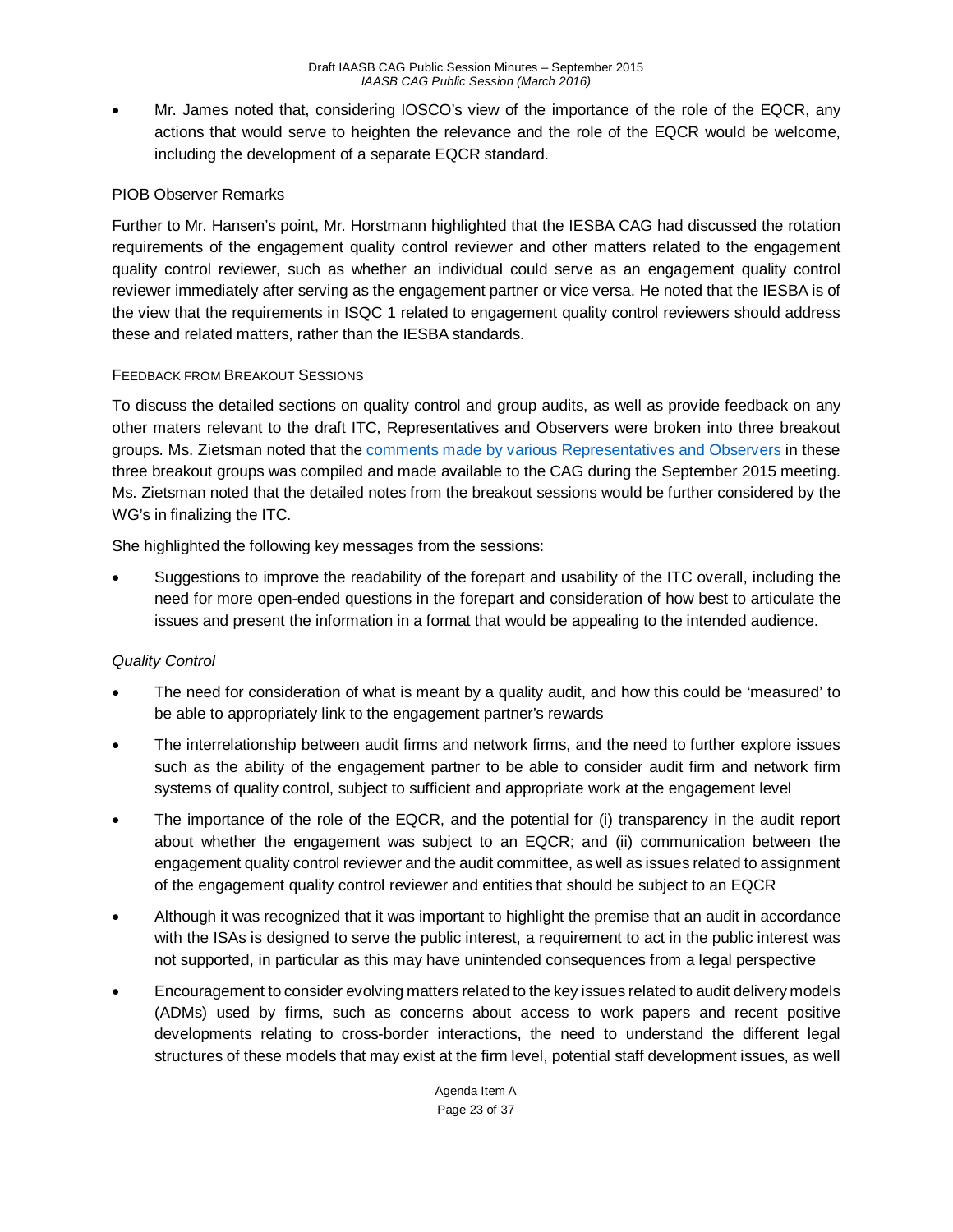as the impact of the fundamental principles of ISQC 1 and ISA 220[9](#page-23-0) in these situations. It was emphasized that the matters in the ITC need to be presented in a neutral way (i.e., not promoting or discouraging the use of ADMs) and also to consider actions that would remain flexible to allow for evolving developments.

- Support was expressed for a holistic approach to quality under a quality management approach (QMA) that includes risk management, preventative and detective controls, continual improvement and remedial actions. However, it was noted that it should be made clear in the ITC that revisions to ISQC 1 and ISA 220 to follow the QMA approach would not weaken the quality control requirements as they exist today, but would rather further enhance them, while providing for flexibility in the design of the system of quality control. It was also noted that the use of a QMA approach may have benefits for SMPs in that it may help address scalability issues.
- Documentation of the quality control system, and the possibility of increased transparency about the effectiveness of the firm's system of quality control, especially for network firms where levels of quality may not be consistent across a network
- Support for efforts to explore other issues related to monitoring and remediation, engagement acceptance, engagement partner roles and responsibilities, consideration of cultural matters.

# *Group Audits*

- The increasing complexity of group structures was recognized, and the IAASB was encouraged to further consider how to highlight in particular (i) situations where the audit partner is not located where the work was performed; and (ii) entity's use of shared services centers.
- Support was expressed for asking a question in the ITC about the potential need for requirements and guidance for component auditors, and it was agreed that the procedures for component auditors needed clarification, especially in light of the varying circumstances in which audits of components are carried out.
- In relation to the possible actions relating to the acceptance of group audit engagements, caution was expressed about requiring particular actions that may be too granular, as the ability to be able to address them may be problematic if an auditor have not yet been appointed as group auditor. In addition, the IAASB was encouraged to give additional consideration to laws and regulations impacting the information needed in order to accept a new audit engagement.
- Lastly, support was noted for a question to explore the group engagement team's ability to use the report of another auditor, recognizing there may be concerns about whether this is appropriate and also the need for appropriate background to be provided so as to allow respondents to submit informed responses.

# *Financial Institutions / ISA 540*

 $\overline{a}$ 

• The IAASB was encouraged to specifically consider the need for clarification of the requirements relating to management's expert versus the use of the auditor's expert, and the implications of third-

<span id="page-23-0"></span><sup>9</sup> ISA 220, *Quality Control for an Audit of Financial Statements*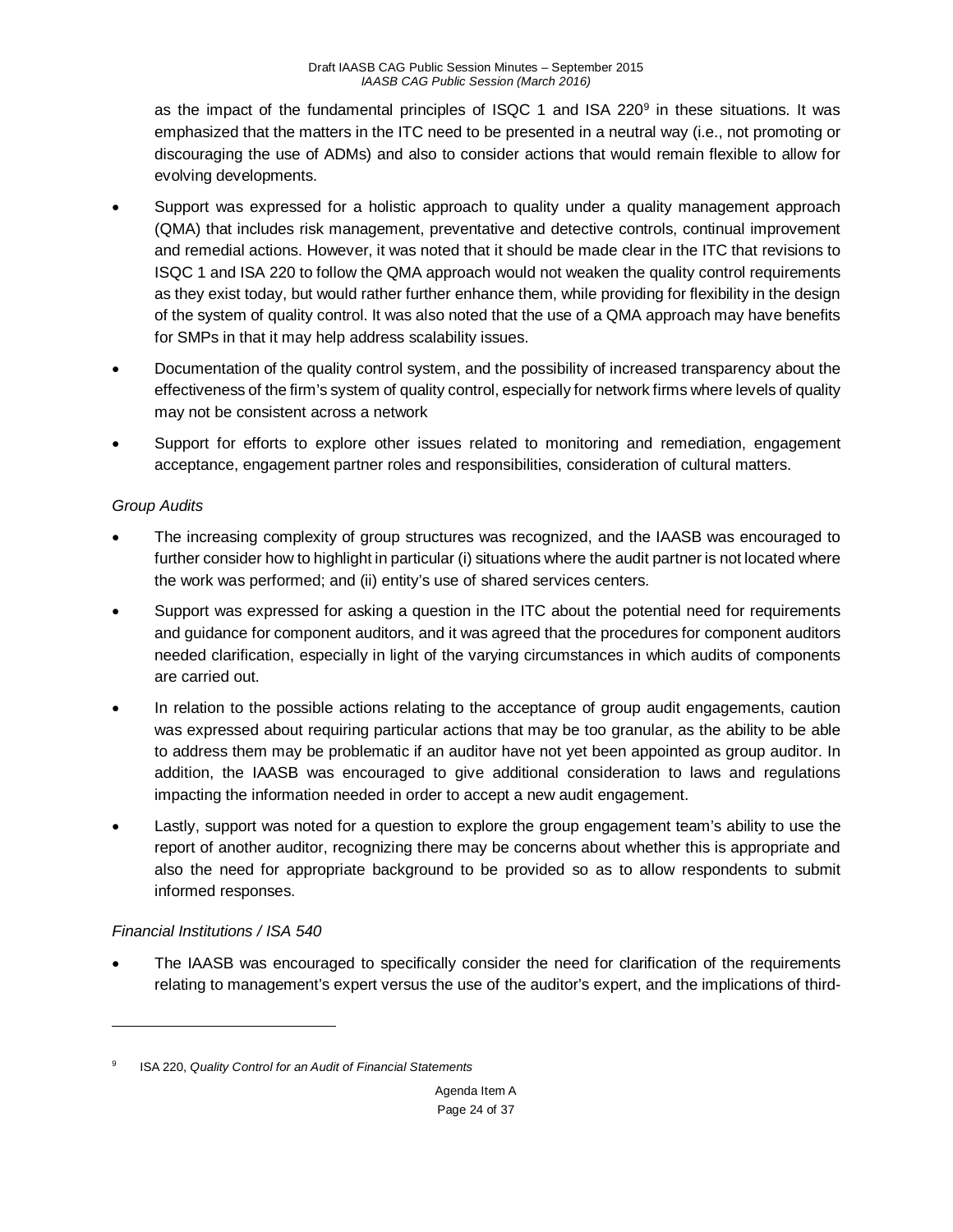party pricing sources. In particular, there was a view that the use of proprietary models, which may pose threats to audit quality if the auditor is unable to understand the model.

- The IAASB was also encouraged to consider how the importance of the dialogue between auditors and regulators could be further highlighted.
- In linking to professional skepticism, it was noted that it may be useful to explore changes to the way that certain requirements in ISA 540 are articulated to encourage a more challenging mentality.

## *CAG Discussion*

In reference to the feedback from the breakout sessions, Representatives and Observers had the following comments:

- Ms. Molyneux noted that the focus of the ITC is on audit quality and the goal should be how to encourage a better quality audit, rather than simply focusing on how to make the quality control system work better. Ms. Zietsman agreed. Ms. Molyneux also cautioned that, when considering possible actions relating to strengthening the role of the EQCR, it was important to maintain the responsibility and accountability for the audit engagement with the engagement partner, and that investors do not want the engagement quality control reviewer to have contact with the company. Ms. Zietsman explained that the ISAs already have robust requirements addressing communications with those charged with governance by the engagement partner who is accountable for the audit, but that some suggestion had been made that it may be appropriate for those charged with governance to also have the opportunity to interact more directly with the engagement quality control reviewer.
- Ms. Molyneux also encouraged, in the public interest, consideration of requirements for an EQCR beyond listed entities, i.e., potentially for all PIEs.
- Mr. Dalkin noted that it may not be clear how the role of the engagement quality control reviewer applies in a group audit situation. Ms. Zietsman noted the role generally of the engagement quality control reviewer is to provide an objective sanity check on the significant judgments made during the audit. She agreed that there could be challenges related to the performing EQC reviewsR in a group audit situation.
- Mr. Thompson urged the IAASB to address how AUPs relate to the specified audit procedures or audit procedures referred to in ISA 600 as types of procedures that may be performed by component auditors.
- Mr. Yoshii suggested further consideration be given to ensure all matters relevant to investors (such as transparency reporting) are included in the forepart as they may not read Part II of the ITC.
- Mr. James noted some concern from IOSCO members about how the QMA approach was described, specifically the notion of flexibility in the application of policies and procedures, and whether allowing that type of flexibility could dilute the quality of the internal control structures.
- Mr. James also noted it was difficult to see the correlation that was attempted to be made in the ITC with respect to continuity planning and engagement partner performance and rewards, and suggested further attention be given to this text.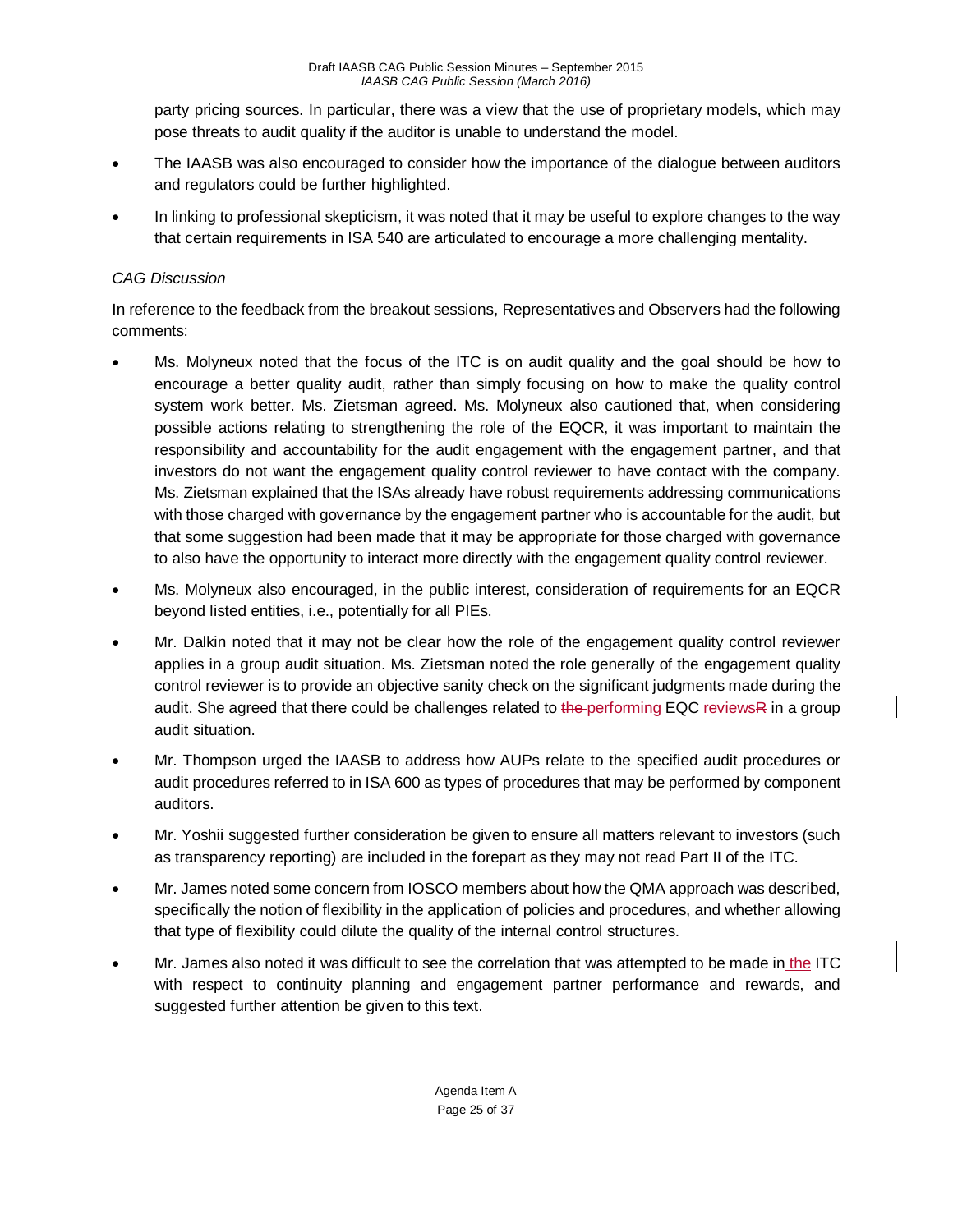- In relation to group audits, Mr. James also noted IOSCO members provided feedback variously as follows:
	- o Concerns with the expression in ISA 600 about "the majority" of the audit from a scoping standpoint, and how the group auditor would approach the audit in circumstances where the majority of the procedures were performed elsewhere. He also questioned how the group engagement team's procedures to be sufficiently involved might differ depending on the levels of work performed overall by component auditors and not the group engagement team
	- o Suggestion that with respect to the acceptance/continuance section, that the ITC could highlight that, in addition to client-imposed restrictions, auditors may also face broader difficulties in obtaining sufficient appropriate audit evidence imposed by the circumstances, for example, circumstances where there are safety concerns.
	- o The need to further emphasize that the group engagement team should understand what experts are being used at components.
	- $\circ$  Consideration of how much involvement the group engagement team should have in the risk assessment that is undertaken at the component level, including understanding whether a component auditor has consulted at the component level and the outcome of such consultation. With respect to the latter, Mr. James noted that consultations are typically indications of significant issues that would be important for the group engagement team to understand.
	- o How and when the group auditor involves the component auditor in auditing disclosures, in light of the premise of the Disclosures project that it is important for auditors to focus on disclosures throughout the audit process.
	- o The need for greater emphasis in the ITC on the procedures (including analytical procedures) that may be expected when there are a large number of insignificant components.
	- o Concerns with the implications of the language in paragraph 176 of Agenda Item F.2 in relation to the need for the group engagement partner to make a significantly robust assessment that this was not always required.

Mr. James indicated that he had further comments on the specific actions being proposed and would pass these along offline.

Mr. Waldron thanked Ms. Zietsman and her team for their efforts to conduct the breakout sessions and summarize the feedback, noting his view that using this approach had achieved the objective of soliciting helpful input in a different way. Ms. Zietsman noted that all the points raised would be further considered as the ITC was finalized, and thanked the Representatives and Observers for their input.

## **September 16, 2015**

## **Innovation (Agenda Item I)**

To *OBTAIN* Representatives' and Observers' views on emerging developments.

Mr. Landes updated the Representatives and Observers on the result of the Innovation WG's (WG) monitoring activities to date. He explained the purpose of the WG, the process for making recommendations to the IAASB, the sources of input to the Innovation WG, the topics that were identified and how the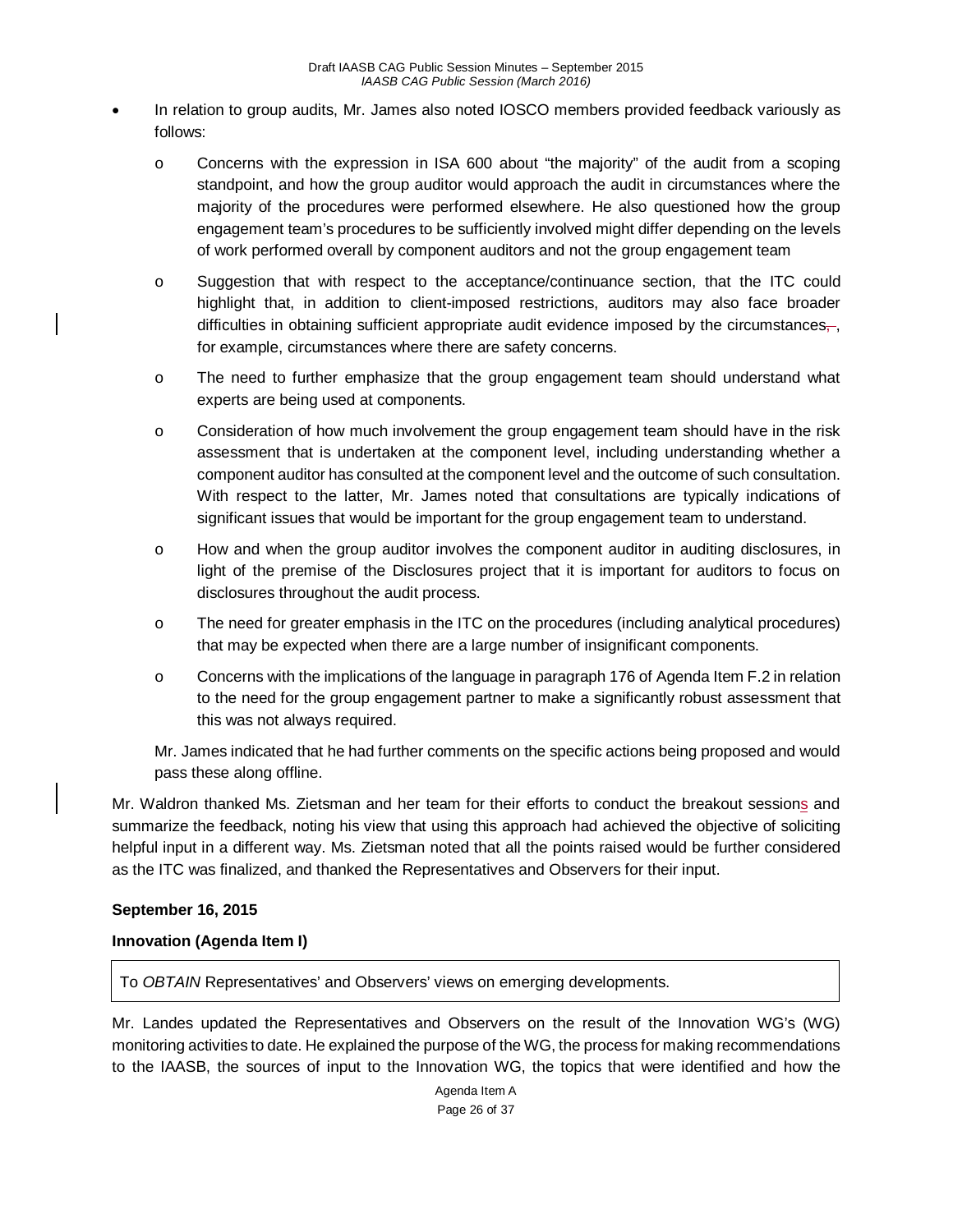relevance of these topics were ranked by NSS. He explained that other WGs addressing integrated reporting and AUP sufficiently cover information-gathering on non-financial information. He also provided further insight in recent developments in cybersecurity, assurance on corporate governance reporting, and internal control over financial reporting and risk management. Mr. Böhm provided specific insights on the Institut der Wirtschaftsprüfer's project on governance, risk management, internal control, internal audit and compliance.

The Representatives and Observers commented as follows:

- Mmes. Elliott, Lang, Molyneux, and Singh and Messrs. Dalkin and van der Ende noted their support for the monitoring activities of the Innovation WG and the topics identified. Mr. Dalkin noted that similar topics would also be relevant in the governmental context. Ms. Lang noted that the topics identified by the Innovation WG are relevant to large, medium and small audit firms.
- Ms. Molyneux noted that the different topics discussed with the NSS are all part of the Corporate Governance Principles of the OECD and that corporate governance can be seen as an umbrella. She noted that it would be challenging for the Innovation WG to explore how these topics interact. She also highlighted that there are different assurance challenges with regard to corporate governance, including what level of assurance may best serve user needs, the quality of the different inputs practitioners would gather in obtaining evidence on which to base an assurance conclusion, and the need to engage with different departments within the entity subject to the assurance engagement.
- Mr. van den Ende noted that internal controls in banks are becoming more important. Ms. Molyneux suggested the Innovation WG look further at methodologies currently available for assessing corporate governance, as well as at the assurance reports that had been issued in this area. Ms. Elliott suggested the WG should take into account the Committee of Sponsoring Organizations of the Treadway Commission's and the IIA's paper on the three lines of defense in effective risk management and control.<sup>10</sup> Ms. Miller also suggested the Innovation WG should take into account the IIA's standards on assessing governance, risk management and controls. Although they are not focused on external assurance, she suggested that the Innovation WG and NSS may seek further opportunities to work with local IIA institutes. Messrs. Landes and Böhm confirmed that such interactions already take place at a national level in their jurisdiction. Mr. Landes noted some areas that need further exploration such as the level of assurance, the demand for direct engagements, including performance audits, and the wording of the assurance report.
- Mr. van der Ende noted that the audit of financial statements and the ISAs should be considered as a whole, since regulators increasingly like to have information on the sufficiency of internal controls and the quality of information before the issuance of the audit opinion. He also expected an increasing demand for continuous assurance, which might impact the current ISAs. Mr. Dalkin agreed and suggested that the Innovation WG explores how the audit of the future may look like and look at ISAs more holistically in the context of this. He cited some fundamental changes in information technology that are ongoing within reporting entities and noted the risk that auditors continue to use a traditional approach while the environment in which audits are performed is changing.

 $\overline{a}$ 

<span id="page-26-0"></span>http://www.coso.org/documents/COSO-2015-3LOD-PDF.pdf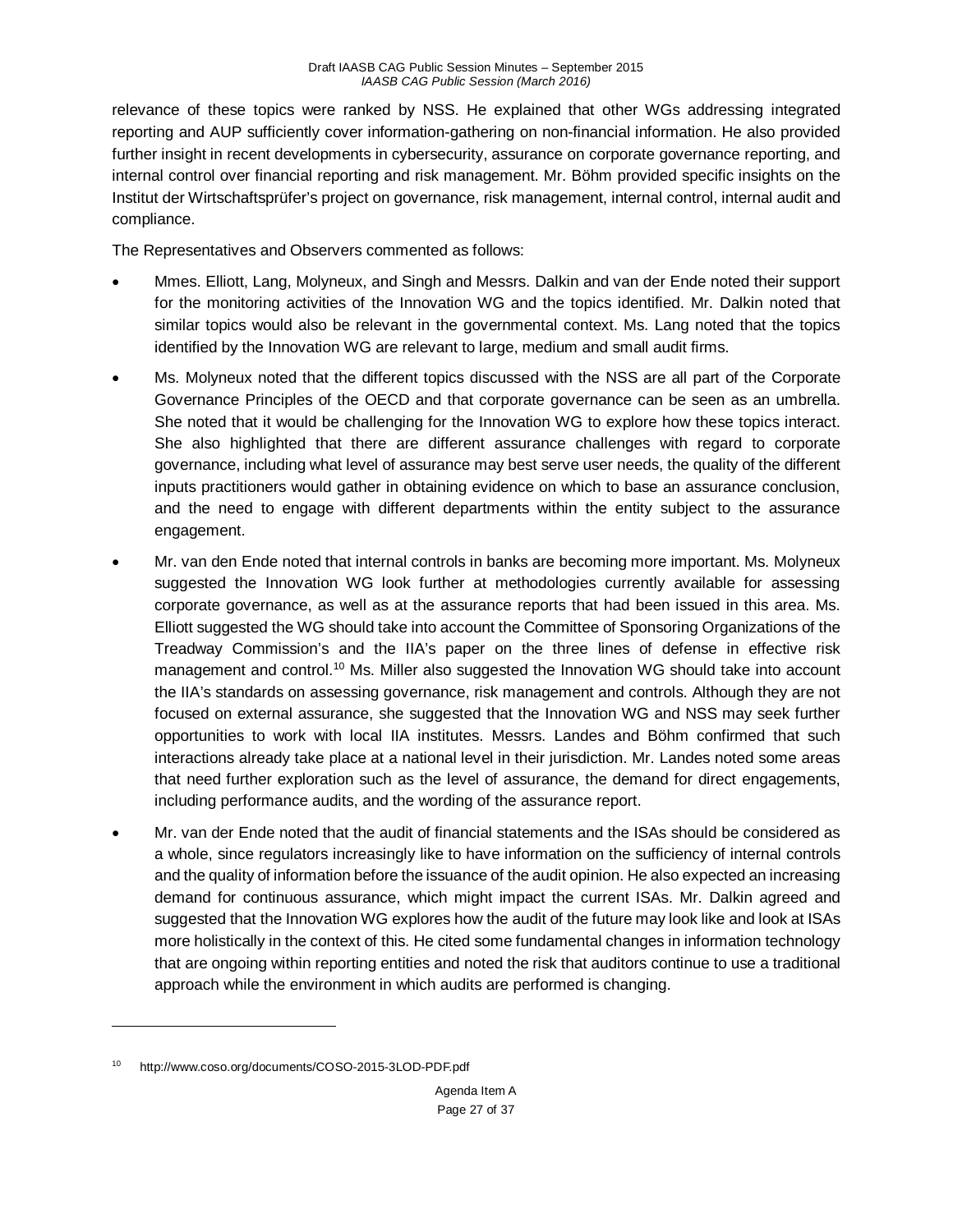- Mr. van der Ende questioned why NSS did not view eXtensible Business Reporting Language (XBRL) as more relevant. He expressed a view that in the future XBRL will become more important and therefore also the auditor's reports will only be available electronically. He suggested the Innovation WG should explore further this trend. Ms. Singh noted that data analytics and XBRL are linked and was surprised that data analytics scored significantly higher on the NSS' relevance listing. She also drew the attention to a paper that the CFA Institute is developing on data analytics and technology, noting the transformation of the reporting landscape. The paper addresses the standardization, the processing and use of such data. She also suggested that the Data Analytics WG consider XBRL in its monitoring activities. Mr. Landes drew the attention to the XBRL project of the American Institute of Certified Public Accountants. He noted that, although the project has been running for some time and the market has been using XBRL for a few years, no market demand has been identified for an independent assurance report on XBRL. He also elaborated on the use of data analytics and how this leads to more effective audits, which may eventually link to continuous audits.
- Mr. Hansen expressed the view that cybersecurity is becoming increasingly relevant and the IAASB should therefore address this on a timely basis. Mr. Landes confirmed the relevance of cybersecurity and noted that the Innovation WG has started to monitor this topic.
- Ms. Molyneux noted that the topic of human rights is quickly gaining attention from investors and suggested the Innovation WG should monitor this.
- Ms. Molyneux highlighted the need to look at the required competence levels of practitioners performing engagements that deal with the topics addressed in Mr. Landes' presentation. Ms. Lang questioned whether the audit profession has sufficient skills to deal with these topics. Mr. Landes agreed that the skillset of professional accountants may need to change to cope with the changing environment in relation to assurance, noting opportunities in training and education.

Mr. Landes thanked the Representatives and Observers for their input and noted that the IAASB would discuss the agenda material at its September 2015 meeting.

> Agenda Item A Page 28 of 37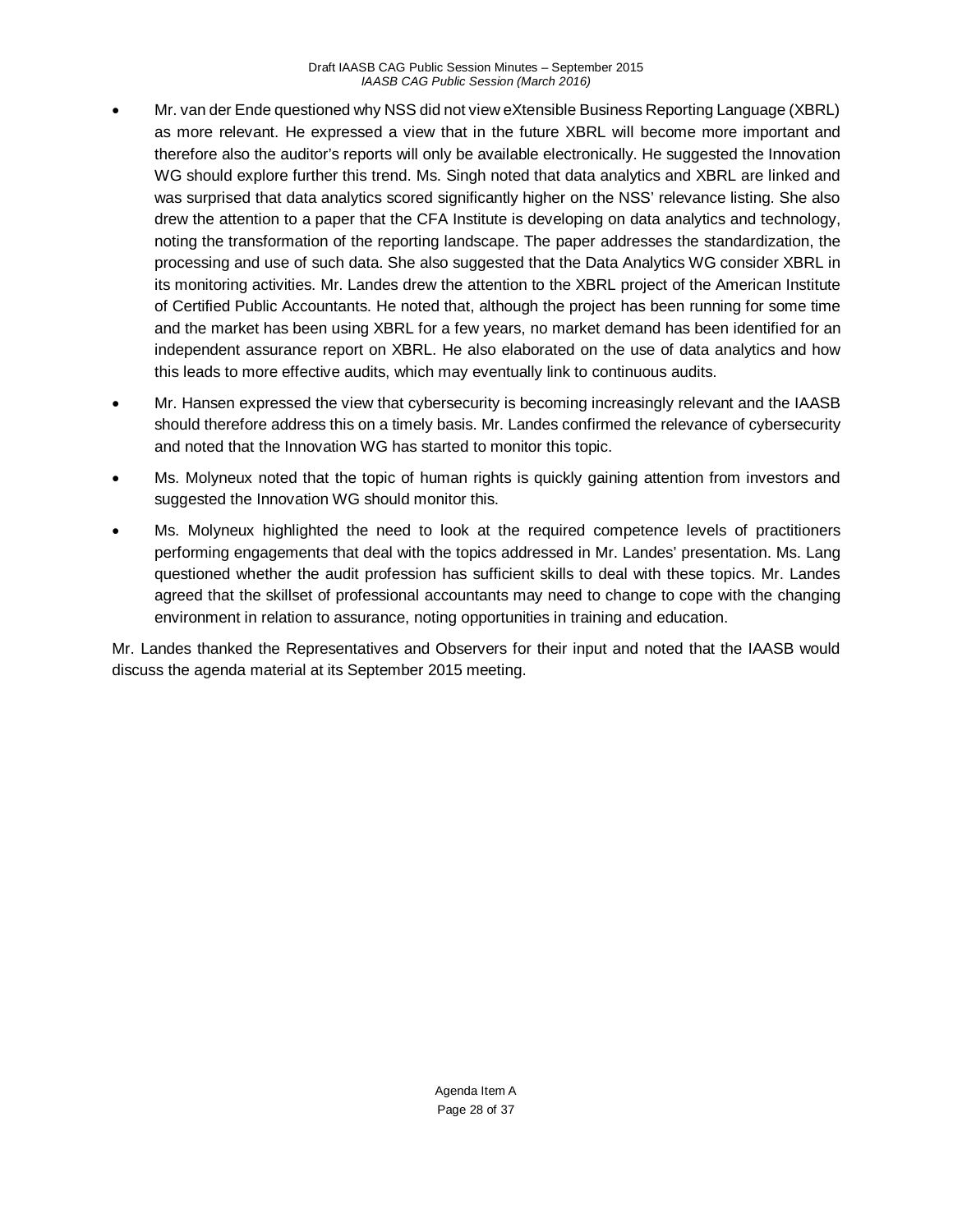## **Auditor Reporting – ISA 800 Series (Agenda Item J)**

To *DISCUSS* responses to the ISA 80[011](#page-28-0) and ISA 805[12](#page-28-1) ED (Final standards planned for September 2015) and to *REPORT BACK* on the July 2015 ISA 810<sup>[13](#page-28-2)</sup> ED (Final standard planned for December 2015)

#### PROPOSED ISA 800 (REVISED) AND PROPOSED ISA 805 (REVISED)

Prof. Köhler introduced the topic, noting that the IAASB planned to approve consequential amendments to ISA 800 and ISA 805 as a result of the release of its new and revised Auditor Reporting standards, in particular the auditor reporting enhancements relating to key audit matters, going concern and other information.

Prof. Köhler summarized the feedback received from the 35 respondents, including one Monitoring Group respondent (IAIS). She explained that the IAASB considered the issues raised by respondents to the ED and the DT's recommendations at its June 2015 meeting. She also explained that the Board planned to consider remaining issues and DT's further suggestions for revisions to proposed ISA 800 (Revised) and proposed ISA 805 (Revised) at its September 2015 meeting.

Prof. Köhler provided an overview of the significant matters raised by respondents to the ED and explained how they had been addressed in the revised drafts of the proposed standards drawing the Representatives and Observers attention to Agenda Items J.1, J.2 and J.3.

The Representatives and Observers did not raise any comments.

#### REPORT BACK ON PROPOSED ISA 810 (REVISED)

 $\overline{a}$ 

Prof. Köhler provided a report back on the comments raised by Representatives and Observers during the March 2015 CAG discussion drawing their attention to Agenda Item J.4. The Representatives and Observers did not raise any comments.

<span id="page-28-0"></span><sup>11</sup> Proposed ISA 800 (Revised), *Special Considerations—Audits of Financial Statements Prepared in Accordance with Special Purpose Frameworks*, deals with special considerations in the application of the ISAs (100-700 series) to an audit of financial statements that are prepared in accordance with a special purpose framework. A special purpose framework is defined in the ISAs as a financial reporting framework designed to meet the financial information needs of specific users. The financial reporting framework may be a fair presentation framework or a compliance framework.

<span id="page-28-1"></span><sup>12</sup> Proposed ISA 805 (Revised), *Special Considerations—Audits of Single Financial Statements and Specific Elements, Accounts or Items of a Financial Statement*, deals with special considerations in the application of the ISAs (100-700 series) to an audit of a single financial statement or a specific element, account or item of a financial statement (the phrase "specific element, account or item of a financial statement" is referred to hereafter as "an element").

<span id="page-28-2"></span><sup>13</sup> Proposed ISA 810 (Revised), *Engagements to Report on Summary Financial Statements*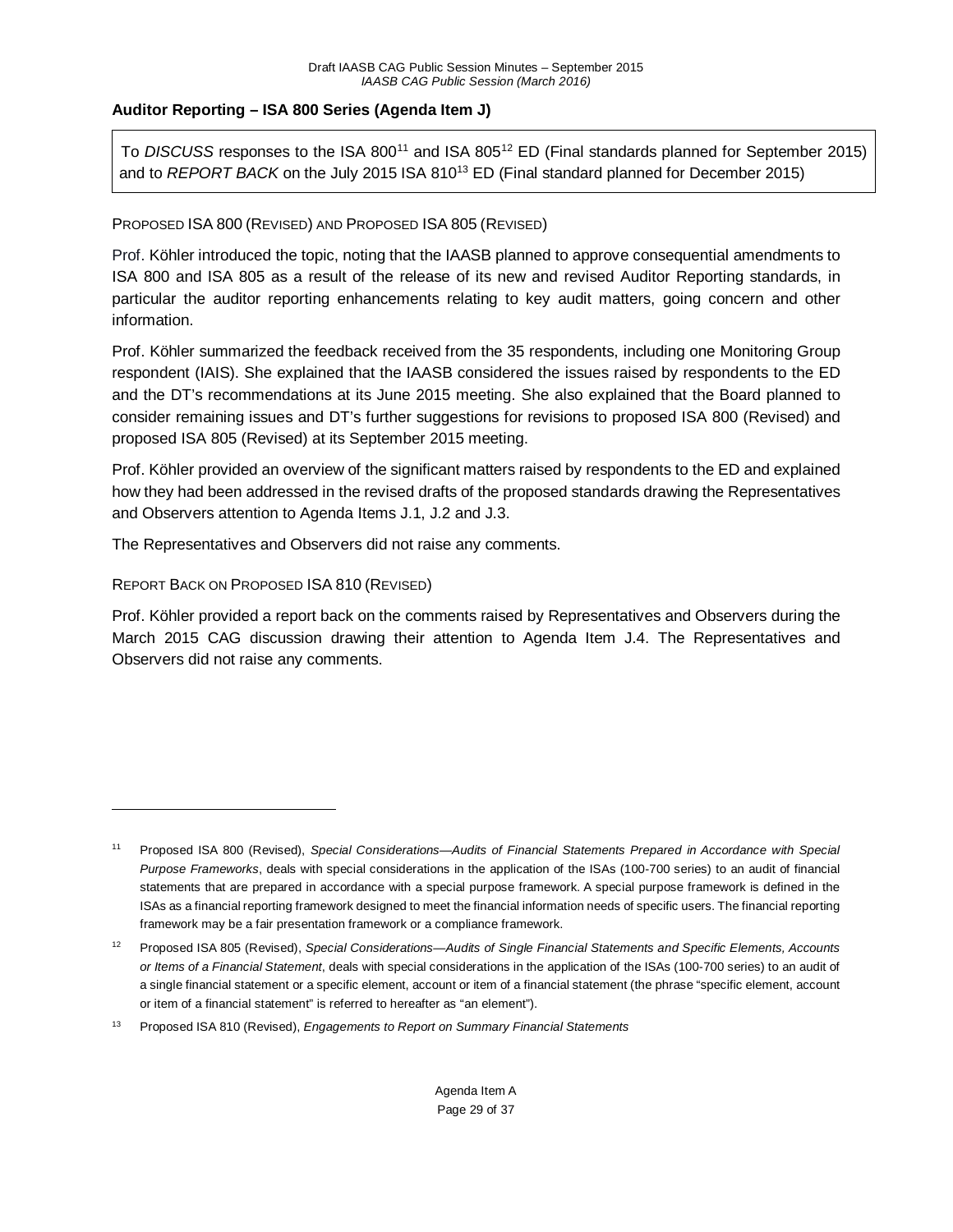## **Disclosures (Agenda Item K)**

#### To *REPORT BACK* on the final changes to the ISAs (Final changes to ISAs issued in July 2015)

Mr. Grabowski noted that the final amendments to the ISAs<sup>[14](#page-29-0)</sup> were approved by the IAASB in March 2015, with due process approved by the PIOB in June 2015. The final documents were published in July 2015, with an effective date for periods ending on or after December 15, 2016. Mr. Grabowski added that the package of final documents included a Staff publication summarizing the approach to disclosures in the financial statements, bringing together the new changes with the existing requirements and application material intended to assist auditors, particularly SMPs, in implementing the changes.

Mr. Grabowski reminded Representatives and Observers that the purpose of the changes were to:

- Focus auditors' attention on disclosures throughout the audit process, thereby contributing to relevant and adequate disclosures for users of the financial statements.
- Enhance the requirements in various ISAs to drive changes in the auditor's approach and improve consistency in practice to more specifically address disclosures, in particular in relation to qualitative disclosures.
- Clarify the auditor's work effort in relation to disclosures by providing additional guidance in the application material in the ISAs to assist auditors in better applying the requirements, regardless of the applicable financial reporting framework, and to draw attention to evolving types of disclosures and the auditor's work effort in relation to them.

Mr. Grabowski highlighted some of the significant issues discussed by the IAASB in finalizing the changes. He added that, in finalizing the amendments to the standards, the IAASB had considered that the changes would build on the fundamental principles in a risk-based audit and would be capable of being applied proportionately in audits of entities of all sizes.

The Representatives and Observers commented as follows:

 $\overline{a}$ 

• Mr. Stewart updated the Representatives and Observers on the IASB's activities with respect to disclosures. He noted that the IASB is working on a practice statement on materiality and explained that the objective of the practice statement is to help management in applying materiality in preparing the financial statements and to help users understand management's decisions. He noted that the next step is to expose the practice statement, which is scheduled for October 2015 with a 120-day comment period. Mr. Stewart further noted that the IASB is working on a discussion paper on the principles of disclosures and explained that the IASB will assess, among other topics, the various concepts of disclosures in financial statements, the role of primary financial statements versus notes,

<span id="page-29-0"></span><sup>14</sup> As a result of the Disclosures project, changes were made to the following ISAs: ISA 200, *Overall Objectives of the Independent Auditor and the Conduct of an Audit in Accordance with International Standards on Auditing*; ISA 210, *Agreeing the Terms of Audit Engagements*; ISA 240, *The Auditor's Responsibilities Relating to Fraud in an Audit of Financial Statements*; ISA 260 (Revised), *Communication with Those Charged with Governance*; ISA 300, *Planning an Audit of Financial Statements*; ISA 315 (Revised), *Identifying and Assessing the Risks of Material Misstatement through Understanding the Entity and Its Environment*; ISA 320, *Materiality in Planning and Performing an Audit*; ISA 330, *The Auditor's Responses to Assessed Risks*; ISA 450*, Evaluation of Misstatements Identified during the Audit*; and ISA 700 (Revised), *Forming an Opinion and Reporting on Financial Statements.*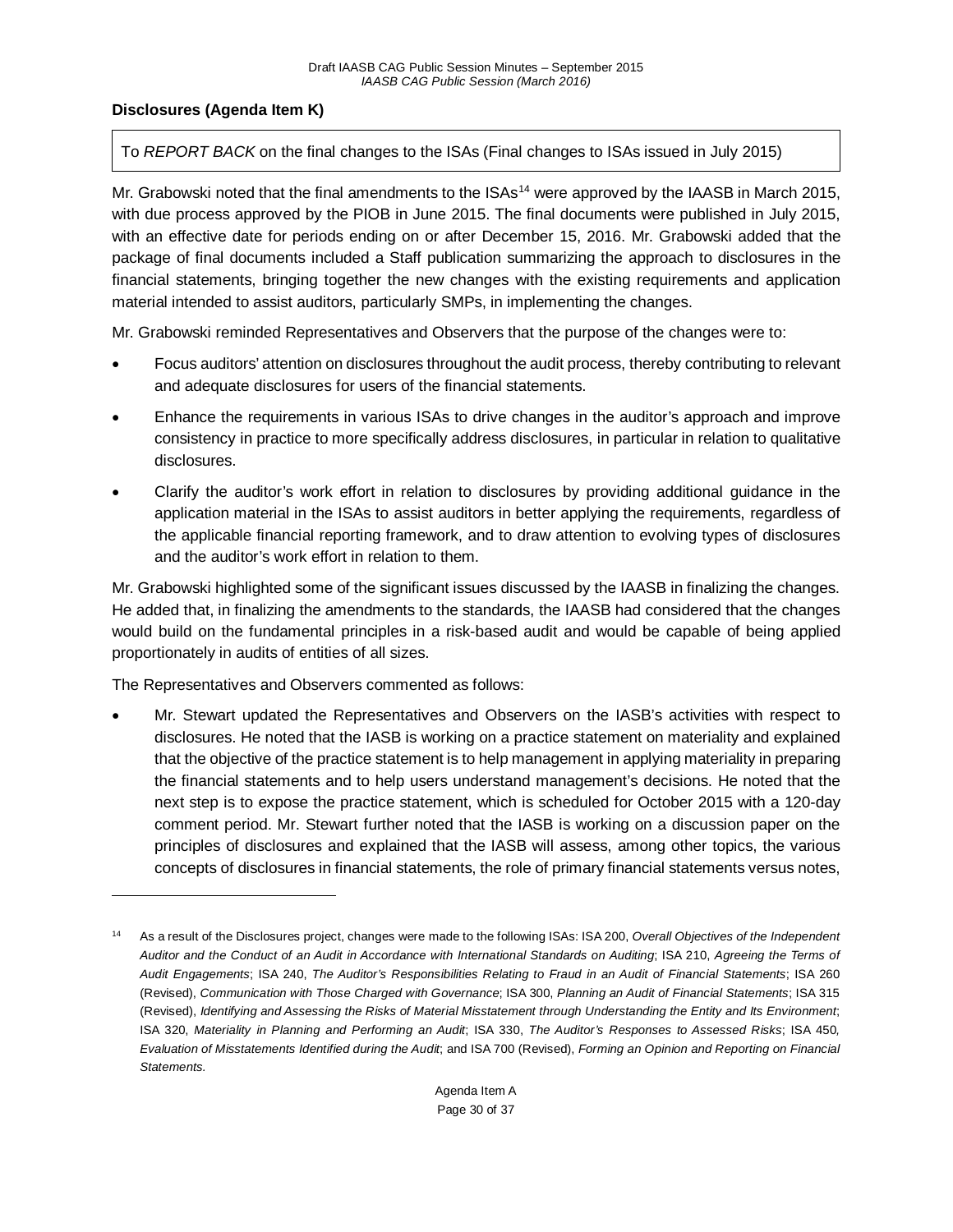proportionality in disclosures and non-IFRS disclosures. It is expected that the discussion paper will be exposed in the first quarter of 2016 with a 120-day comment period.

• Mr. van der Ende noted support for the IAASB and the IASB liaison working together with respect to disclosures and other topics of mutual interest like going concern and IFRS 9. He also encouraged the IASB to work together with the IAASB in the development of accounting standards that take into account the auditability for auditors. With respect to the topic of going concern, Mr. Stewart noted that the IASB currently has no plans to make changes to its standards and encouraged the Representatives and Observers to respond to the IASB's consultation on the Conceptual Framework to highlight the importance to address the topic of going concern in the accounting standards. Prof. Schilder informed the Representatives and Observers on the discussions he had with the IASB's leadership on the topic of going concern.

Mr. Grabowski thanked the Representatives and Observers for their comments.

## **Data Analytics (Agenda Item L)**

To *RECEIVE* a presentation and *OBTAIN* Representatives' and Observers' views on further areas to be explored.

Mr. Dohrer introduced the discussion, providing the CAG with a brief summary of the background of why the Data Analytics Working Group (DAWG) was established and a synopsis of the work of the DAWG to date. At its June 2015 meeting, the IAASB provided feedback on the DAWG's proposed areas of focus and information gathering activities. The IAASB was supportive of the proposed general direction, but noted that an appropriate scope of the project needed to be maintained (i.e., a focus on "audit relevant data") and cautioned against moving forward too quickly, specifically proposing amendments to the ISAs, prior to sufficient information gathering being completed. Mr. Dohrer then provided the CAG with a summary of the discussions planned with the IAASB at its next meeting, including consideration of a number of illustrations of the application of audit data analytics in a financial statement audit.

Mr. Dohrer then continued through the presentation in Agenda Material L.1, commenting specifically on various aspects of the presentation. Mr. Dohrer provided an overview of those who are interested in audit data analytics, which include, among others, regulators, audit oversight bodies, practitioners and investors. Mr. Dohrer explained that, while there have been advances in the use of technology in the audit, these have been incremental rather than transformative. He also noted that in the context of how companies, internal auditors and similar groups are utilizing data analytics, the external audit profession is lagging in its use of these techniques.

As it relates to the auditing standards themselves, Mr. Dohrer noted that there are those that believe only incremental guidance is necessary related to audit data analytics, while there are others who believe the standards need to be more encouraging regarding the use of data analytics, while at the same time being able to stand the test of time and be technology agnostic. Those who have already analyzed the auditing standards in the context of audit data analytics, such as the American Institute of Certified Public Accountants, believe they are sound; however, there is a view that the ISAs could also benefit from further consideration in the context of the technology environment in which we operate today.

Mr., Dohrer highlighted the key areas of an audit of historical financial statements impacted by audit data analytics, noting that one of the more prominently impacted areas relates to risk assessment. He explained

> Agenda Item A Page 31 of 37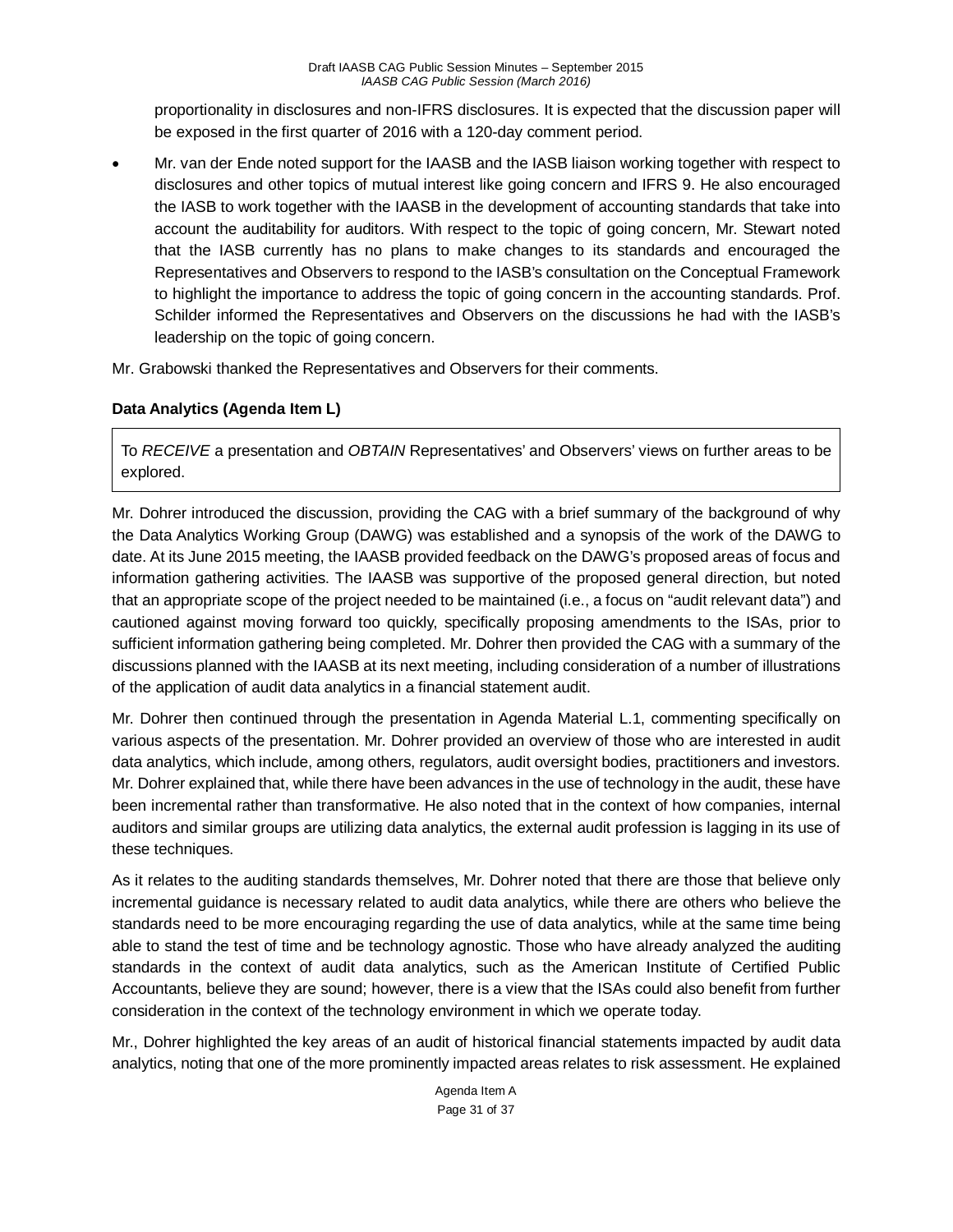that there are certainly other areas of the audit that are relevant in the application of data analytics, such as substantive procedures, but these areas hold some additional practical challenges in the context of the requirements of current standards. For example, in the area of substantive analytics, which require the development of an expectation, audit data analytics can be very effective, but many of those techniques do not start with an expectation, as current substantive analytical procedures require. Rather, the audit data analytics predict what the auditor should expect, and once the auditor applies the analytic, it becomes unclear as to what type of evidence the auditor has. Mr. Dohrer continued by discussing topics related to data validation (particularly external sources of data), audit data standards and data security and privacy concerns, and also highlighted the benefits to audit quality and the challenges of effectively implementing the use of audit data analytics. Mr. Dohrer also noted that questions had arisen regarding whether, even in cases where 100% of a population is tested using audit data analytics, the outcome of the procedure constituted audit evidence and if so, how the audit documentation and other standards apply, particularly when all of the evidence is in electronic format. However, he explained that, even in a 100% test of a population scenario, the concept of audit sampling that is used today will likely continue to be relevant.

Finally, Mr. Dohrer provided an overview of the organizations that the DAWG was planning to perform outreach with and other information gathering activities. He concluded with the fact that, in medicine, doctors are expected to utilize the most technologically advanced procedures to the extent they improve patient outcomes, the question is why would stakeholders require anything less of the auditing profession.

The Representatives and Observers commented as follows:

- Mr. Waldron noted that audit data analytics is certainly an interesting topic and appreciated Mr. Dohrer's presentation. He noted the topic would likely be particularly of interest to students who will become auditors.
- Mr. Stewart drew attention to Mr. Dohrer's comments on the material related to the benefits to audit quality and specifically to the reference to improved coverage and analyzing larger populations, asking whether there is any thought yet on whether this path will have the effect of a higher level of assurance from an audit of the financial statements. Mr. Dohrer responded that is not yet known, and noted that greater coverage does have implications for greater level of assurance. He noted that there are many different types of analytics that can be used, and care needed to be taken to differentiate between them in suggesting a greater degree of assurance can be obtained. Mr. Dohrer explained that other considerations, such as the testing of completeness and accuracy of the population, consideration of outliers, will be relevant to the concept of 100% verification. In his view, ultimately the degree of assurance depends on a number of other factors, including how the auditor responds to the outcome of the data analytics, but it is a question to be further considered by the DAWG and the IAASB.
- Mr. Ahmed noted that he respected the manner in which Mr. Dohrer responded to Mr. Stewart's question related to the level of assurance. He explained that there are a number of areas where changes envisaged through use of audit data analytics will affect how current audit procedures are performed. In his view, the use of audit data analytics will allow for identification of more anomalies. If utilized effectively, Mr. Ahmed believed that audit data analytics can contribute to more effective and efficient procedures, resulting initially in being able to perform an audit with the same level of assurance being obtained as an audit today, at a lower cost. However, he noted that moving to the next level – i.e., to be in a position to assert that a higher level of assurance can be obtained at the

Agenda Item A Page 32 of 37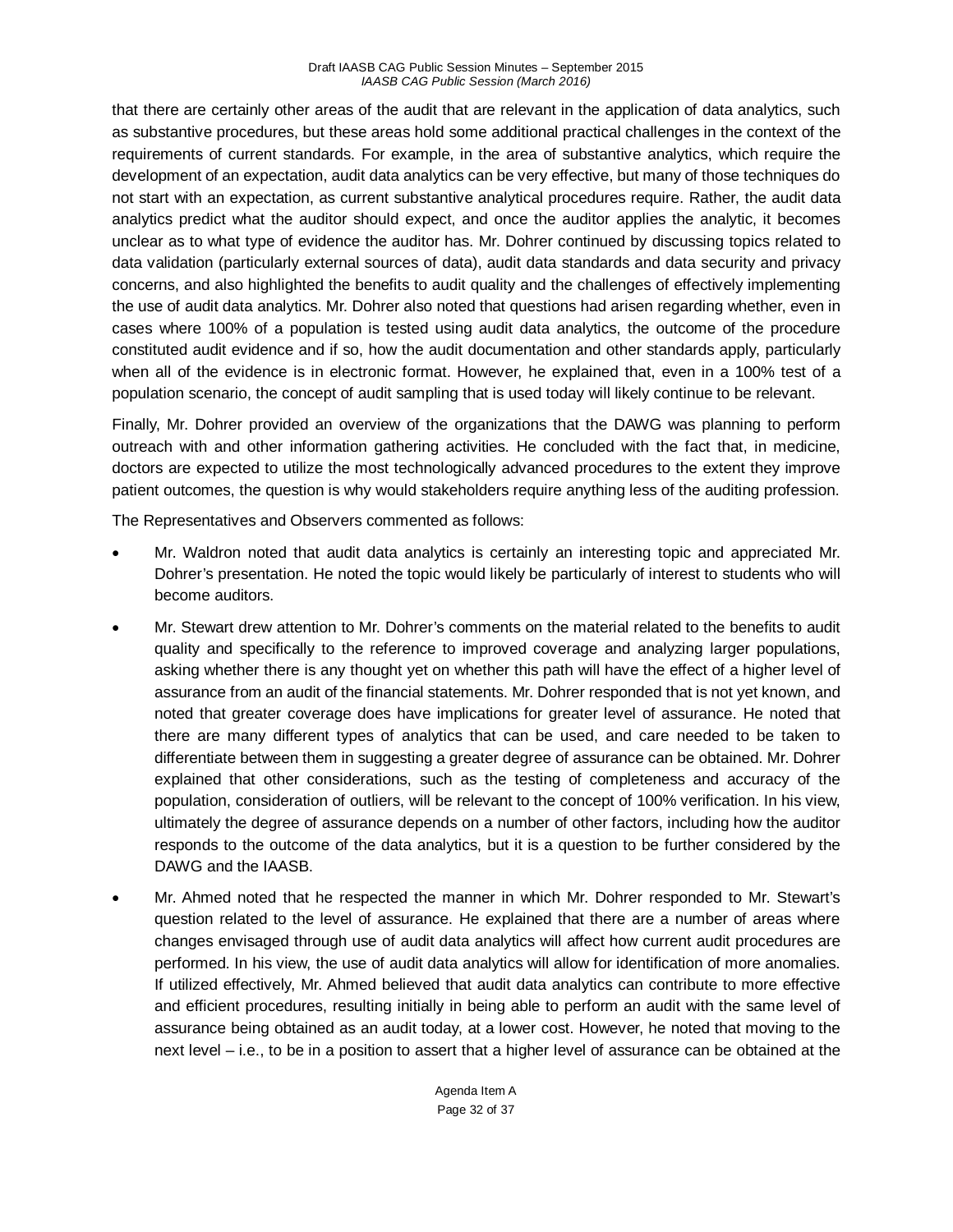same cost, may be more difficult. Mr. Ahmed raised the example that increased use of audit data analytics techniques in an audit (and outsourcing of certain aspects of that data analysis) provides additional opportunities to involve other skillsets in the audit and given the electronic nature of the data, analysis can be done by individuals that don't need to be located near the client or the engagement team. In his view, this will result in additional time for experienced auditors to focus on key judgments and other significant matters that require the auditor's areas of expertise.

- Ms. Molyneux commented in relation to Mr. Dohrer's concluding thought and the analogy to the medical community. She questioned whether there is an expectation in a change in the balance in an audit, suggesting that the associated training and skillset to be able to effectively utilize the new techniques is imperative and could possibly result in a different structure of the engagement team to incorporate data analytics experts since the engagement partner may not have this experience. Mr. Dohrer responded that would likely be the case. He explained that, where these techniques are being currently being used on audits, in many instances they are considered specializations as opposed to part of the day to day audit. Mr. Dohrer reiterated that the auditing standards as they exist today are fundamentally sound. While they allow for the use of new techniques such as data analytics, the ISAs require the engagement partner to assess whether sufficient appropriate audit evidence has been obtained in order to support the auditor's opinion, and Mr. Dohrer noted that this responsibility will not change, no matter how that evidence is obtained.
- Ms. Lang noted the discussion related to boundaries with respect to the ISAs was relevant in the context of data analytics but that she was not sure where those boundaries would be and noted that this would likely be a challenge for the DAWG.
- Ms. Miller noted that from her experience and hearing from her colleagues in the internal audit environment, the challenge of data gathering cannot be underestimated. Access to the data needed to perform the techniques can be challenging as well, including in a way that can be usable (e.g., in relation to both volume and confidentiality aspects, and the stability of the evidence if the auditor has not accessed the information in a way that the auditor can control). Ms. Miller noted that the IIA has issued guidance on many of these topics and recommended the DAWG consider this material.
- Mr. Ahmed asked whether a distinction exists between internal and external audit with regards to the use of audit data analytics and transformational change. Mr. Dohrer explained that, from what is known so far, internal audit is using data analytics in a manner that is different than what the external auditor would use them, with internal audit use of data analytics more focused on use related to internal controls. While there are differences in how internal audit and external audit are using audit data analytics, there are certainly aspects of internal audit's use of audit data analytics that can be leveraged by external audit.
- Ms. Singh was interested in the DAWG's plans for outreach, and whether specific organizations or individuals had been identified. Mr. Dohrer noted at this stage the DAWG had identified broad categories of groups from whom to gather information. Ms. Singh responded that she was aware of individuals who are doing work in this area and would pass along those details to the DAWG.
- Mr. Ilnuma noted various stakeholders are interested in the topic of audit data analytics. He suggested that, in considering the DAWG's outreach plans, the timetable included in the agenda materials and the speed at which technology develops, the DAWG should consider the possibility of issuing a document that summarizes the results of the outreach performed prior to issuing something more

Agenda Item A Page 33 of 37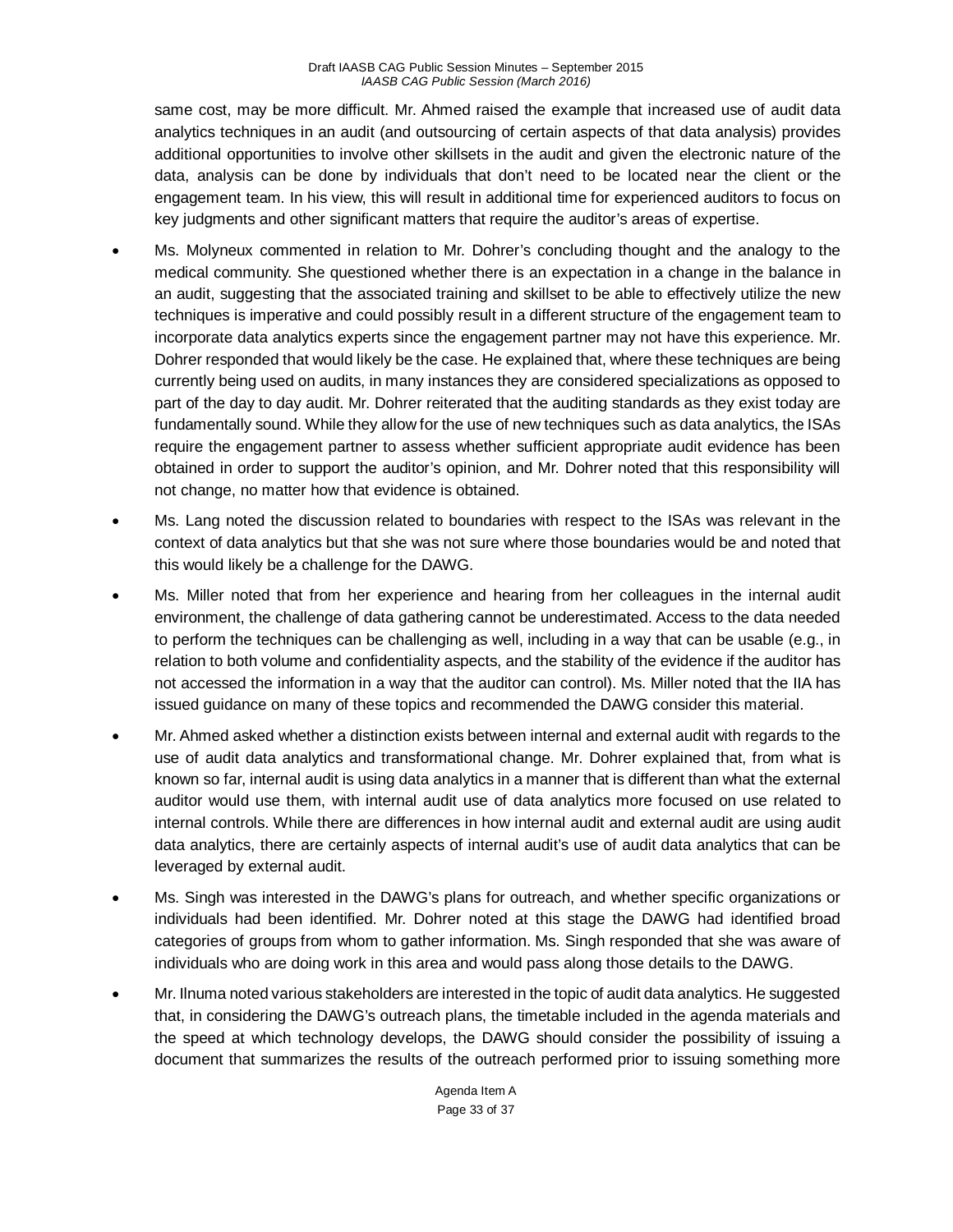specific such as a discussion paper (currently planned for June 2016). He suggested this type of publication could highlight the current use of data analytics to raise awareness. Mr. Dohrer noted the DAWG will reflect upon the outcome of outreach and consider what may be appropriate.

• Ms. Lang also noted that an additional group that the DAWG should consider within their outreach activities is marketing companies that have been successful in targeting advertising, particularly on the internet, to consumers. Ms. Lang also noted she is aware that Brunel University has activities related to data analytics, in particular in relation to the possibility that data analytics would be used to drive further "real time" reporting by companies, and suggested the DAWG might wish to reach out to them.

Mr. Dohrer thanked the Representatives and Observers for their comments.

## **Integrated Reporting (Agenda Item M)**

To *REPORT BACK on the March 2015 meeting* and *OBTAIN* Representatives' and Observers' views on the issues identified

Ms. Kamp-Roelands drew the Representatives' and Observers' attention to the Report Back. The Representatives and Observers did not raise any specific comments.

She also noted the IAASB Integrated Reporting Working Group's (IRWG) paper that was published in July, noting the CAG had discussed a previous draft at its March 2015 meeting. Ms. Kamp-Roelands also highlighted other recent activities of the IRWG, in particular results of the information-gathering activities with stakeholders and the IRWG's in-depth analysis of the responses to the IIRC's two Discussion Papers exploring assurance on integrated reporting.

She explained that the IRWG has three focus areas in progressing its work on the topic: (i) broadening the focus from integrated reporting to wider developments in external reporting; (ii) viewing assurance engagements in the broader context of credibility and trust; and (iii) exploring an analysis model for considering how assurance engagements could be conducted, including their nature and scope and the underlying rationale for them. Finally, she provided insight on the IRWG's initial thoughts on the topics to be included in a Discussion Paper planned for 2016.

The Representatives and Observers commented as follows:

- Ms. Borgerth noted her support for the IRWG's activities. She also noted that the IIRC is working further with regard to materiality in the context of the International Integrated Reporting <IR> Framework. She noted that non-financial information is becoming increasingly important to inform stakeholders about companies and that the purpose of the International <IR> Framework is to bring non-financial information to the same level of quality as financial information. Therefore, in her view, the possibility of assurance on non-financial information will be essential. However, Ms. Borgerth agreed that the IAASB should not rush in terms of assurance on non-financial information as the International <IR> Framework will continue to evolve. Rather, she suggested that the IAASB continue to follow developments and the focus on non-financial information to be in a position to respond to assurance needs in the future.
- Mr. Waldron and Ms. Singh cited results of a recent CFA Institute survey noting the increased use of non-financial information as well as investors' increasing interest in both required environmental,

Agenda Item A Page 34 of 37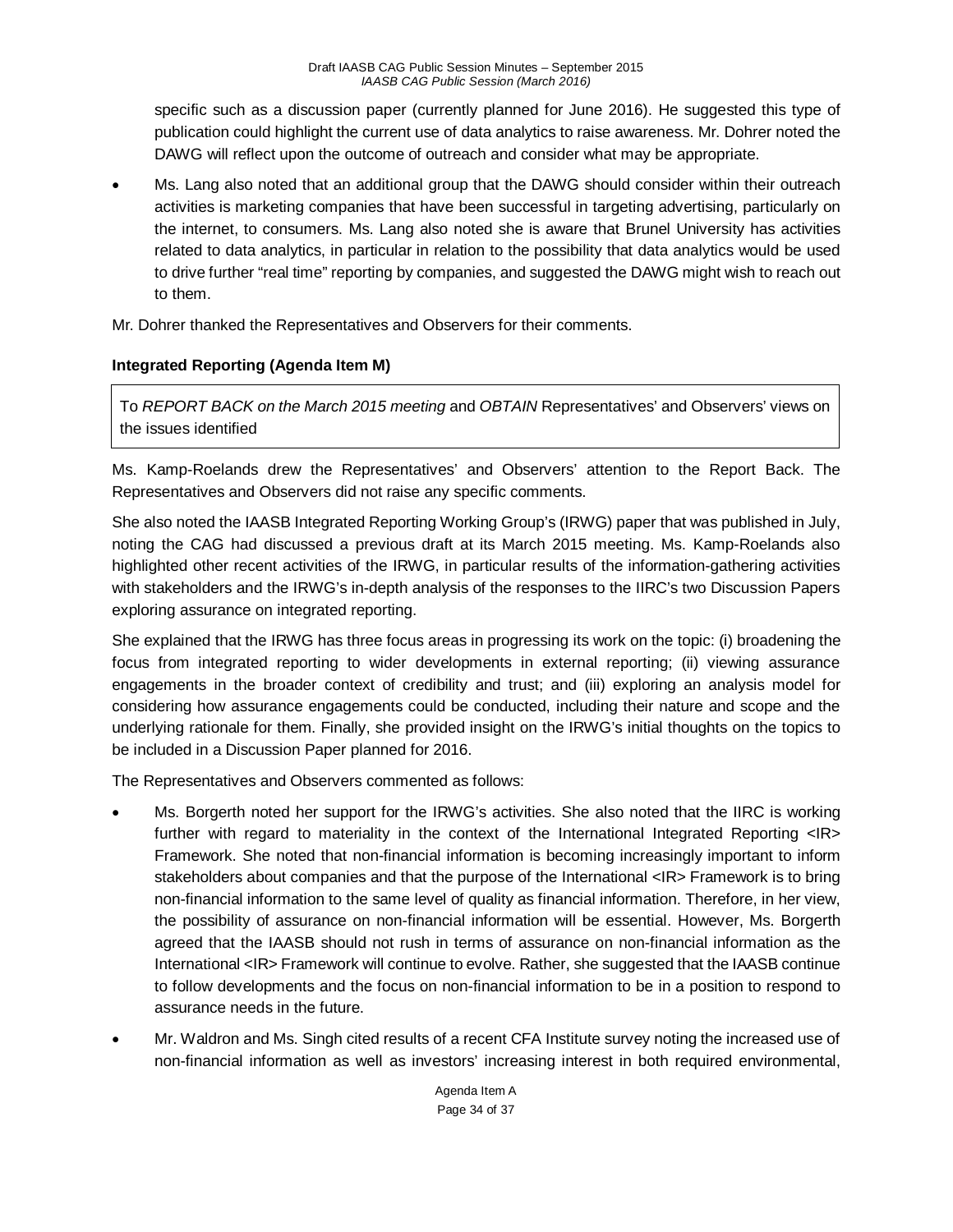social and corporate governance disclosures by companies and independent verification of these disclosures. Mr. Waldron also noted the feedback from investors that they use this information to manage risk in portfolios. They agreed to distribute the survey to Representatives and Observers.<sup>[15](#page-34-0)</sup>

- Ms. Molyneux cited different results from a recent PwC survey on investors' expectations with respect to environmental, social and corporate governance disclosures to support her view that the IAASB should not unduly delay its work in this area. She noted the existence of a wide variety of different standards addressing environmental, social and corporate governance reporting and provided examples of developments in different jurisdictions and different industries. Mr. Rockwell agreed that the variety of information, standards and implementation across jurisdictions is concerning. Ms. Molyneux was of the view that investors need environmental, social corporate governance and other non-financial information and need to know that it is reliable. She suggested that the IAASB's work should track current practice, out of which will likely come some cohesion and consistent expectations. Ms. Borgerth noted she supports the concept of integrated reporting because, in her view, it will likely be difficult for the other different regulations and initiatives to be sufficiently connected to give integrated information about the entity. Ms. Kamp-Roelands explained that differences in jurisdictions as well as demand for assurance on some or all of the information will always remain and, as such, flexibility is relevant to the further work of the IRWG. She reiterated that the IRWG is exploring the thought process of the practitioner in deciding whether to undertake an assurance engagement, starting with the options for an appropriate assurance conclusion, to the underlying subject matter, subject matter information, management assertions and risks of material misstatements. Ms. Kamp-Roelands noted that this initial consideration will help the IAASB's future discussions, including identifying areas where limitations may occur due to the criteria, as well as the skillsets of practitioners.
- Ms. Robert explained the new European Directive on disclosure of non-financial and diversity information, which amends the Accounting Directive 2013/34/EU[,16](#page-34-1) will require large PIEs to report on a number of key performance indicators, including human rights. She also noted that the Directive includes an option for individual member states to ask practitioners to verify this information. As such, Ms. Robert explained that FEE is currently monitoring these developments, including how practitioners are responding to these requests. She noted that, most often, ISAE 3000 (Revised)<sup>[17](#page-34-2)</sup> is being used, although ISO standards have also been used. She also confirmed the relevance of the IAASB having a broader focus than integrated reporting as it may take several years for integrated reporting to mature, while the need for assurance on non-financial information may be more urgent.
- Mr. Rockwell questioned whether all information related to environmental, social and corporate governance disclosures fall within the professional competence skills of the auditing profession. While in some cases the controls over this information may be similar to financial reporting and therefore assurance concepts may also be similar, in his view, the nature of controls over governance and social policy may be very different. Mr. Rockwell therefore suggested it would be important in considering whether to develop a standard for the IAASB to further explore whether boundaries to

 $\overline{a}$ 

<span id="page-34-0"></span><sup>15</sup> [http://www.cfainstitute.org/ethics/Documents/issues\\_esg\\_investing.pdf](http://www.cfainstitute.org/ethics/Documents/issues_esg_investing.pdf)

<span id="page-34-1"></span><sup>16</sup> See als[o Directive 2014/95.](http://eur-lex.europa.eu/legal-content/EN/TXT/?uri=CELEX:32014L0095)

<span id="page-34-2"></span><sup>17</sup> ISAE 3000 (Revised), *Assurance Engagements Other than Audits or Reviews of Historical Financial Information*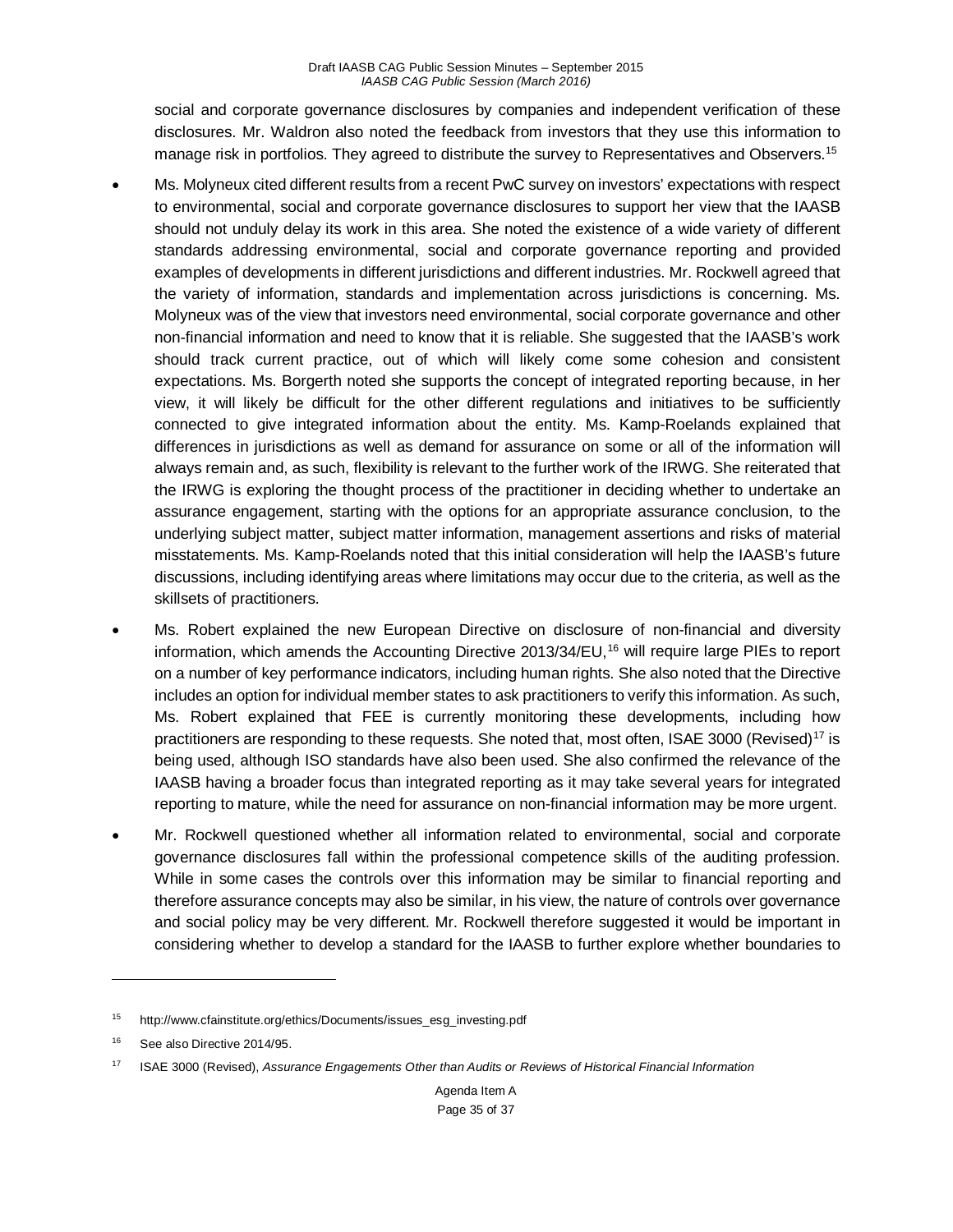assurance engagements may be needed in light of the scope of the practitioner's professional confidence, to prevent an assurance report on certain areas becoming merely a "check the box" exercise. Ms. Molyneux agreed, highlighting the complexity of topics that may be subject to an assurance engagement on non-financial information, and her view that cooperation with other disciplines (such as engineers and other experts) may be necessary in light of the limitations of what practitioners can do. She cited the flexibility that the European Directive allows in selecting the reporting framework under which to report, and asked the IRWG to further consider what is possible within the competencies of the accountancy profession. Ms. Kamp-Roelands confirmed that audit firms are currently using multi-disciplinary teams when performing these types of assurance engagements, but also acknowledged that assurance in relation to particular topics, such as human rights, may be inherently difficult.

- Ms. Borgerth noted that a recent IASB ED sets out the view that an entity's accounting policies should be based on its business model, so auditors will need to consider the entity's business model in conducting audits in the near future. However, she agreed with Mr. RockBlackwell's view that assurance on non-financial information may require additional skills that practitioners may not currently have. She also noted that the biggest supporters of integrated reporting are audit firms as it conveys business opportunities for them, so in her view they will acquire the skills necessary to conduct these engagements. Mr. Rockwell continued to caution that the audit profession may need to acknowledge the boundaries of its expertise.
- Mr. Yoshii expressed the view that the most important aspect of disclosure in integrated reports is the entity's business models and its long-term prospects, noting these differ within industries. In his view, the accountancy profession may find it difficult to assure such information because they are experts in auditing, not the entity's business.

Ms. Kelsall noted the CAG discussions confirmed the relevance of the IRWG and the IAASB continuing its work in this area, consistent with the feedback to the IIRC's consultations. She summarized that the IRWG's broader focus on other external developments in reporting, as well as on keeping up dialogue and information-gathering in this area, will be critical. She highlighted that the timeline for issuing a Discussion Paper takes into account the need for the IRWG to understand the levels of demand and the developments in different jurisdictions in determining the best way forward. Mmes. Kelsall and Kamp-Roelands thanked the Representatives and Observers for their input and noted that the IAASB would discuss the agenda material at its September 2015 meeting.

## **Closing Remarks (Agenda Item N)**

## PIOB OBSERVER REMARKS

Mr. Horstmann noted that the Representatives and Observers have provided enormously valuable information to the IAASB's WGs and TFs and noted that the WGs and TFs have taken the input very seriously. Mr. Horstmann was impressed by the continuing improvements that were proposed by the CAG in the private session and the synergies that the CAG creates, and noted that this results in better ideas.

Mr. Horstmann highlighted the importance of the Financial Institutions project to the PIOB. He noted that the focus of the WG has matured and that the close cooperation with the Basel Committee is critical and seems to be working well. He also noted that the changes to ISA 540 should be applicable to all entities and not just financial institutions.